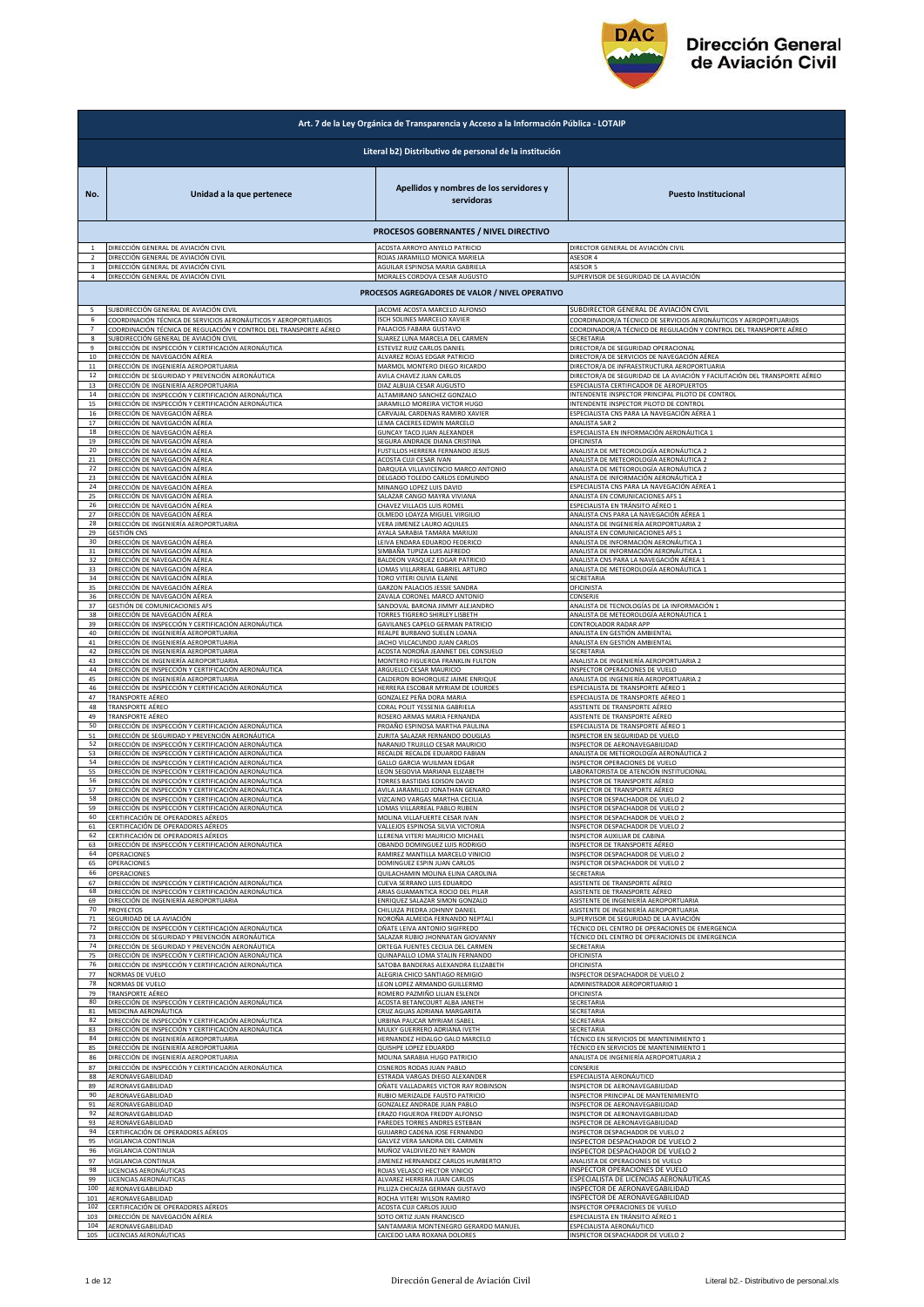

|                   | Art. 7 de la Ley Orgánica de Transparencia y Acceso a la Información Pública - LOTAIP                                              |                                                                                                         |                                                                                                             |  |
|-------------------|------------------------------------------------------------------------------------------------------------------------------------|---------------------------------------------------------------------------------------------------------|-------------------------------------------------------------------------------------------------------------|--|
|                   | Literal b2) Distributivo de personal de la institución                                                                             |                                                                                                         |                                                                                                             |  |
| No.               | Unidad a la que pertenece                                                                                                          | Apellidos y nombres de los servidores y<br>servidoras                                                   | <b>Puesto Institucional</b>                                                                                 |  |
| 106<br>107<br>108 | LICENCIAS AERONÁUTICAS<br>CERTIFICACIÓN DE OPERADORES AÉREOS                                                                       | HIDALGO PROAÑO OSWALDO MAURICIO<br>FERNANDEZ GONZALEZ JORGE EDISON                                      | INSPECTOR DESPACHADOR DE VUELO 2<br>INSPECTOR DESPACHADOR DE VUELO 2                                        |  |
| 109<br>110        | CERTIFICACIÓN DE OPERADORES AÉREOS<br>/IGILANCIA OPERACIONAL A LA NAVEGACIÓN AÉREA<br>VIGILANCIA OPERACIONAL A LA NAVEGACIÓN AÉREA | CATOTA TORRES LUIS WILKIR<br>VALENCIA ARMAS VICENTE FERNANDO<br>LEGARDA GONZALEZ WENDY PATRICIA         | INSPECTOR DESPACHADOR DE VUELO 2<br>ANALISTA CNS PARA LA NAVEGACIÓN AÉREA 1<br>INSPECTOR DE AERÓDROMO       |  |
| 111               | AERONAVEGABILIDAD                                                                                                                  | AVILA ZARATE EDISON JAVIER                                                                              | INSPECTOR DESPACHADOR DE VUELO 2                                                                            |  |
| 112               | VIGILANCIA CONTINUA                                                                                                                | MORA HERRERA JOSE DAVID                                                                                 | INSPECTOR OPERACIONES DE VUELO                                                                              |  |
| 113               | CERTIFICACIÓN DE AEROPUERTOS                                                                                                       | CEVALLOS ALOMIA GALO EFRAIN                                                                             | ESPECIALISTA EN TRÁNSITO AÉREO 1                                                                            |  |
| 114               | CERTIFICACIÓN DE AEROPUERTOS                                                                                                       | PAREDES ZAMBRANO JOSE ANIBAL                                                                            | ESPECIALISTA AVSEC 1                                                                                        |  |
| 115               | CERTIFICACIÓN DE AEROPUERTOS                                                                                                       | CADENA ORTIZ HECTOR FERNANDO                                                                            | ANALISTA DE GESTIÓN AMBIENTAL                                                                               |  |
| 116               | CERTIFICACIÓN DE AEROPUERTOS                                                                                                       | BAQUERO FLORES LUIS EDWIN ALEJANDRO                                                                     | INTENDENTE INSPECTOR PRINCIPAL PILOTO DE CONTROL                                                            |  |
| 117               | CERTIFICACIÓN DE AEROPUERTOS                                                                                                       | MORAN LEYSER EDGAR RENE FELIX                                                                           | INTENDENTE INSPECTOR PRINCIPAL PILOTO DE CONTROL                                                            |  |
| 118               | GESTIÓN CNS                                                                                                                        | SOTALIN SOTALIN HERNAN EDISON                                                                           | ANALISTA CNS PARA LA NAVEGACIÓN AÉREA 1                                                                     |  |
| 119               | GESTIÓN CNS                                                                                                                        | ZUÑIGA JIBAJA JORGE ALFREDO                                                                             | CONTROLADOR RADAR APP                                                                                       |  |
| 120               | SESTIÓN DE TRÁNSITO AÉREO                                                                                                          | VILLAVICENCIO ARMIJOS ALIS JOWANY                                                                       | CONTROLADOR RADAR APP                                                                                       |  |
| 121               | GESTIÓN DE TRÁNSITO AÉREO                                                                                                          | RAMOS TAPIA CHRISTIAN ALEXIS                                                                            | CONTROLADOR RADAR APP                                                                                       |  |
| 122               | GESTIÓN DE TRÁNSITO AÉREO                                                                                                          | VALLEJO NARVAEZ JOSE BOLIVAR                                                                            | CONTROLADOR RADAR APP                                                                                       |  |
| 123               | GESTIÓN DE TRÁNSITO AÉREO                                                                                                          | VALENCIA TACO LUIS MARCELO                                                                              | ESPECIALISTA EN TRÁNSITO AÉREO 1                                                                            |  |
| 124               | GESTIÓN DE TRÁNSITO AÉREO                                                                                                          | VALENCIA GUERRERO CARLOS GUSTAVO                                                                        | ESPECIALISTA EN TRÁNSITO AÉREO 1                                                                            |  |
| 125               | SEGURIDAD DE LA AVIACIÓN                                                                                                           | RUEDA ROSERO KARINA ESTEFANIA                                                                           | SUPERVISOR DE SEGURIDAD DE LA AVIACIÓN                                                                      |  |
| 126               | SEGURIDAD DE LA AVIACIÓN                                                                                                           | AGUIRRE CARRERA LISSET ALEXANDRA                                                                        | SUPERVISOR DE SEGURIDAD DE LA AVIACIÓN                                                                      |  |
| 127               | SEGURIDAD DE LA AVIACIÓN                                                                                                           | MIRANDA ORELLANA BORIS DANILO                                                                           | AGENTE DE SEGURIDAD DE LA AVIACIÓN                                                                          |  |
| 128               | SEGURIDAD DE LA AVIACIÓN                                                                                                           | TORRES ZAMBRANO ALFREDO NICOLAS                                                                         | AGENTE DE SEGURIDAD DE LA AVIACIÓN                                                                          |  |
| 129               | SEGURIDAD DE LA AVIACIÓN                                                                                                           | ZAVALA OÑA CRISTINA MAGDALENA                                                                           | AGENTE DE SEGURIDAD DE LA AVIACIÓN                                                                          |  |
| 130<br>131        | SEGURIDAD DE LA AVIACIÓN<br>SEGURIDAD DE LA AVIACIÓN                                                                               | DOMINGUEZ SUAREZ JULIO DENNYS<br>PINCHA TOAPANTA JORGE ANIBAL<br>CHUSIN VILLALBA CARLOS ARTURO          | AGENTE DE SEGURIDAD DE LA AVIACIÓN<br>AGENTE DE SEGURIDAD DE LA AVIACIÓN                                    |  |
| 132<br>133<br>134 | SEGURIDAD DE LA AVIACIÓN<br>SEGURIDAD DE LA AVIACIÓN                                                                               | ROMERO ROSALES CRISTIAN RODOLFO<br>VILLACIS DOMINGUEZ SUSANA ELIZABETH                                  | AGENTE DE SEGURIDAD DE LA AVIACIÓN<br>SUPERVISOR DE SEGURIDAD DE LA AVIACIÓN                                |  |
| 135<br>136        | SEGURIDAD DE LA AVIACIÓN<br>GESTIÓN DE METEOROLOGÍA AERONÁUTICA<br>CERTIFICACIÓN DE OPERADORES AÉREOS                              | ORBE VELASTEGUI NIKITH ALEXANDER<br>SANTOS ASTUDILLO GENOVEVA LEONOR                                    | PARVULARIO DE CENTRO INFANTIL<br>ANALISTA DE METEOROLOGÍA AERONÁUTICA 2<br>INSPECTOR OPERACIONES DE VUELO   |  |
| 137               | DIRECCIÓN DE INSPECCIÓN Y CERTIFICACIÓN AERONÁUTICA                                                                                | FUERTES PAZMIÑO DIEGO ORLANDO                                                                           | ANALISTA DE INGENIERÍA AEROPORTUARIA 1                                                                      |  |
| 138               | DIRECCIÓN DE INSPECCIÓN Y CERTIFICACIÓN AERONÁUTICA                                                                                | MONTERO FIGUEROA IRMA JANET                                                                             | ESPECIALISTA DE TRANSPORTE AÉREO 1                                                                          |  |
| 139               | DIRECCIÓN DE CERTIFICACIÓN DOCUMENTACIÓN Y ARCHIVO                                                                                 | CERON CHAFUELAN WILLIAM RONALD                                                                          | ANALISTA DOCUMENTACIÓN Y ARCHIVO 2                                                                          |  |
|                   | 140 DIRECCIÓN REGIONAL II                                                                                                          | PROCESOS DESCONCENTRADOS<br>TORRES RAZA WILSON STALIN                                                   | DIRECTOR/A ZONAL                                                                                            |  |
| 141               | INSPECCIÓN Y CERTIFICACIÓN AERONÁUTICA RII                                                                                         | JATIVA CUASPUD HECTOR CRISTOBAL                                                                         | INTENDENTE INSPECTOR PILOTO DE CONTROL                                                                      |  |
| 142               | INSPECCIÓN Y CERTIFICACIÓN AERONÁUTICA RII                                                                                         | PUGA BENALCAZAR CARLOS PATRICIO                                                                         | INTENDENTE INSPECTOR PILOTO DE CONTROL                                                                      |  |
| 143               | INSPECCIÓN Y CERTIFICACIÓN AERONÁUTICA RII                                                                                         | ILLESCAS SANCHEZ VICENTE XAVIER                                                                         | INTENDENTE INSPECTOR PILOTO DE CONTROL                                                                      |  |
| 144               | AEROPUERTO SHELL                                                                                                                   | CRUZ MONTENEGRO DIOGENES PAUL                                                                           | INTENDENTE INSPECTOR PILOTO DE CONTROL                                                                      |  |
| 145<br>146<br>147 | AEROPUERTO SHELL<br>INSPECCIÓN Y CERTIFICACIÓN AERONÁUTICA RI                                                                      | SILVA ESPINOSA RAFAEL GENARO<br><b>FERAN ANGULO HUGO ANIBAL</b>                                         | INTENDENTE INSPECTOR PILOTO DE CONTROL<br>INSPECTOR OPERACIONES DE VUELO                                    |  |
| 148<br>149        | JUZGADO DE INFRACCIONES AERONÁUTICAS RI<br>COORDINACIÓN ADMINISTRATIVA<br>AEROPUERTO COCA                                          | REYES CORDERO SANDRA MARIA DEL MAR<br>HERNANDEZ JACOME YASMINA GUADALUPE<br>TERAN ANGULO GERMAN OSWALDO | ESPECIALISTA EN INFRACCIONES AERONÁUTICAS<br>ANALISTA FINANCIERO 2<br>ANALISTA DE INFORMACIÓN AERONÁUTICA 1 |  |
| 150               | AEROPUERTO QUITO                                                                                                                   | LEON JATIVA ELIANA BEATRIZ                                                                              | OFICINISTA                                                                                                  |  |
| 151               | AEROPUERTO QUITO                                                                                                                   | CARRION CUEVA MARIANA DE JESUS                                                                          | SECRETARIA                                                                                                  |  |
| 152               | AEROPUERTO QUITO                                                                                                                   | HERNANDEZ JATIVA MARIA GABRIELA                                                                         | ASISTENTE DE TRANSPORTE AÉREO                                                                               |  |
| 153               | AEROPUERTO QUITO                                                                                                                   | BAQUERO SILVA FABIAN MARCELO                                                                            | INSPECTOR EN VUELO                                                                                          |  |
| 154               | AEROPUERTO QUITO                                                                                                                   | COX RICARDO NAPOLEON                                                                                    | CONTROLADOR RADAR APP                                                                                       |  |
| 155               | AEROPUERTO SHELL                                                                                                                   | ANDRADE TORRES ROBERTO ALFREDO                                                                          | INSPECTOR DESPACHADOR DE VUELO 2                                                                            |  |
| 156<br>157<br>158 | SEGURIDAD Y PREVENCIÓN AERONÁUTICA RI<br>INSPECCIÓN Y CERTIFICACIÓN AERONÁUTICA RII<br>AEROPUERTO DE GUAYAQUIL                     | BARRIGA DE LA VEGA DARWIN FRANCISCO<br>VERDEZOTO VERDEZOTO JOE LUIS<br>ARAMILLO VALENCIA DIEGO RODRIGO  | ESPECIALISTA AVSEC 1<br>INSPECTOR DESPACHADOR DE VUELO 2                                                    |  |
| 159<br>160        | AEROPUERTO DE GUAYAQUIL<br>NAVEGACIÓN AÉREA RI                                                                                     | ASPIAZU CALDERON ALLYSON YAZMIN<br>PAREDES SILVA JOSE LUIS                                              | CONTROLADOR RADAR APP<br>INSPECTOR DE AERÓDROMO<br>ESPECIALISTA EN COMUNICACIONES AFS 1                     |  |
| 161               | RECURSOS HUMANOS RII                                                                                                               | RADA LAURIDO JOHANNA PERPETUA                                                                           | ANALISTA DE RECURSOS HUMANOS 1                                                                              |  |
| 162               | NAVEGACIÓN AÉREA RI                                                                                                                | GRANDE CONDOR FRANKLIN GONZALO                                                                          | GUARDIÁN                                                                                                    |  |
| 163               | NAVEGACIÓN AÉREA RI                                                                                                                | BOADA MONGE ANIBAL RODOLFO                                                                              | CONTROLADOR RADAR APP                                                                                       |  |
| 164               | NAVEGACIÓN AÉREA RI                                                                                                                | RUALES NEIRA JUAN CARLOS                                                                                | ANALISTA EN COMUNICACIONES AFS 2                                                                            |  |
| 165               | NAVEGACIÓN AÉREA RI                                                                                                                | MEJIA ISCH HUGO ERNESTO                                                                                 | CONTROLADOR DE AERÓDROMO 2                                                                                  |  |
| 166               | NAVEGACIÓN AÉREA RI                                                                                                                | REYES GALLARDO JORGE ALEJANDRO                                                                          | ANALISTA EN COMUNICACIONES AFS 1                                                                            |  |
| 167               | NAVEGACIÓN AÉREA RIII                                                                                                              | ORBE VELASTEGUI JOSE TULIO                                                                              | ANALISTA DE METEOROLOGÍA AERONÁUTICA 1                                                                      |  |
| 168               | INSPECCIÓN Y CERTIFICACIÓN AERONÁUTICA RII                                                                                         | BRIONES ALCIVAR DAVID ALBERTO                                                                           | INSPECTOR DE AERÓDROMO                                                                                      |  |
| 169               | AEROPUERTO NUEVA LOJA                                                                                                              | <b>SUAREZ LOPEZ EDISON RAUL</b>                                                                         | INSPECTOR DESPACHADOR DE VUELO 1                                                                            |  |
| 170               | NAVEGACIÓN AÉREA RI                                                                                                                | CAMPOS VARGAS FRANKLIN PATRICIO                                                                         | ANALISTA EN COMUNICACIONES AFS 1                                                                            |  |
| 171               | CAPACITACIÓN NACIONAL                                                                                                              | SALAZAR CHAVEZ VICENTE MARCELO                                                                          | INSTRUCTOR TÉCNICO DE CAPACITACIÓN AERONÁUTICA                                                              |  |
| 172               | CAPACITACIÓN INTERNACIONAL                                                                                                         | LEIVA RAMOS JUAN CARLOS                                                                                 | INSPECTOR DE SEGURIDAD DE LA AVIACIÓN                                                                       |  |
| 173               | AEROPUERTO SHELL                                                                                                                   | HARO SANCHEZ WILLIAMS GERMAN                                                                            | AGENTE DE SEGURIDAD DE LA AVIACIÓN                                                                          |  |
| 174               | AEROPUERTO SHELL                                                                                                                   | YEDRA MACHADO MARGOTH VICTORIA                                                                          | CONTROLADOR DE AERÓDROMO 1                                                                                  |  |
| 175               | <b>AEROPUERTO TAISHA</b>                                                                                                           | BONILLA ANDRADE LESLY GABRIELA                                                                          | CONTROLADOR DE AERÓDROMO 1                                                                                  |  |
| 176               | CAPACITACIÓN INTERNACIONAL                                                                                                         | MUÑOZ NAVAS JOSE AUGUSTO                                                                                | ESPECIALISTA TÉCNICO DE CAPACITACIÓN AERONÁUTICA                                                            |  |
| 177               | CAPACITACIÓN INTERNACIONAL                                                                                                         | <b>GUERRA RENGIFO JUAN FRANCISCO</b>                                                                    | ANALISTA DE METEOROLOGÍA AERONÁUTICA 2                                                                      |  |
| 178               | NAVEGACIÓN AÉREA RI                                                                                                                | SUAREZ LEON DARWIN FRANCISCO                                                                            | CONTROLADOR RADAR APP                                                                                       |  |
| 179               | AEROPUERTO CUENCA                                                                                                                  | RIVERA PEREZ RODRIGO FERNANDO                                                                           | ANALISTA DE METEOROLOGÍA AERONÁUTICA 1                                                                      |  |
| 180<br>181<br>182 | INSPECCIÓN Y CERTIFICACIÓN AERONÁUTICA RII<br>AEROPUERTO QUITO                                                                     | DARQUEA ORELLANA MARIA DEL PILAR<br>NUÑEZ CHACON JAVIER ALBERTO                                         | SECRETARIA<br>ANALISTA DE METEOROLOGÍA AERONÁUTICA 1<br>CONTROLADOR RADAR APP                               |  |
| 183<br>184        | CAPACITACIÓN NACIONAL<br><b>AEROPUERTO QUITO</b><br>INSPECCIÓN Y CERTIFICACIÓN AERONÁUTICA RI                                      | TULCAN ORMAZA IVAN ALFREDO<br>VEINTIMILLA CORTEZ LUIS EDUARDO<br>BEDON CHACON ERNESTO ANTONIO           | INSPECTOR DESPACHADOR DE VUELO 2<br>INSPECTOR DE AERONAVEGABILIDAD                                          |  |
| 185               | NSPECCIÓN Y CERTIFICACIÓN AERONÁUTICA RI                                                                                           | IALLOS PAZMIÑO EDGAR PATRICIO                                                                           | INSPECTOR DESPACHADOR DE VUELO 2                                                                            |  |
| 186               | INSPECCIÓN Y CERTIFICACIÓN AERONÁUTICA RI                                                                                          | BARREZUETA MACIAS FREDDY AUSBERTO                                                                       | ESPECIALISTA EN INGENIERÍA AEROPORTUARIA                                                                    |  |
| 187               | SERVICIO DE SALVAMENTO Y EXTINCIÓN DE INCENDIOS (SSEI)                                                                             | PEÑAFIEL ARIAS GUSTAVO DARIO                                                                            | BOMBERO AERONÁUTICO                                                                                         |  |
| 188               | AEROPUERTO QUITO                                                                                                                   | GRIJALVA NOROÑA FREDDY EDGARDO                                                                          | ANALISTA DE INFORMACIÓN AERONÁUTICA 1                                                                       |  |
| 189               | AEROPUERTO TENA                                                                                                                    | PEREZ HARO JAIME ROLANDO                                                                                | ANALISTA DE METEOROLOGÍA AERONÁUTICA 1                                                                      |  |
| 190               | RECURSOS HUMANOS RII                                                                                                               | AVENDAÑO ARIAS ANA MERCEDES                                                                             | ENFERMERA DE ATENCIÓN INSTITUCIONAL                                                                         |  |
| 191<br>192        | AEROPUERTO QUITO<br>NAVEGACIÓN AÉREA RI<br>INSPECCIÓN Y CERTIFICACIÓN AERONÁUTICA RII                                              | QUISHPE FUERTES MAURICIO RAFAEL<br>SALAZAR CERDA JULIO EUCLIDES<br>MARCILLO DELGADO ALIDA ALEXANDRA     | ANALISTA DE INFORMACIÓN AERONÁUTICA 1<br>INSPECTOR DE AERONAVEGABILIDAD<br>SECRETARIA                       |  |
| 193<br>194<br>195 | AEROPUERTO DE GUAYAQUIL<br>SECRETARIA ACADÉMICA                                                                                    | MORA VIVAR MARIO FERNANDO<br>BASANTES ERAZO ANITA DEL PILAR                                             | ANALISTA DE INFORMACIÓN AERONÁUTICA 1<br>PARVULARIO DE CENTRO INFANTIL                                      |  |
| 196               | RECURSOS HUMANOS RII                                                                                                               | VILLAMAR ROBALINO MERCY AUXILIADORA                                                                     | PARVULARIO DE CENTRO INFANTIL                                                                               |  |
| 197               | RECURSOS HUMANOS RII                                                                                                               | HIDROVO ENCALADA MARIELA LINDMILA                                                                       | PARVULARIO DE CENTRO INFANTIL                                                                               |  |
| 198               | SEGURIDAD Y PREVENCIÓN AERONÁUTICA RII                                                                                             | ROMERO IMAICELA GILBERTO MANUEL                                                                         | CONTROLADOR RADAR APP                                                                                       |  |
| 199               | <b>FINANCIERO RI</b>                                                                                                               | GARCES MANCHENO PATRICIO ENRIQUE                                                                        | ANALISTA FINANCIERO 3                                                                                       |  |
| 200               | <b>FINANCIERO RI</b>                                                                                                               | GODOY GUALPAZ VIOLETA DEL ROSARIO                                                                       | ASISTENTE FINANCIERO                                                                                        |  |
| 201               | NAVEGACIÓN AÉREA RII                                                                                                               | MEJILLON ENRIQUEZ ROBERT ALBERTO                                                                        | CONTROLADOR DE AERÓDROMO 2                                                                                  |  |
| 202               | ADMINISTRATIVO RII                                                                                                                 | ESPARZA LOPEZ SANDRA KATHERINE                                                                          | PARVULARIO DE CENTRO INFANTIL                                                                               |  |
| 203               | RECURSOS HUMANOS RII                                                                                                               | GOMEZ ALEJANDRO CAROLINA AURORA                                                                         | PARVULARIO DE CENTRO INFANTIL                                                                               |  |
| 204               | COORDINACIÓN ADMINISTRATIVA                                                                                                        | VALLE SONIA DEL CARMEN                                                                                  | OFICINISTA                                                                                                  |  |
| 205               | ADMINISTRATIVO RII                                                                                                                 | CONTRERAS CERVANTES NARCISA DEL CARMEN                                                                  | OFICINISTA                                                                                                  |  |
| 206               | AEROPUERTO DE GUAYAQUIL                                                                                                            | ZAMBRANO MOREIRA JACOB ELIAS                                                                            | ESPECIALISTA EN TRÁNSITO AÉREO 1                                                                            |  |
| 207               | AEROPUERTO QUITO                                                                                                                   | ARCOS PEREZ JONI CAMILO                                                                                 | CONTROLADOR RADAR APP                                                                                       |  |
| 208               | NAVEGACIÓN AÉREA RI                                                                                                                | CABRERA YEPEZ JUAN VICENTE                                                                              | CONTROLADOR RADAR APP                                                                                       |  |
| 209               | NAVEGACIÓN AÉREA RI                                                                                                                | ZURITA AGUILAR DANILO FABIAN                                                                            | CONTROLADOR RADAR APP                                                                                       |  |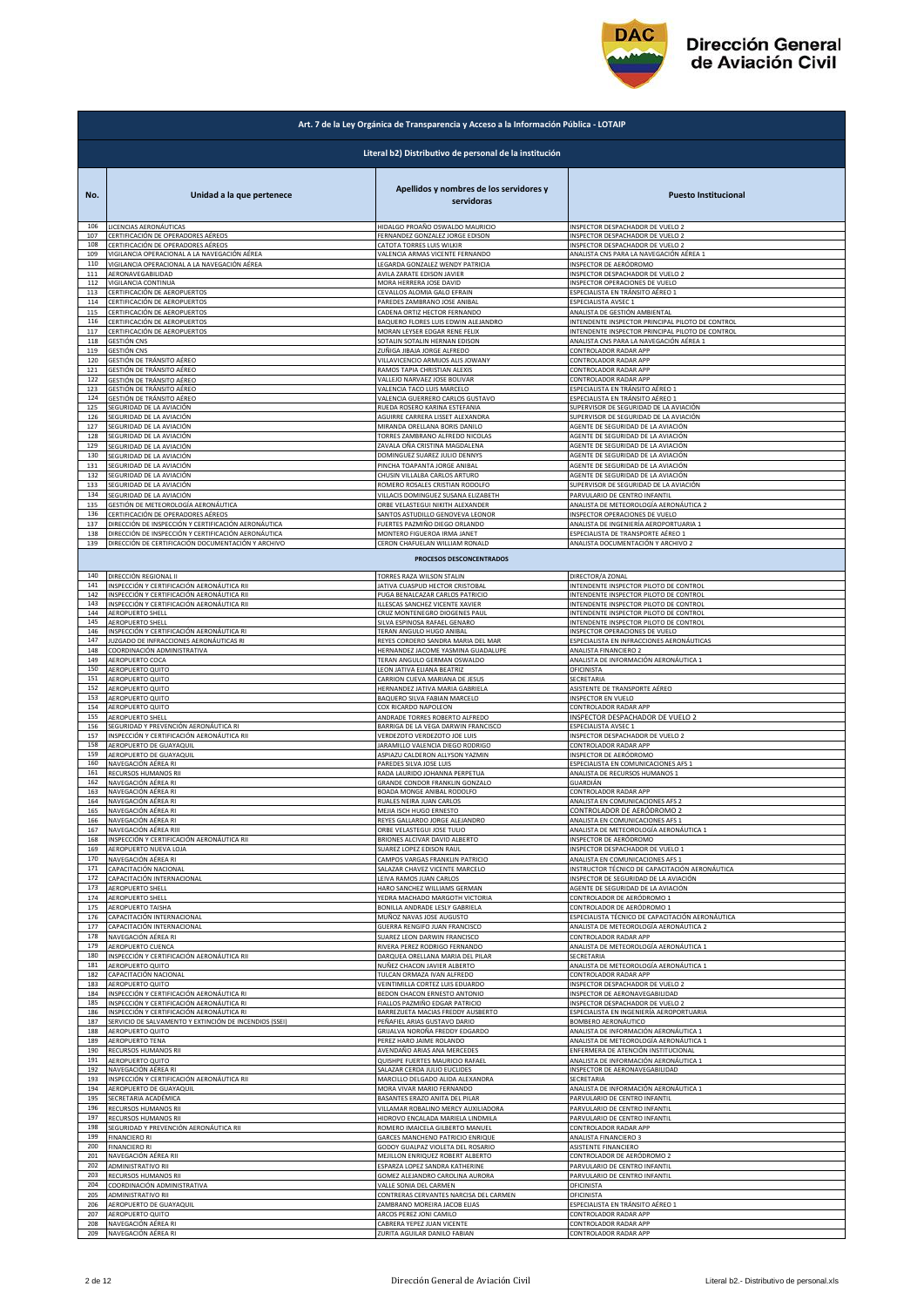

|            | Art. 7 de la Ley Orgánica de Transparencia y Acceso a la Información Pública - LOTAIP |                                                       |                                                          |  |
|------------|---------------------------------------------------------------------------------------|-------------------------------------------------------|----------------------------------------------------------|--|
|            | Literal b2) Distributivo de personal de la institución                                |                                                       |                                                          |  |
| No.        | Unidad a la que pertenece                                                             | Apellidos y nombres de los servidores y<br>servidoras | <b>Puesto Institucional</b>                              |  |
| 210        | NAVEGACIÓN AÉREA RII                                                                  | GORDILLO TIRADO MAX LEONARDO                          | CONTROLADOR RADAR APP                                    |  |
| 211        | NAVEGACIÓN AÉREA RI                                                                   | SANCAN BAQUE ISACIO PABLO                             | CONTROLADOR RADAR APP                                    |  |
| 212        | AEROPUERTO QUITO                                                                      | BONILLA FRAGA EDDY XAVIER                             | CONTROLADOR RADAR APP                                    |  |
| 213        | AEROPUERTO QUITO                                                                      | LOPEZ LOPEZ OSCAR PACIFICO                            | CONTROLADOR RADAR APP                                    |  |
| 214        | NAVEGACIÓN AÉREA RI                                                                   | PILLAJO CAIZA GUSTAVO ALFREDO                         | CONTROLADOR RADAR APP                                    |  |
| 215        | NAVEGACIÓN AÉREA RI                                                                   | SANGUINO SUAREZ KLEVER FERNANDO                       | CONTROLADOR RADAR APP                                    |  |
| 216        | AEROPUERTO QUITO                                                                      | CARVAJAL CASTRO WASHINGTON AMILCAR                    | CONTROLADOR RADAR APP                                    |  |
| 217        | <b>AEROPUERTO QUITO</b>                                                               | <b>JARAMILLO OJEDA RICHARD IVAN</b>                   | CONTROLADOR RADAR APP                                    |  |
| 218        | NAVEGACIÓN AÉREA RI                                                                   | MENDEZ GUERRERO MARCO PATRICIO                        | CONTROLADOR RADAR APP                                    |  |
| 219        | AEROPUERTO QUITO                                                                      | LANDETA MUÑOZ LENIN TITO                              | CONTROLADOR RADAR APP                                    |  |
| 220        | NAVEGACIÓN AÉREA RI                                                                   | MOLINA SIMBAÑA CARLOS VINICIO                         | CONTROLADOR RADAR APP                                    |  |
| 221        | <b>AEROPUERTO MANTA</b>                                                               | ZAMBRANO LOPEZ ADRIANO RAFAEL                         | ADMINISTRADOR AEROPORTUARIO 3                            |  |
| 222        | AEROPUERTO DE GUAYAQUIL                                                               | BALON ANASTACIO CESAR ANTONIO                         | CONTROLADOR RADAR APP                                    |  |
| 223        | AEROPUERTO DE GUAYAQUIL                                                               | REGATO CHANG FERNANDO ARTURO                          | CONTROLADOR RADAR APP                                    |  |
| 224        | AEROPUERTO DE GUAYAQUIL                                                               | CORONADO MARTINEZ ALEJANDRO ANDRES                    | CONTROLADOR RADAR APP                                    |  |
| 225        | AEROPUERTO DE GUAYAQUIL                                                               | ULLOA LARA EDGAR OSWALDO                              | CONTROLADOR RADAR APP                                    |  |
| 226        | AEROPUERTO DE GUAYAQUIL                                                               | JURADO RIVERA SANTIAGO GIOVANNY                       | CONTROLADOR RADAR APP                                    |  |
| 227        | AEROPUERTO DE GUAYAQUIL                                                               | LUZARDO REMACHE JUAN CARLOS                           | CONTROLADOR RADAR APP                                    |  |
| 228        | AEROPUERTO DE GUAYAQUIL                                                               | ESPINOZA VERGARA JOHN GENARO                          | CONTROLADOR RADAR APP                                    |  |
| 229        | AEROPUERTO DE GUAYAQUIL                                                               | FREIRE NAVAS ELMER GIOVANNI                           | CONTROLADOR RADAR APP                                    |  |
| 230        | AEROPUERTO DE GUAYAQUIL                                                               | ESPINOZA MURILLO DENNY ALEX                           | CONTROLADOR RADAR APP                                    |  |
| 231        | AEROPUERTO DE GUAYAQUIL                                                               | MONTES CHUNGA EDUARDO MARCELO                         | CONTROLADOR RADAR APP                                    |  |
| 232        | AEROPUERTO DE GUAYAQUIL                                                               | POALASIN NARVAEZ JUAN FERNANDO                        | CONTROLADOR RADAR APP                                    |  |
| 233        | AEROPUERTO DE GUAYAQUIL                                                               | ROMERO VEINTIMILLA JORGE BOLIVAR                      | CONTROLADOR RADAR APP                                    |  |
| 234        | <b>AEROPUERTO MANTA</b>                                                               | YASELGA MANCHENO RAUL IVAN                            | CONTROLADOR RADAR APP                                    |  |
| 235        | AEROPUERTO DE GUAYAQUIL                                                               | PINARGOTE VASQUEZ CLEMENTE CRISTOBAL                  | CONTROLADOR RADAR APP                                    |  |
| 236        | AEROPUERTO DE GUAYAQUIL                                                               | GUZMAN RUIZ LUIS ALFONSO                              | CONTROLADOR RADAR APP                                    |  |
| 237        | AEROPUERTO DE GUAYAQUIL                                                               | JARAMILLO NOGUERA GALO ALCIDES                        | CONTROLADOR RADAR APP                                    |  |
| 238        | AEROPUERTO DE GUAYAQUIL                                                               | PORTERO IGLESIAS JUAN CARLOS                          | CONTROLADOR RADAR APP                                    |  |
| 239        | AEROPUERTO DE GUAYAQUIL                                                               | LEON FRANCO LUIS CARLOS                               | CONTROLADOR RADAR APP                                    |  |
| 240        | AEROPUERTO DE GUAYAQUIL                                                               | FRANCO YCAZA HARRY GABRIEL                            | CONTROLADOR RADAR APP                                    |  |
| 241        | AEROPUERTO DE GUAYAQUIL                                                               | PUENTE SILVA HERNAN RICARDO                           | CONTROLADOR RADAR APP                                    |  |
| 242        | AEROPUERTO DE GUAYAQUIL                                                               | MEJIA MARTINEZ MARCO VINICIO                          | CONTROLADOR RADAR APP                                    |  |
| 243        | AEROPUERTO DE GUAYAQUIL                                                               | CORONADO MARTINEZ ANGEL ALEJANDRO                     | CONTROLADOR RADAR APP                                    |  |
| 244        | AEROPUERTO DE GUAYAQUIL                                                               | RENDON MALDONADO EDUARDO ALFREDO                      | CONTROLADOR RADAR APP                                    |  |
| 245        | AEROPUERTO DE GUAYAQUIL                                                               | ESPINOZA ARELLANO EUGENIO ERASMO                      | CONTROLADOR RADAR APP                                    |  |
| 246<br>247 | AEROPUERTO DE GUAYAQUIL                                                               | TARIRA VELIZ LUIS CESAREO                             | CONTROLADOR RADAR APP                                    |  |
| 248        | AEROPUERTO DE GUAYAQUIL                                                               | LEON VALLEJO JUAN CARLOS                              | CONTROLADOR DE APROXIMACIÓN NO RADAR                     |  |
|            | AEROPUERTO DE GUAYAQUIL                                                               | ZHUNIO SARMIENTO MANUEL DAVID                         | ANALISTA DE METEOROLOGÍA AERONÁUTICA 1                   |  |
| 249        | AEROPUERTO MANTA                                                                      | IMBAQUINGO ERAZO MAURICIO RAFAEL                      | CONTROLADOR DE APROXIMACIÓN NO RADAR                     |  |
| 250        | AEROPUERTO DE GUAYAQUIL                                                               | DAVILA VIERA EMMA MARIA                               | CONTROLADOR DE APROXIMACIÓN NO RADAR                     |  |
| 251        | AEROPUERTO DE GUAYAQUIL                                                               | RECALDE BAEZ PAULO CESAR                              | CONTROLADOR DE APROXIMACIÓN NO RADAR                     |  |
| 252        | AEROPUERTO DE GUAYAQUIL                                                               | RAMIREZ PEREDO NATHALIE KRISTEL                       | CONTROLADOR DE APROXIMACIÓN NO RADAR                     |  |
| 253        | AEROPUERTO DE GUAYAQUIL                                                               | SANDOVAL PUGA SUSAN YOLANDA                           | CONTROLADOR DE APROXIMACIÓN NO RADAR                     |  |
| 254        | AEROPUERTO TACHINA (ESMERALDAS)                                                       | GUERRERO PORRAS FELIPE SEBASTIAN                      | CONTROLADOR DE APROXIMACIÓN NO RADAR                     |  |
| 255        | AEROPUERTO NUEVA LOJA                                                                 | TROYA HERRERA ANGEL MAURICIO                          | CONTROLADOR DE APROXIMACIÓN NO RADAR                     |  |
| 256        | AEROPUERTO NUEVA LOJA                                                                 | GUILCA BARRIGAS WALTER JOSELITO                       | CONTROLADOR DE APROXIMACIÓN NO RADAR                     |  |
| 257        | AEROPUERTO SHELL                                                                      | PINEIDA LAZO WILLIAN SANDRO                           | CONTROLADOR DE APROXIMACIÓN NO RADAR                     |  |
| 258        | AEROPUERTO SHELL                                                                      | GRANDA SARANGO ALVARO HERNAN                          | CONTROLADOR DE APROXIMACIÓN NO RADAR                     |  |
| 259        | <b>AEROPUERTO SHELL</b>                                                               | SOLANO VALLEJO WENDY MAYRA                            | CONTROLADOR DE APROXIMACIÓN NO RADAR                     |  |
| 260        | AEROPUERTO SHELL                                                                      | OÑATE LOPEZ LUIS BERNARDO                             | CONTROLADOR DE APROXIMACIÓN NO RADAR                     |  |
| 261        | AEROPUERTO SHELL                                                                      | YANDUN AGUILAR MARLON FERNANDO                        | CONTROLADOR DE APROXIMACIÓN NO RADAR                     |  |
| 262        | AEROPUERTO SHELL                                                                      | MARTINEZ RODRIGUEZ ALEXANDRA KATHERINE                | AGENTE DE SEGURIDAD DE LA AVIACIÓN                       |  |
| 263        | AEROPUERTO SAN CRISTÓBAL                                                              | RAMIREZ DUARTE FABIAN ARTURO                          | CONTROLADOR DE APROXIMACIÓN NO RADAR                     |  |
| 264        | AEROPUERTO SAN CRISTÓBAL                                                              | MACIAS ROJAS JOSE LUIS                                | CONTROLADOR DE APROXIMACIÓN NO RADAR                     |  |
| 265        | AEROPUERTO BALTRA                                                                     | MURILLO ARMIJOS JUAN FRANCISCO                        | CONTROLADOR DE APROXIMACIÓN NO RADAR                     |  |
| 266        | CAPACITACIÓN NACIONAL                                                                 | ARTEAGA MEDRANO RAFAEL ELICEO                         | ESPECIALISTA TÉCNICO DE CAPACITACIÓN AERONÁUTICA         |  |
| 267        | AEROPUERTO LATACUNGA                                                                  | VALLEJO MOSQUERA DARWIN AURELIO                       | ADMINISTRADOR AEROPORTUARIO 3                            |  |
| 268        | RECURSOS HUMANOS RII                                                                  | VALDEZ CORDOVA PIEDAD DEL CARMEN                      | ANALISTA FINANCIERO 3                                    |  |
| 269        | ADMINISTRATIVO RII<br>INANCIERO F                                                     | JADAN LOZANO EGMA ROSARIO                             | ANALISTA ADMINISTRATIVO 3<br>(NALISTA FINANCI            |  |
| 271        | NAVEGACIÓN AÉREA RI                                                                   | PONCE VELASTEGUI EDGAR ALAN                           | CONTROLADOR DE AERÓDROMO 2                               |  |
| 272        | AEROPUERTO QUITO                                                                      | BETANCOURT CHICA EDISON ARMANDO                       | CONTROLADOR DE AERÓDROMO 2                               |  |
| 273        | AEROPUERTO QUITO                                                                      | GARZON ULLAGUARI MAYRA MIRELLA                        | CONTROLADOR DE AERÓDROMO 2                               |  |
| 274        | AEROPUERTO QUITO                                                                      | CLAVIJO VILLAVICENCIO EDWIN GONZALO                   | ANALISTA CNS PARA LA NAVEGACIÓN AÉREA 1                  |  |
| 275        | NAVEGACIÓN AÉREA RI                                                                   | CURAY PANCHI CRISTIAN EDUARDO                         | CONTROLADOR DE AERÓDROMO 2                               |  |
| 276        | <b>AEROPUERTO SALINAS</b>                                                             | PASQUEL ANDRADE TERESA JACQUELINE                     | INSPECTOR AUXILIAR DE CABINA                             |  |
| 277        | AEROPUERTO QUITO                                                                      | PASQUEL GALINDO JUAN CARLOS                           | CONTROLADOR DE AERÓDROMO 2                               |  |
| 278        | AEROPUERTO MANTA                                                                      | LLIVE TITUAÑA DANY SANTIAGO                           | CONTROLADOR DE AERÓDROMO 2                               |  |
| 279        | AEROPUERTO QUITO                                                                      | ALVAREZ LARA LILIANA PATRICIA                         | CONTROLADOR DE AERÓDROMO 2                               |  |
| 280        | AEROPUERTO DE GUAYAQUIL                                                               | POZO CORREA CARLOS DAVID                              | CONTROLADOR DE AERÓDROMO 2                               |  |
| 281        | AEROPUERTO DE GUAYAQUIL                                                               | PEREZ VERA FRANKLIN                                   | TÉCNICO CNS PARA LA NAVEGACIÓN AÉREA                     |  |
| 282        | AEROPUERTO DE GUAYAQUIL                                                               | CARRERA BURBANO DAVID ISMAEL                          | CONTROLADOR DE AERÓDROMO 1                               |  |
| 283        | AEROPUERTO QUITO                                                                      | RUIZ CRUZ JONATHAN FERNANDO                           | CONTROLADOR DE AERÓDROMO 2                               |  |
| 284        | NAVEGACIÓN AÉREA RI                                                                   | RECALDE VIVERO ALDO MARTIN                            | CONTROLADOR DE AERÓDROMO 2                               |  |
| 285        | AEROPUERTO QUITO                                                                      | YACHIMBA OBANDO ANGEL HERMEL                          | CONTROLADOR DE AERÓDROMO 2                               |  |
| 286        | AEROPUERTO QUITO                                                                      | HERRERA ZAPATA WALTER JERRY                           | CONTROLADOR DE AERÓDROMO 2                               |  |
| 287        | AEROPUERTO QUITO                                                                      | MARCHAN CHUMAÑA JEANNETH DE LOS ANGELES               | CONTROLADOR DE AERÓDROMO 2<br>CONTROLADOR DE AERÓDROMO 2 |  |
| 288        | AEROPUERTO QUITO                                                                      | SALAZAR TAPIA EDISON PATRICIO                         | CONTROLADOR DE AERÓDROMO 2                               |  |
| 289        | AEROPUERTO QUITO                                                                      | ALDAS PINZON EVELYN LIZETH                            |                                                          |  |
| 290        | NAVEGACIÓN AÉREA RI                                                                   | CONTRERAS CORNEJO MARIA ALEXANDRA                     | ESPECIALISTA CNS PARA LA NAVEGACIÓN AÉREA 1              |  |
| 291        | INSPECCIÓN Y CERTIFICACIÓN AERONÁUTICA RII                                            | GUZMAN KURE GIOVANNI JOSE                             | MÉDICO ESPECIALISTA DE ATENCIÓN INSTITUCIONAL            |  |
| 292        | AEROPUERTO QUITO                                                                      | HERRERA BASTIDAS ANDRES FERNANDO                      | CONTROLADOR DE AERÓDROMO 2                               |  |
| 293        | <b>AEROPUERTO SHELL</b>                                                               | TAMAYO ESCOBAR MILTON FERNANDO                        | CONTROLADOR DE AERÓDROMO 2                               |  |
| 294        | AEROPUERTO LATACUNGA                                                                  | DEFAZ MAFLA GUIDO BOLIVAR                             | CONTROLADOR DE AERÓDROMO 2                               |  |
| 295        | AEROPUERTO LATACUNGA                                                                  | REYES CASILLAS ROSAURA MARGARITA                      | ANALISTA CNS PARA LA NAVEGACIÓN AÉREA 1                  |  |
| 296        | AEROPUERTO MANTA                                                                      | GAVILANES CARREÑO WILSON FABRICIO                     | CONTROLADOR DE AERÓDROMO 2                               |  |
| 297        | AEROPUERTO MANTA                                                                      | LEON JATIVA MONICA CECILIA                            | CONTROLADOR DE AERÓDROMO 2                               |  |
| 298        | AEROPUERTO QUITO                                                                      | JACOME AGUILAR TELMO FABRICIO                         | CONTROLADOR DE AERÓDROMO 2                               |  |
| 299        | AEROPUERTO MANTA                                                                      | VERA GARCIA JOSE JULIAN                               | CONTROLADOR DE AERÓDROMO 2                               |  |
| 300        | AEROPUERTO MANTA                                                                      | MARIÑO SALAN DAVID JONATHAN                           | CONTROLADOR DE AERÓDROMO 2                               |  |
| 301        | AEROPUERTO DE GUAYAQUIL                                                               | MONTALVO PINARGOTE HOLGER VIVIE                       | CONTROLADOR DE AERÓDROMO 2                               |  |
| 302        | AEROPUERTO DE SANTA ROSA                                                              | RENDON SANCHEZ RAUL RODRIGO                           | CONTROLADOR DE APROXIMACIÓN NO RADAR                     |  |
| 303<br>304 | AEROPUERTO DE GUAYAQUIL                                                               | BONILLA GALINDO RAMIRO DAVID                          | CONTROLADOR DE AERÓDROMO 2                               |  |
| 305        | INSPECCIÓN Y CERTIFICACIÓN AERONÁUTICA RII                                            | ORTEGA CAICEDO CHARLES AMADO                          | MÉDICO ESPECIALISTA DE ATENCIÓN INSTITUCIONAL            |  |
|            | AEROPUERTO DE GUAYAQUIL                                                               | PUENTE SILVA JAIME GUSTAVO                            | CONTROLADOR DE AERÓDROMO 2                               |  |
| 306        | AEROPUERTO DE GUAYAQUIL                                                               | QUIÑONEZ MONTAÑO MELGAR EDISON                        | CONTROLADOR DE AERÓDROMO 2                               |  |
| 307        | AEROPUERTO DE GUAYAQUIL                                                               | LOPEZ VERA INGRID PAOLA                               | CONTROLADOR DE AERÓDROMO 2                               |  |
| 308        | AEROPUERTO DE GUAYAQUIL                                                               | ORTEGA CRUZ DANIEL ANDRES                             | CONTROLADOR DE AERÓDROMO 2                               |  |
| 309        | NAVEGACIÓN AÉREA RII                                                                  | NEIRA ALEJANDRO JOHNNY WINSTON                        | CONTROLADOR DE AERÓDROMO 2                               |  |
| 310        | AEROPUERTO DE GUAYAQUIL                                                               | MENDEZ ARIAS KARLA MIRELLA                            | CONTROLADOR DE AERÓDROMO 2                               |  |
| 311        | AEROPUERTO DE GUAYAQUIL                                                               | SANTANA HUNGRIA ANGELICA GABRIELA                     | CONTROLADOR DE AERÓDROMO 2                               |  |
| 312        | AEROPUERTO DE GUAYAQUIL                                                               | TORAL LUA ARELIS VICTORIA                             | CONTROLADOR DE AERÓDROMO 2                               |  |
| 313        | AEROPUERTO DE GUAYAQUIL                                                               | SAMANIEGO DELGADO VICTOR ISRAEL                       | CONTROLADOR DE AERÓDROMO 2                               |  |
| 314        | AEROPUERTO DE GUAYAQUIL                                                               | CEVALLOS LOPEZ HERNAN XAVIER                          | CONTROLADOR DE AERÓDROMO 2                               |  |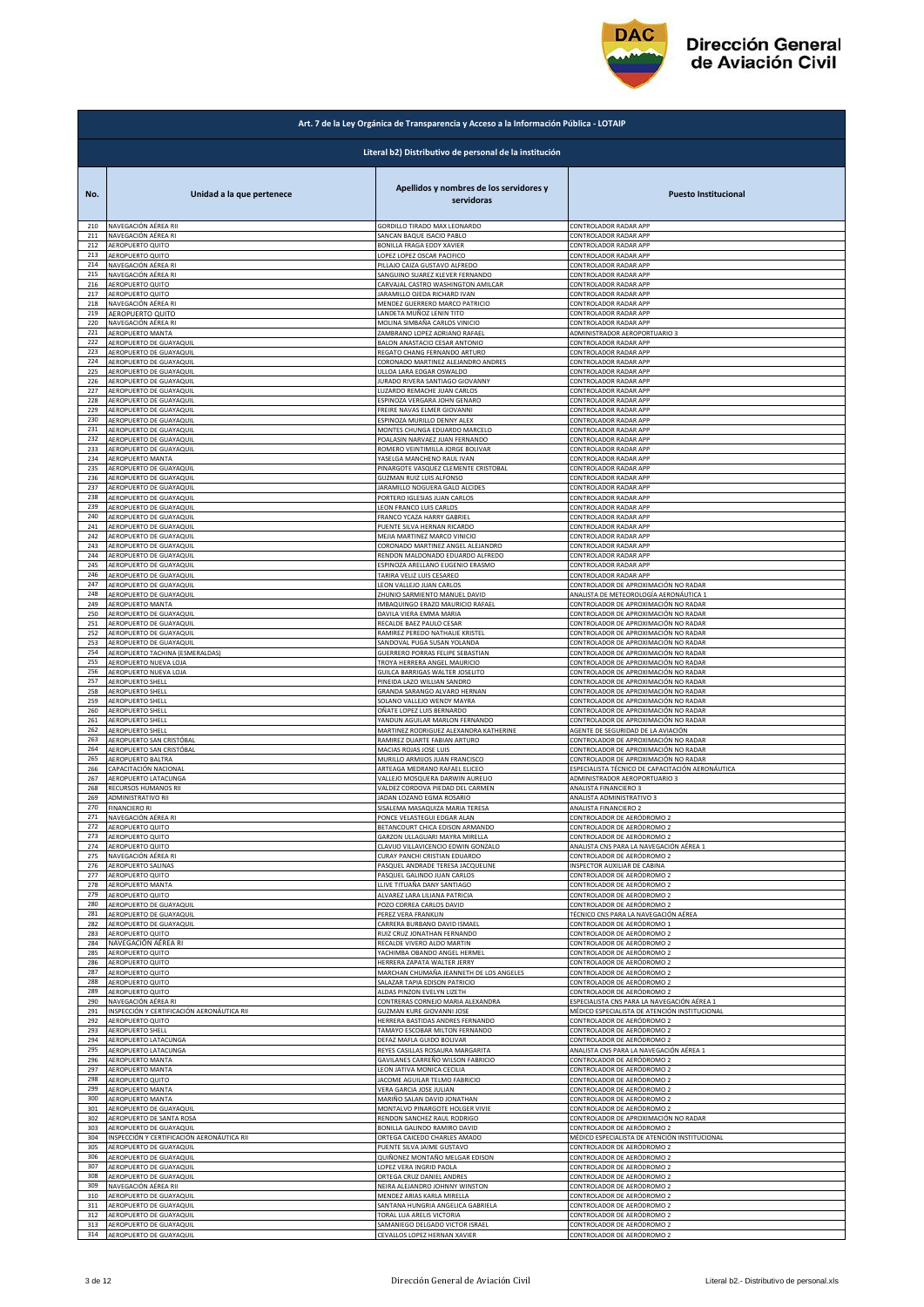

|            | Art. 7 de la Ley Orgánica de Transparencia y Acceso a la Información Pública - LOTAIP |                                                        |                                                                                    |  |
|------------|---------------------------------------------------------------------------------------|--------------------------------------------------------|------------------------------------------------------------------------------------|--|
|            |                                                                                       | Literal b2) Distributivo de personal de la institución |                                                                                    |  |
| No.        | Unidad a la que pertenece                                                             | Apellidos y nombres de los servidores y<br>servidoras  | <b>Puesto Institucional</b>                                                        |  |
| 315        | INSPECCIÓN Y CERTIFICACIÓN AERONÁUTICA RII                                            | PATIÑO LOPEZ EDUARDO ARTURO                            | MÉDICO CERTIFICADOR                                                                |  |
| 316        | AEROPUERTO DE GUAYAQUIL                                                               | AGUIRRE FREIRE JESSICA GABRIELA                        | CONTROLADOR DE AERÓDROMO 2                                                         |  |
| 317        | AEROPUERTO QUITO                                                                      | CRUZ DIAZ LEONARDO FERNANDO                            | CONTROLADOR DE AERÓDROMO 2                                                         |  |
| 318        | <b>AEROPUERTO SHELL</b>                                                               | LEON SORIA DIEGO ALEJANDRO                             | CONTROLADOR DE AERÓDROMO 2                                                         |  |
| 319        | <b>FINANCIERO RI</b>                                                                  | PAREDES ROSERO ADELA DEL CARMEN                        | ANALISTA FINANCIERO 2                                                              |  |
| 320        | TECNOLOGÍAS DE LA INFORMACIÓN Y COMUNICACIÓN RI                                       | RODAS VALLADARES ROBERTO PATRICIO                      | ANALISTA DE TECNOLOGÍAS DE LA INFORMACIÓN 2                                        |  |
| 321        | AEROPUERTO QUITO                                                                      | CEVALLOS ARCOS FERNANDO ANIBAL                         | INSPECTOR DE AERONAVEGABILIDAD                                                     |  |
| 322        | COORDINACIÓN ADMINISTRATIVA                                                           | VILLACRES CARRILLO HUGO EDUARDO                        | ANALISTA FINANCIERO 2                                                              |  |
| 323        | INGENIERÍA AEROPORTUARIA RI                                                           | MAITA CASTILLO ORLANDO WILSON                          | ANALISTA DE INGENIERÍA AEROPORTUARIA 2                                             |  |
| 324        | INSPECCIÓN Y CERTIFICACIÓN AERONÁUTICA RII                                            | SANCHEZ CARTAGENA ROBERTO EDWIN                        | INSPECTOR DE AERONAVEGABILIDAD                                                     |  |
| 325        | AEROPUERTO LA TOMA (LOJA)                                                             | TORRES ORDOÑEZ MARLON ANTONIO                          | ADMINISTRADOR AEROPORTUARIO 1                                                      |  |
| 326        | AEROPUERTO RIOBAMBA                                                                   | ALMACHE TUBON MARIO ENRIQUE                            | ADMINISTRADOR AEROPORTUARIO 1                                                      |  |
| 327        | INSPECCIÓN Y CERTIFICACIÓN AERONÁUTICA RII                                            | PACHECO SANCHEZ NESTOR ALFREDO                         | PSICÓLOGO CLÍNICO DE ATENCIÓN INSTITUCIONAL                                        |  |
| 328        | AEROPUERTO DE GUAYAQUIL                                                               | GUZMAN RUIZ FRANCISCO JAVIER                           | ESPECIALISTA EN INFORMACIÓN AERONÁUTICA 1                                          |  |
| 329        | <b>FINANCIERO RII</b>                                                                 | MANTILLA COELLO PATRICIA GIOCONDA                      | ANALISTA FINANCIERO 2                                                              |  |
| 330        | RECURSOS HUMANOS RII                                                                  | ASTUDILLO ACOSTA LUCETTY ALEXANDRA                     | PERIODISTA 2                                                                       |  |
| 331        | TECNOLOGÍAS DE LA INFORMACIÓN Y COMUNICACIÓN RII                                      | LOPEZ CHIQUITO MARIA CELIA                             | ANALISTA DE TECNOLOGÍAS DE LA INFORMACIÓN 2                                        |  |
| 332        | <b>FINANCIERO RII</b>                                                                 | HERRERA CASTILLO WILSON SEBASTIAN                      | ANALISTA FINANCIERO 2                                                              |  |
| 333        | SEGURIDAD Y PREVENCIÓN AERONÁUTICA RII                                                | FLORES MONTENEGRO EDISON FERNANDO                      | INSPECTOR EN SEGURIDAD DE VUELO                                                    |  |
| 334        | ADMINISTRATIVO FINANCIERO                                                             | MACIAS PILLIGUA EVELIN CYNTHIA                         | ANALISTA FINANCIERO 2                                                              |  |
| 335        | INSPECCIÓN Y CERTIFICACIÓN AERONÁUTICA RII                                            | CHAVES BALSECA PACO RAMIRO                             | INSPECTOR OPERACIONES DE VUELO                                                     |  |
| 336        | AEROPUERTO DE GUAYAQUIL                                                               | DEFAZ MAFLA EDISON GUILLERMO                           | INSPECTOR DE AERONAVEGABILIDAD                                                     |  |
| 337        | INSPECCIÓN Y CERTIFICACIÓN AERONÁUTICA RII                                            | RUALES NEIRA MARCO FRANCISCO                           | INSPECTOR DE AERONAVEGABILIDAD                                                     |  |
| 338        | SEGURIDAD Y PREVENCIÓN AERONÁUTICA RII                                                | BORJA ERAZO PAUL ALFONSO                               | INSPECTOR EN SEGURIDAD DE VUELO                                                    |  |
| 339        | INSPECCIÓN Y CERTIFICACIÓN AERONÁUTICA RII                                            | BAEZ ARMAS SEGUNDO NOLASCO                             | INSPECTOR DE AERONAVEGABILIDAD                                                     |  |
| 340        | AEROPUERTO QUITO                                                                      | MARIÑO FIGUEROA MERY PIEDAD                            | ESPECIALISTA AVSEC 1                                                               |  |
| 341        | AEROPUERTO QUITO                                                                      | ANGUETA RAMIREZ JUAN CARLOS                            | ANALISTA DE METEOROLOGÍA AERONÁUTICA 2                                             |  |
| 342        | AEROPUERTO QUITO                                                                      | <b>GUEVARA ZARATE BYRON EFRAIN</b>                     | ANALISTA DE METEOROLOGÍA AERONÁUTICA 2                                             |  |
| 343        | NAVEGACIÓN AÉREA RI                                                                   | CASTRO BARBA DIEGO ANDRES                              | ANALISTA SAR 1                                                                     |  |
| 344        | NAVEGACIÓN AÉREA RI                                                                   | FLORES YUGSI JAIME VINICIO                             | ANALISTA SAR 1                                                                     |  |
| 345        | NAVEGACIÓN AÉREA RI                                                                   | CAZA TITUAÑA GONZALO ADONIS                            | ANALISTA DE METEOROLOGÍA AERONÁUTICA 2                                             |  |
| 346        | DIRECCIÓN ESCUELA TÉCNICA DE AVIACIÓN CIVIL                                           | GONZALEZ MOYA VINICIO GUILLERMO                        | INSTRUCTOR TÉCNICO DE CAPACITACIÓN AERONÁUTICA                                     |  |
| 347        | AEROPUERTO QUITO                                                                      | PAGUAY MEJIA JORGE RODRIGO                             | ANALISTA DE METEOROLOGÍA AERONÁUTICA 2                                             |  |
| 348        | AEROPUERTO QUITO                                                                      | <b>LAGOS VARGAS EDISON</b>                             | ANALISTA DE METEOROLOGÍA AERONÁUTICA 2                                             |  |
| 349        | AEROPUERTO TACHINA (ESMERALDAS)                                                       | GAVELA MORA MARCOS ANTONIO                             | <b>ADMINISTRADOR AEROPORTUARIO 2</b>                                               |  |
| 350        | AEROPUERTO QUITO                                                                      | RUALES QUELAL ELVIS HUMBERTO                           | ANALISTA DE INFORMACIÓN AERONÁUTICA 2                                              |  |
| 351        | <b>AEROPUERTO QUITO</b>                                                               | MONCAYO DIAZ FAUSTO BENIGNO                            | INTENDENTE INSPECTOR PRINCIPAL PILOTO DE CONTROL                                   |  |
| 352        | <b>AEROPUERTO QUITO</b>                                                               | DALGO LARREA JOSE LUIS                                 | SUPERVISOR DE SEGURIDAD DE LA AVIACIÓN                                             |  |
| 353        | NAVEGACIÓN AÉREA RI                                                                   | VINUEZA GUTIERREZ ALBERTO PATRICIO                     | ANALISTA DE METEOROLOGÍA AERONÁUTICA 2                                             |  |
| 354        | AEROPUERTO QUITO                                                                      | <b>TORRES BASTIDAS BYRON ORLANDO</b>                   | ESPECIALISTA EN OPERACIONES DE CERTIFICACIÓN                                       |  |
| 355        | AEROPUERTO DE GUAYAQUIL                                                               | GRIJALVA JOHNSON HECTOR FERNANDO                       | INSPECTOR DE AERÓDROMO                                                             |  |
| 356        | INGENIERÍA AEROPORTUARIA RII                                                          | DELGADO VITERI JOSE LUIS                               | ESPECIALISTA EN INGENIERÍA AEROPORTUARIA                                           |  |
| 357        | INSPECCIÓN Y CERTIFICACIÓN AERONÁUTICA RII                                            | AINEZ ARAUZ SOFIA MIRELLA                              | ODONTÓLOGO DE ATENCIÓN INSTITUCIONAL                                               |  |
| 358        | AEROPUERTO DE GUAYAQUIL                                                               | VALENZUELA DOMINGUEZ FREDDY OSWALDO                    | INSPECTOR DE AERÓDROMO                                                             |  |
| 359        | AEROPUERTO DE GUAYAQUIL                                                               | SANTI REINOSO EDGAR RAMIRO                             | INSPECTOR DE SEGURIDAD DE LA AVIACIÓN                                              |  |
| 360        | AEROPUERTO DE GUAYAQUIL                                                               | SEVILLA CALDERON SANTIAGO MAURICIO                     | ANALISTA DE METEOROLOGÍA AERONÁUTICA 2                                             |  |
| 361<br>362 | AEROPUERTO DE GUAYAQUIL                                                               | <b>FORRES MORAN KAREN JAZMIN</b>                       | ASISTENTE DE TRANSPORTE AÉREO                                                      |  |
| 363        | NAVEGACIÓN AÉREA RI                                                                   | PAREDES RIVERA VICENTE CELIANO                         | ANALISTA DE METEOROLOGÍA AERONÁUTICA 1                                             |  |
|            | NAVEGACIÓN AÉREA RI                                                                   | VACA GUAICHA FRANKLIN EUCLIDES                         | ANALISTA CNS PARA LA NAVEGACIÓN AÉREA 1                                            |  |
| 364        | NAVEGACIÓN AÉREA RI                                                                   | RAMIREZ ALVARO JUAN ELIAS                              | ANALISTA DE METEOROLOGÍA AERONÁUTICA 1                                             |  |
| 365        | AEROPUERTO QUITO                                                                      | HIDALGO ORTIZ IVAN ALEXANDER                           | ANALISTA DE METEOROLOGÍA AERONÁUTICA 1                                             |  |
| 366        | NAVEGACIÓN AÉREA RI                                                                   | DE LA TORRE ESPINOSA ALIS YALILE                       | ANALISTA CNS PARA LA NAVEGACIÓN AÉREA 1                                            |  |
| 367        | AEROPUERTO QUITO                                                                      | SIMBAÑA CONDOR CESAR EFRAIN                            | ANALISTA DE METEOROLOGÍA AERONÁUTICA 1                                             |  |
| 368        | AEROPUERTO QUITO                                                                      | ORBE CARDENAS WILMER PATRICIO                          | ANALISTA DE INFORMACIÓN AERONÁUTICA 1                                              |  |
| 369        | AEROPUERTO QUITO                                                                      | FLORES TAMAYO JORGE FERNANDO                           | ANALISTA DE INFORMACIÓN AERONÁUTICA 1                                              |  |
| 370        | AEROPUERTO QUITO                                                                      | LLIVE TITUAÑA LORENA SOLEDAD                           | ANALISTA DE INFORMACIÓN AERONÁUTICA 1                                              |  |
| 371        | AEROPUERTO DE GUAYAQUIL                                                               | HOLGUIN ROMERO ELVIS JUNIOR                            | ANALISTA CNS PARA LA NAVEGACIÓN AÉREA 1                                            |  |
| 372        | NAVEGACIÓN AÉREA RI                                                                   | NICOLALDE CIFUENTES GONZALO EDUARDO                    | ANALISTA CNS PARA LA NAVEGACIÓN AÉREA 1                                            |  |
| 373        | AEROPUERTO DE GUAYAQUIL                                                               | LOAIZA BERMEO CRISTIAN FERNANDO                        | CONTROLADOR DE AERÓDROMO 1                                                         |  |
| 374        | AEROPUERTO QUITO                                                                      | LARA GALLARDO DANIEL EDUARDO                           | CONTROLADOR DE AERÓDROMO 1                                                         |  |
|            | AEROBLIERTO OLUTO                                                                     | CHAVEZ SIERRA MARCELO CLIMACO                          | ANALISTA EN COMUNICACIONES AR                                                      |  |
| 376        | NAVEGACIÓN AÉREA RI                                                                   | <b>GUEVARA SUASNAVAS FREDDY HERNAN</b>                 | ANALISTA CNS PARA LA NAVEGACIÓN AÉREA :<br>ANALISTA CNS PARA LA NAVEGACIÓN AÉREA 1 |  |
| 377        | CAPACITACIÓN NACIONAL                                                                 | CLAVIJO MONTEROS MARCO FERNANDO                        | ANALISTA CNS PARA LA NAVEGACIÓN AÉREA 1                                            |  |
| 378        | AEROPUERTO QUITO                                                                      | SANTACRUZ ANDRADE RUBEN MARCELO                        |                                                                                    |  |
| 379        | NAVEGACIÓN AÉREA RI                                                                   | ORRES MORALES ERNESTO ROLANDO                          | ANALISTA EN COMUNICACIONES AFS 1                                                   |  |
| 380        | INSPECCIÓN Y CERTIFICACIÓN AERONÁUTICA RI                                             | CEVALLOS RUBIO SANTIAGO PAUL                           | ANALISTA EN COMUNICACIONES AFS 1                                                   |  |
| 381        | AEROPUERTO SAN CRISTÓBAL                                                              | ECHEVERRIA MARTINEZ WLADIMIR ABDON                     | ANALISTA DE METEOROLOGÍA AERONÁUTICA 1                                             |  |
| 382        | AEROPUERTO QUITO                                                                      | SALAZAR CANGO CARMEN ALEJANDRA                         | ANALISTA DE INFORMACIÓN AERONÁUTICA 1                                              |  |
| 383        | AEROPUERTO CUENCA                                                                     | RODAS MANCHENO CESAR ALEJANDRO                         | CONTROLADOR DE APROXIMACIÓN NO RADAR                                               |  |
| 384        | AEROPUERTO CUENCA                                                                     | LEON BERNAL MILTON AUGUSTO                             | ANALISTA CNS PARA LA NAVEGACIÓN AÉREA 1                                            |  |
| 385        | NAVEGACIÓN AÉREA RI                                                                   | GALVEZ CHAMORRO CARLOS ALBERTO                         | ANALISTA EN COMUNICACIONES AFS 1                                                   |  |
| 386        | NAVEGACIÓN AÉREA RI                                                                   | PALLO DE LA CUEVA HERNAN MAURICIO                      | ANALISTA DE METEOROLOGÍA AERONÁUTICA 1                                             |  |
| 387        | AEROPUERTO QUITO                                                                      | FREIRE ROSERO JUAN RAMIRO                              | ANALISTA DE METEOROLOGÍA AERONÁUTICA 1                                             |  |
| 388        | AEROPUERTO QUITO                                                                      | ERAZO VINUEZA CARLOS CIVILINO                          | ANALISTA DE METEOROLOGÍA AERONÁUTICA 1                                             |  |
| 389        | AEROPUERTO LATACUNGA                                                                  | JACHO CAYO WILMA PIEDAD                                | ANALISTA DE INFORMACIÓN AERONÁUTICA 1                                              |  |
| 390        | NAVEGACIÓN AÉREA RI                                                                   | RUBIO HIDALGO JORGE VINICIO                            | ANALISTA EN COMUNICACIONES AFS 1                                                   |  |
| 391        | AEROPUERTO QUITO                                                                      | MORALES CALVOPIÑA SANDY FERNANDA                       | ANALISTA DE INFORMACIÓN AERONÁUTICA 1                                              |  |
| 392        | AEROPUERTO LATACUNGA                                                                  | OLIVO SARABIA EDGAR LEONARDO                           | ANALISTA CNS PARA LA NAVEGACIÓN AÉREA 1                                            |  |
| 393        | AEROPUERTO LATACUNGA                                                                  | GUALPA MAMARANDI ANGEL MESIAS                          | ANALISTA CNS PARA LA NAVEGACIÓN AÉREA 1                                            |  |
| 394        | NAVEGACIÓN AÉREA RI                                                                   | YAZBEK SARMIENTO DARWIN MANOLO                         | ANALISTA EN COMUNICACIONES AFS 1                                                   |  |
| 395        | NAVEGACIÓN AÉREA RI                                                                   | OCAÑA DAVALOS MILTON GIOVANNY                          | ANALISTA EN COMUNICACIONES AFS 1                                                   |  |
| 396        | <b>GESTIÓN CNS</b>                                                                    | OCAÑA ESPIN GERARDO ALEJANDRO                          | ANALISTA CNS PARA LA NAVEGACIÓN AÉREA 1                                            |  |
| 397        | NAVEGACIÓN AÉREA RI                                                                   | NIETO TOAPANTA NESTOR ROGELIO                          | ANALISTA CNS PARA LA NAVEGACIÓN AÉREA 1                                            |  |
| 398        | AEROPUERTO QUITO                                                                      | MARTINEZ PULLES PIEDAD AIDA                            | ANALISTA CNS PARA LA NAVEGACIÓN AÉREA 1                                            |  |
| 399        | AEROPUERTO LATACUNGA                                                                  | CULQUI PANCHI SIMON EDUARDO                            | ANALISTA CNS PARA LA NAVEGACIÓN AÉREA 1                                            |  |
| 400        | NAVEGACIÓN AÉREA RI                                                                   | <b>JARAMILLO BONE XAVIER GUSTAVO</b>                   | ANALISTA DE INFORMACIÓN AERONÁUTICA 1                                              |  |
| 401        | AEROPUERTO QUITO                                                                      | BAZANTES CHICO DANILO EDUARDO                          | ANALISTA DE INFORMACIÓN AERONÁUTICA 1                                              |  |
| 402        | AEROPUERTO CUENCA                                                                     | CARRILLO CRESPO LORENA MARIUXI                         | CONTROLADOR DE AERÓDROMO 1                                                         |  |
| 403        | NAVEGACIÓN AÉREA RI                                                                   | PIEDRA RAMIREZ EDWIN MAURICIO                          | ANALISTA CNS PARA LA NAVEGACIÓN AÉREA 1                                            |  |
| 404        | AEROPUERTO QUITO                                                                      | <b>ELORES LLANOS ZOILA ELOIZA</b>                      | ANALISTA CNS PARA LA NAVEGACIÓN AÉREA 1                                            |  |
| 405        | AEROPUERTO QUITO                                                                      | SAENZ REVELO ANGELA BELEN                              | ANALISTA DE INFORMACIÓN AERONÁUTICA 1                                              |  |
| 406        | AEROPUERTO QUITO                                                                      | <b>TOAPANTA BANDA BAYRON ALEXANDER</b>                 | ANALISTA CNS PARA LA NAVEGACIÓN AÉREA 1                                            |  |
| 407        | AEROPUERTO QUITO                                                                      | PACHECO GONZALEZ ANDRES ENRIQUE                        | ANALISTA CNS PARA LA NAVEGACIÓN AÉREA 1                                            |  |
| 408        | AEROPUERTO QUITO                                                                      | HERRERA FERNANDEZ JORGE PATRICIO                       | ESPECIALISTA AVSEC 2                                                               |  |
| 409        | AEROPUERTO QUITO                                                                      | DAVALOS CARDENAS ENRIQUE BOLIVAR                       | ESPECIALISTA EN TRÁNSITO AÉREO 1                                                   |  |
| 410        | GESTIÓN OPERATIVA EMPRESARIAL                                                         | MEJIA PEÑAHERRERA EDGAR ROBERTO                        | SUPERVISOR DE OPERACIONES DE COMBUSTIBLE DE AVIACIÓN                               |  |
| 411        | INSPECCIÓN Y CERTIFICACIÓN AERONÁUTICA RI                                             | VALLE TORO MONICA MARLENE                              | LABORATORISTA DE ATENCIÓN INSTITUCIONAL                                            |  |
| 412        | AEROPUERTO QUITO                                                                      | HERRERA ZAPATA OLGER MARCELO                           | ANALISTA DE INFORMACIÓN AERONÁUTICA 1                                              |  |
| 413        | AEROPUERTO QUITO                                                                      | SANTAMARIA CASTILLO MARIA BELEN                        | ANALISTA CNS PARA LA NAVEGACIÓN AÉREA 1                                            |  |
| 414        | NAVEGACIÓN AÉREA RI                                                                   | YEPEZ SOTO VICTOR HUGO                                 | ANALISTA CNS PARA LA NAVEGACIÓN AÉREA 1                                            |  |
| 415        | AEROPUERTO QUITO                                                                      | GANCHALA OBANDO BYRON ARTURO                           | INSPECTOR DE TRANSPORTE AÉREO                                                      |  |
| 416        | NAVEGACIÓN AÉREA RI                                                                   | DAVALOS ALBUJA WINSOR JUNIOR                           | ANALISTA EN COMUNICACIONES AFS 1                                                   |  |
| 417<br>418 | NAVEGACIÓN AÉREA RI                                                                   | PAZOS DUQUE LOTARIO ERNESTO                            | ANALISTA EN COMUNICACIONES AFS 1                                                   |  |
| 419        | NAVEGACIÓN AÉREA RI                                                                   | PAEZ CHANGOTASIG MARTHA ISABEL                         | ANALISTA CNS PARA LA NAVEGACIÓN AÉREA 1                                            |  |
|            | AEROPUERTO QUITO                                                                      | SUAREZ JARAMILLO HECTOR FERNANDO                       | ANALISTA DE INFORMACIÓN AERONÁUTICA 1                                              |  |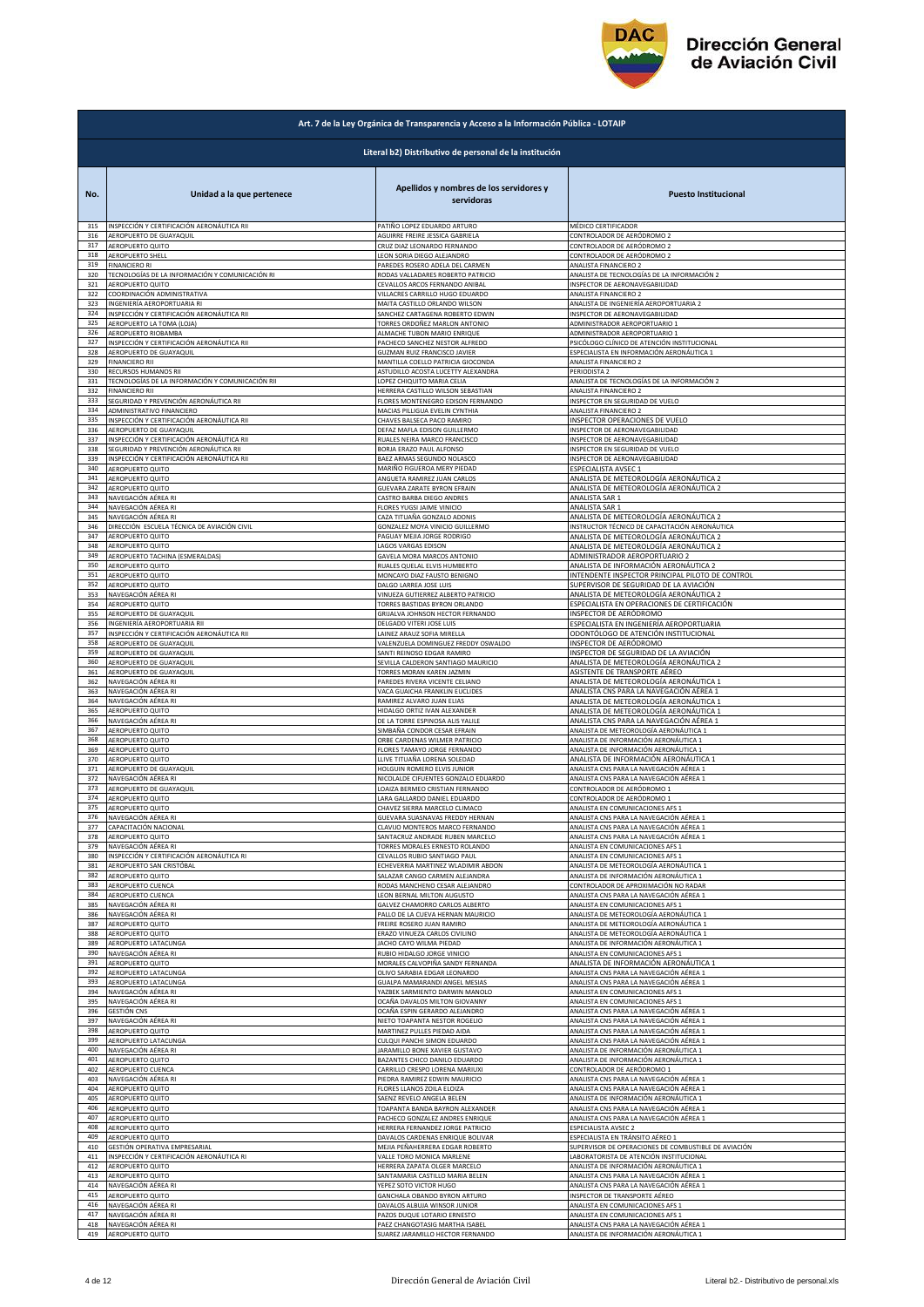

|            | Art. 7 de la Ley Orgánica de Transparencia y Acceso a la Información Pública - LOTAIP |                                                                |                                                                                |  |
|------------|---------------------------------------------------------------------------------------|----------------------------------------------------------------|--------------------------------------------------------------------------------|--|
|            |                                                                                       | Literal b2) Distributivo de personal de la institución         |                                                                                |  |
| No.        | Unidad a la que pertenece                                                             | Apellidos y nombres de los servidores y<br>servidoras          | <b>Puesto Institucional</b>                                                    |  |
| 420        | NAVEGACIÓN AÉREA RI                                                                   | GALLARDO GALLARDO LAURO FRANCISCO                              | ANALISTA CNS PARA LA NAVEGACIÓN AÉREA 1                                        |  |
| 421        | AEROPUERTO COCA                                                                       | BAEZ SANTIANA DIEGO FERNANDO                                   | CONTROLADOR DE AERÓDROMO 1                                                     |  |
| 422        | AEROPUERTO LA TOMA (LOJA)                                                             | JARAMILLO VALAREZO GILVER EUCLIDES                             | CONTROLADOR DE AERÓDROMO 1                                                     |  |
| 423        | AEROPUERTO LA TOMA (LOJA)                                                             | ALTAMIRANO ACURIO RAUL MAURICIO                                | CONTROLADOR DE AERÓDROMO 1                                                     |  |
| 424        | AEROPUERTO LA TOMA (LOJA)                                                             | RIVAS MORA TERESA DE JESUS                                     | ANALISTA DE METEOROLOGÍA AERONÁUTICA 1                                         |  |
| 425        | AEROPUERTO LA TOMA (LOJA)                                                             | ROMERO IBARRA SANTIAGO VINICIO                                 | ANALISTA CNS PARA LA NAVEGACIÓN AÉREA 1                                        |  |
| 426        | AEROPUERTO LA TOMA (LOJA)                                                             | CORREA GUAMAN JUAN OSWALDO                                     | INSPECTOR DESPACHADOR DE VUELO 2                                               |  |
| 427        | AEROPUERTO LA TOMA (LOJA)                                                             | VERDESOTO LEMA MARCO ANTONIO                                   | ANALISTA DE METEOROLOGÍA AERONÁUTICA 1                                         |  |
| 428        | AEROPUERTO LA TOMA (LOJA)                                                             | ROMERO IBARRA DELFOS REMIGIO                                   | INSPECTOR DESPACHADOR DE VUELO 2                                               |  |
| 429        | AEROPUERTO DE GUAYAQUIL                                                               | LOYOLA ALAMA SILVIA ALEXANDRA                                  | CONTROLADOR DE AERÓDROMO 1                                                     |  |
| 430        | AEROPUERTO DE GUAYAQUIL                                                               | RIVADENEIRA LAGOS NATHALY HAYMETH                              | SECRETARIA                                                                     |  |
| 431        | AEROPUERTO DE GUAYAQUIL                                                               | MOROCHO TINOCO JHONNY FRANCISCO                                | TÉCNICO CNS PARA LA NAVEGACIÓN AÉREA                                           |  |
| 432        | AEROPUERTO CUENCA                                                                     | CAMPOVERDE PATIÑO JUAN CARLOS                                  | CONTROLADOR DE AERÓDROMO 1                                                     |  |
| 433        | AEROPUERTO CUENCA                                                                     | NIVICELA PULLA MAYRA PATRICIA                                  | NSPECTOR DE AERÓDROMO                                                          |  |
| 434        | AEROPUERTO RIOBAMBA                                                                   | CISNEROS INCA LILIANA PATRICIA                                 | ANALISTA DE METEOROLOGÍA AERONÁUTICA 1                                         |  |
| 435        | AEROPUERTO DE GUAYAQUIL                                                               | MEJIA ZAMBRANO JEAN PAUL                                       | CONTROLADOR DE AERÓDROMO 1                                                     |  |
| 436        | AEROPUERTO LATACUNGA                                                                  | ULLOA LARA LUIS RODRIGO                                        | ANALISTA DE METEOROLOGÍA AERONÁUTICA 1                                         |  |
| 437        | AEROPUERTO LATACUNGA                                                                  | VARGAS PAZMIÑO JOSE ABELARDO                                   | ANALISTA DE METEOROLOGÍA AERONÁUTICA 1                                         |  |
| 438        | AEROPUERTO LATACUNGA                                                                  | TOBAR BERRAZUETA PAULINA FRANCISCA                             | ANALISTA DE INFORMACIÓN AERONÁUTICA 1                                          |  |
| 439        | AEROPUERTO QUITO                                                                      | QUISHPE OÑA CARLOS ALBERTO                                     | ANALISTA DE INFORMACIÓN AERONÁUTICA 1                                          |  |
| 440        | AEROPUERTO LATACUNGA                                                                  | PASOCHOA NUÑEZ TEOFILO EDUARDO                                 | ANALISTA DE INFORMACIÓN AERONÁUTICA 1                                          |  |
| 441        | AEROPUERTO LATACUNGA                                                                  | <b>IIMENEZ GARCIA BYRON RODRIGO</b>                            | CONTROLADOR DE AERÓDROMO 2                                                     |  |
| 442        |                                                                                       | MARTINEZ SEGOVIA MYRIAM ELENA                                  | ANALISTA DE INFORMACIÓN AERONÁUTICA 1                                          |  |
| 443        | AEROPUERTO LATACUNGA<br>AEROPUERTO LATACUNGA                                          | PAREDES CASTILLO CONSUELO DEL PILAR                            | ANALISTA FINANCIERO 1                                                          |  |
| 444        | AEROPUERTO LATACUNGA                                                                  | MARTINEZ SEGOVIA ALBA JEANETTE                                 | INSPECTOR DESPACHADOR DE VUELO 2                                               |  |
| 445        | AEROPUERTO LATACUNGA                                                                  | CUNALATA CORDOVA CARLOS DAVID                                  | INSPECTOR DESPACHADOR DE VUELO 2                                               |  |
| 446        | AEROPUERTO SHELL                                                                      | VILLACIS GUERRON LENIN ANIBAL                                  | ANALISTA DE INFORMACIÓN AERONÁUTICA 1                                          |  |
| 447        | AEROPUERTO LATACUNGA                                                                  | BUENAÑO GONZALEZ GLORIA IRENE                                  | ANALISTA DE INFORMACIÓN AERONÁUTICA 1                                          |  |
| 448        | AEROPUERTO SHELL                                                                      | RIOS TORO MARIA GABRIELA                                       | INSPECTOR DESPACHADOR DE VUELO 2                                               |  |
| 449        | AEROPUERTO LATACUNGA                                                                  | MIRANDA GUEVARA RICHARD PAUL                                   | ANALISTA CNS PARA LA NAVEGACIÓN AÉREA 1                                        |  |
| 450        | GESTIÓN OPERATIVA EMPRESARIAL                                                         | FLORES SARZOSA EDWIN REMBERTO                                  | OPERADOR DE DESPACHO DE COMBUSTIBLES                                           |  |
| 451        | AEROPUERTO TULCÁN                                                                     | ROSERO VILLARREAL JEFFERSON OMAR                               | ANALISTA DE METEOROLOGÍA AERONÁUTICA 1                                         |  |
| 452        | AEROPUERTO TULCÁN                                                                     | VILLARREAL MEDINA SEGUNDO MANUEL                               | INSPECTOR DESPACHADOR DE VUELO 2                                               |  |
| 453        | AEROPUERTO TULCÁN                                                                     | FIERRO MONTENEGRO JULIO EDIBERTO                               | ANALISTA DE METEOROLOGÍA AERONÁUTICA 1                                         |  |
| 454        | AEROPUERTO TULCÁN                                                                     | BOLAÑOS JACOME SIXTO BAYARDO                                   | CONTROLADOR DE AERÓDROMO 1                                                     |  |
| 455        | AEROPUERTO CUENCA                                                                     | CARRANCO PIEDRA JAIME VICENTE                                  | ANALISTA CNS PARA LA NAVEGACIÓN AÉREA 1                                        |  |
| 456        | AEROPUERTO CUENCA                                                                     | ENCALADA BRAVO PABLO DAVID                                     | ANALISTA CNS PARA LA NAVEGACIÓN AÉREA 1                                        |  |
| 457        | AEROPUERTO CUENCA                                                                     | MENDEZ GOMEZ ANA ELIZABETH                                     | CONTROLADOR DE AERÓDROMO 1                                                     |  |
| 458        | AEROPUERTO MANTA                                                                      | INTRIAGO ALCIVAR JORGE LUIS                                    | CONTROLADOR DE AERÓDROMO 1                                                     |  |
| 459        | AEROPUERTO MANTA                                                                      | ZAPATA PARRAGA MARIANO DARIO                                   | CONTROLADOR DE AERÓDROMO 1                                                     |  |
| 460        | AEROPUERTO MANTA                                                                      | ZAMBRANO PARRALES JOHANNA LISSETTE                             | CONTROLADOR DE AERÓDROMO 2                                                     |  |
| 461        | AEROPUERTO MANTA                                                                      | LASCANO CALDERON KARINA ISABEL                                 | ANALISTA DE INFORMACIÓN AERONÁUTICA 1                                          |  |
| 462        | AEROPUERTO MANTA                                                                      | OCAMPO INTRIAGO JOSE OLIVER                                    | ANALISTA DE METEOROLOGÍA AERONÁUTICA 1                                         |  |
| 463        | AEROPUERTO MANTA                                                                      | BRITO DILLON EDUARDO VINICIO                                   | ANALISTA DE METEOROLOGÍA AERONÁUTICA 1                                         |  |
| 464        | AEROPUERTO MANTA                                                                      | ORTEGA ZAMBRANO LUIS LEONARDO                                  | ANALISTA DE METEOROLOGÍA AERONÁUTICA 1                                         |  |
| 465        | AEROPUERTO MANTA                                                                      | ALMEIDA ALBUJA WILSON GERARDO                                  | ANALISTA DE METEOROLOGÍA AERONÁUTICA 1                                         |  |
| 466        | AEROPUERTO CUENCA                                                                     | ORDOÑEZ SANCHEZ CARLOS ALBERTO                                 | CONTROLADOR DE AERÓDROMO 1                                                     |  |
| 467        | <b>AEROPUERTO MANTA</b>                                                               | ZAPATA MENESES FRANKLIN GEOVANNY                               | ANALISTA DE METEOROLOGÍA AERONÁUTICA 1                                         |  |
| 468        | AEROPUERTO MANTA                                                                      | PAZOS HEREDIA JAVIER DARIO                                     | INSPECTOR DESPACHADOR DE VUELO 2                                               |  |
| 469        | AEROPUERTO MANTA                                                                      | ALMEIDA ALBUJA BYRON GUSTAVO                                   | ANALISTA CNS PARA LA NAVEGACIÓN AÉREA 1                                        |  |
| 470        | AEROPUERTO MANTA                                                                      | BONILLA SUAREZ JORGE JAVIER                                    | ANALISTA DE METEOROLOGÍA AERONÁUTICA 1                                         |  |
| 471        | AEROPUERTO MANTA                                                                      | CHANCAY PACHECO ROBERTH ANTONIO                                | ANALISTA DE INFORMACIÓN AERONÁUTICA 1                                          |  |
| 472        | AEROPUERTO MANTA                                                                      | CAIZA GUACHAMIN LUIS RIGOBERTO                                 | ANALISTA DE INFORMACIÓN AERONÁUTICA 1                                          |  |
| 473        | AEROPUERTO DE GUAYAQUIL                                                               | MAZON MARTILLO MARIO FERNANDO                                  | ANALISTA DE INFORMACIÓN AERONÁUTICA 1                                          |  |
| 474        | INSPECCIÓN Y CERTIFICACIÓN AERONÁUTICA RII                                            | ESPARZA ESTEVEZ EDWIN LENIN                                    | INSPECTOR OPERACIONES DE VUELO                                                 |  |
| 475        | INSPECCIÓN Y CERTIFICACIÓN AERONÁUTICA RII                                            | MERA PEÑA MAYLIN DEL PILAR                                     | INSPECTOR DESPACHADOR DE VUELO 2                                               |  |
| 476        | <b>FINANCIERO RII</b>                                                                 | PAUCAR RAMOS VENTURA TRINIDAD                                  | ANALISTA FINANCIERO 1                                                          |  |
| 477        | INSPECCIÓN Y CERTIFICACIÓN AERONÁUTICA RII                                            | CAICEDO JIMENEZ CRISTIAN MAURICIO                              | INSPECTOR DESPACHADOR DE VUELO 2                                               |  |
| 478<br>479 | INSPECCIÓN Y CERTIFICACIÓN AERONÁUTICA RII                                            | CASTRO ESPINOZA GINA GLENDA<br>POLIT CHACON FERNANDO GUILLERMO | FISIOTERAPISTA DE ATENCIÓN INSTITUCIONAL                                       |  |
| 480        | AEROPUERTO DE GUAYAQUIL<br>AEROPUERTO DE GUAYAQUII                                    | QUINDE MUÑOZ WASHINGTON WILFRIDO                               | ANALISTA DE INFORMACIÓN AERONÁUTICA 1<br>ANALISTA CNS PARA LA NAVEGACIÓN AÉREA |  |
| 481        | AEROPUERTO DE GUAYAQUIL                                                               | GAVILANEZ SECAIRA JAVIER ENRIQUE                               | ANALISTA CNS PARA LA NAVEGACIÓN AÉREA 1                                        |  |
| 482        | AEROPUERTO DE GUAYAQUIL                                                               | TAPIA YAGUAL NANCY KARINA                                      | ANALISTA CNS PARA LA NAVEGACIÓN AÉREA 1                                        |  |
| 483        | AEROPUERTO DE GUAYAQUIL                                                               | ULLOA PEREZ SEGUNDO NEPTALI                                    | ANALISTA EN COMUNICACIONES AFS 1                                               |  |
| 484        | INSPECCIÓN Y CERTIFICACIÓN AERONÁUTICA RII                                            | SOTO VERA LAURA PATRICIA                                       | INSPECTOR DESPACHADOR DE VUELO 2                                               |  |
| 485        | AEROPUERTO DE GUAYAQUIL                                                               | ESPINOZA ROSADO MARIA DE FATIMA                                | ANALISTA CNS PARA LA NAVEGACIÓN AÉREA 1                                        |  |
| 486        | AEROPUERTO DE GUAYAQUIL                                                               | CASTILLO DEL PEZO EFREN ANTONIO                                | ANALISTA CNS PARA LA NAVEGACIÓN AÉREA 1                                        |  |
| 487        | AEROPUERTO DE GUAYAQUIL                                                               | CALLE FLORES KATHERINE MICHELLE                                | CONTROLADOR DE AERÓDROMO 1                                                     |  |
| 488        | GESTIÓN OPERATIVA EMPRESARIAL                                                         | DAVALOS BERNIS FREDDY RENATO                                   | SUPERVISOR DE OPERACIONES DE COMBUSTIBLE DE AVIACIÓN                           |  |
| 489        | <b>FINANCIERO RII</b>                                                                 | ZAVALA PEÑA NORMA PATRICIA                                     | ANALISTA FINANCIERO 1                                                          |  |
| 490        | AEROPUERTO DE GUAYAQUIL                                                               | TEJENA CASTILLO OSCAR OSWALDO                                  | ANALISTA CNS PARA LA NAVEGACIÓN AÉREA 1                                        |  |
| 491        | AEROPUERTO DE GUAYAQUIL                                                               | BERMEO MINCHALA EDGAR PATRICIO                                 | ANALISTA CNS PARA LA NAVEGACIÓN AÉREA 1                                        |  |
| 492        | AEROPUERTO DE GUAYAQUIL                                                               | UVIDIA ANDRADE VERONICA ROSARIO                                | ANALISTA CNS PARA LA NAVEGACIÓN AÉREA 1                                        |  |
| 493        | AEROPUERTO DE GUAYAQUIL                                                               | RAMOS LEON JHON ISMAEL                                         | ANALISTA DE INFORMACIÓN AERONÁUTICA 1                                          |  |
| 494        | AEROPUERTO DE GUAYAQUIL                                                               | ROMAN BARRAGAN GABRIELA VERONICA                               | ANALISTA DE METEOROLOGÍA AERONÁUTICA 1                                         |  |
| 495        | AEROPUERTO DE GUAYAQUIL                                                               | SOLORZANO ROMERO DIEGO MAURICIO                                | ANALISTA DE METEOROLOGÍA AERONÁUTICA 2                                         |  |
| 496        | AEROPUERTO DE GUAYAQUIL                                                               | POZO TATES FRANKLIN RODRIGO                                    | ANALISTA DE INFORMACIÓN AERONÁUTICA 1                                          |  |
| 497        | AEROPUERTO DE GUAYAQUIL                                                               | CASTILLO RIVERA JULIANA MAGALY                                 | ANALISTA DE METEOROLOGÍA AERONÁUTICA 1                                         |  |
| 498        | AEROPUERTO DE GUAYAQUIL                                                               | LOZA GAVILANES IVAN ANDRES                                     | CONTROLADOR DE AERÓDROMO 1                                                     |  |
| 499        | AEROPUERTO DE GUAYAQUIL                                                               | PUENTE SILVA JHON ANTONIO                                      | ANALISTA DE INFORMACIÓN AERONÁUTICA 1                                          |  |
| 500        | AEROPUERTO DE GUAYAQUIL                                                               | VELASTEGUI ALVARADO MARIA ALEXANDRA                            | CONTROLADOR DE AERÓDROMO 1                                                     |  |
| 501        | AEROPUERTO DE GUAYAQUIL                                                               | BARCHI RODRIGUEZ ALVARO RODRIGO                                | CONTROLADOR DE AERÓDROMO 1                                                     |  |
| 502        | AEROPUERTO DE GUAYAQUIL                                                               | MOSQUERA MORQUECHO PATRICIO ARTURO                             | ANALISTA CNS PARA LA NAVEGACIÓN AÉREA 1                                        |  |
| 503        | AEROPUERTO DE GUAYAQUIL                                                               | NARVAEZ MIGUEL VICENTE                                         | ESPECIALISTA EN TRÁNSITO AÉREO 1                                               |  |
| 504        | AEROPUERTO DE GUAYAQUIL                                                               | PINOS CHANCAY JOSE ANTONIO                                     | ANALISTA DE INFORMACIÓN AERONÁUTICA 1                                          |  |
| 505        | ADMINISTRATIVO FINANCIERO                                                             | SALAS COLOMA ISABEL ANGELA                                     | ANALISTA FINANCIERO 1                                                          |  |
| 506        | AEROPUERTO DE GUAYAQUIL                                                               | MARTINEZ MARTINEZ CELSO FABIAN                                 | ANALISTA DE INFORMACIÓN AERONÁUTICA 1                                          |  |
| 507        | NAVEGACIÓN AÉREA RII                                                                  | PEREZ VELEZ JESSICA PETITA                                     | ANALISTA EN COMUNICACIONES AFS 1                                               |  |
| 508        | AEROPUERTO DE GUAYAQUIL                                                               | PEÑA SAN LUCAS JUAN CARLOS                                     | NSPECTOR DE SEGURIDAD DE LA AVIACIÓN                                           |  |
| 509        | AEROPUERTO DE GUAYAQUIL                                                               | ALOMOTO CATOTA EDUARDO XAVIER                                  | ANALISTA DE METEOROLOGÍA AERONÁUTICA 1                                         |  |
| 510        | AEROPUERTO DE GUAYAQUIL                                                               | BAYAS FERNANDEZ CESAR JAVIER                                   | ANALISTA DE INFORMACIÓN AERONÁUTICA 1                                          |  |
| 511        | AEROPUERTO DE GUAYAQUIL                                                               | RAMIREZ GUEVARA NELSON RAUL                                    | ANALISTA DE INFORMACIÓN AERONÁUTICA 1                                          |  |
| 512        | AEROPUERTO DE GUAYAQUIL                                                               | MIRANDA GUEVARA MIGUEL ANGEL                                   | ANALISTA CNS PARA LA NAVEGACIÓN AÉREA 1                                        |  |
| 513        | AEROPUERTO DE GUAYAQUIL                                                               | RECALDE SANCHEZ JOSE VICENTE                                   | ANALISTA DE INFORMACIÓN AERONÁUTICA 1                                          |  |
| 514        | INSPECCIÓN Y CERTIFICACIÓN AERONÁUTICA RI                                             | MURRIETA OQUENDO SOLANGE CATHERINE                             | INSPECTOR DESPACHADOR DE VUELO 2                                               |  |
| 515        | INSPECCIÓN Y CERTIFICACIÓN AERONÁUTICA RII                                            | MALDONADO VIVANCO CESAR LENIN                                  | ESPECIALISTA CNS PARA LA NAVEGACIÓN AÉREA 1                                    |  |
| 516        | AEROPUERTO DE GUAYAQUIL                                                               | ARIAS JURADO LUIS ALBERTO                                      | ANALISTA DE INFORMACIÓN AERONÁUTICA 1                                          |  |
| 517<br>518 | AEROPUERTO DE GUAYAQUIL                                                               | ARGUDO GUZMAN BORIS JOSE                                       | ANALISTA DE INFORMACIÓN AERONÁUTICA 1                                          |  |
| 519        | AEROPUERTO DE GUAYAQUIL                                                               | TORRES MOREIRA LUIS ABRAHAM                                    | ANALISTA DE METEOROLOGÍA AERONÁUTICA 1                                         |  |
|            | AEROPUERTO DE GUAYAQUIL                                                               | VITERI MACIAS STEVEN RONALD                                    | ANALISTA DE INFORMACIÓN AERONÁUTICA 1                                          |  |
| 520        | AEROPUERTO DE GUAYAQUIL                                                               | ROSERO MEJIA ANDREA NATHALY                                    | CONTROLADOR DE AERÓDROMO 1                                                     |  |
| 521        | AEROPUERTO DE GUAYAQUIL                                                               | ARTEAGA MONTENEGRO JORGE LUIS                                  | CONTROLADOR DE AERÓDROMO 1                                                     |  |
| 522        | AEROPUERTO DE GUAYAQUIL                                                               | GRANDA ENCALADA ANTONIO FIDEL                                  | INSPECTOR DESPACHADOR DE VUELO 2                                               |  |
| 523        | <b>FINANCIERO RII</b>                                                                 | PLAZA GUEVARA VERONICA LISSETTE                                | ANALISTA FINANCIERO 1                                                          |  |
| 524        | AEROPUERTO DE GUAYAQUIL                                                               | APOLO CAICEDO VICTOR HUGO                                      | ANALISTA DE INFORMACIÓN AERONÁUTICA 1                                          |  |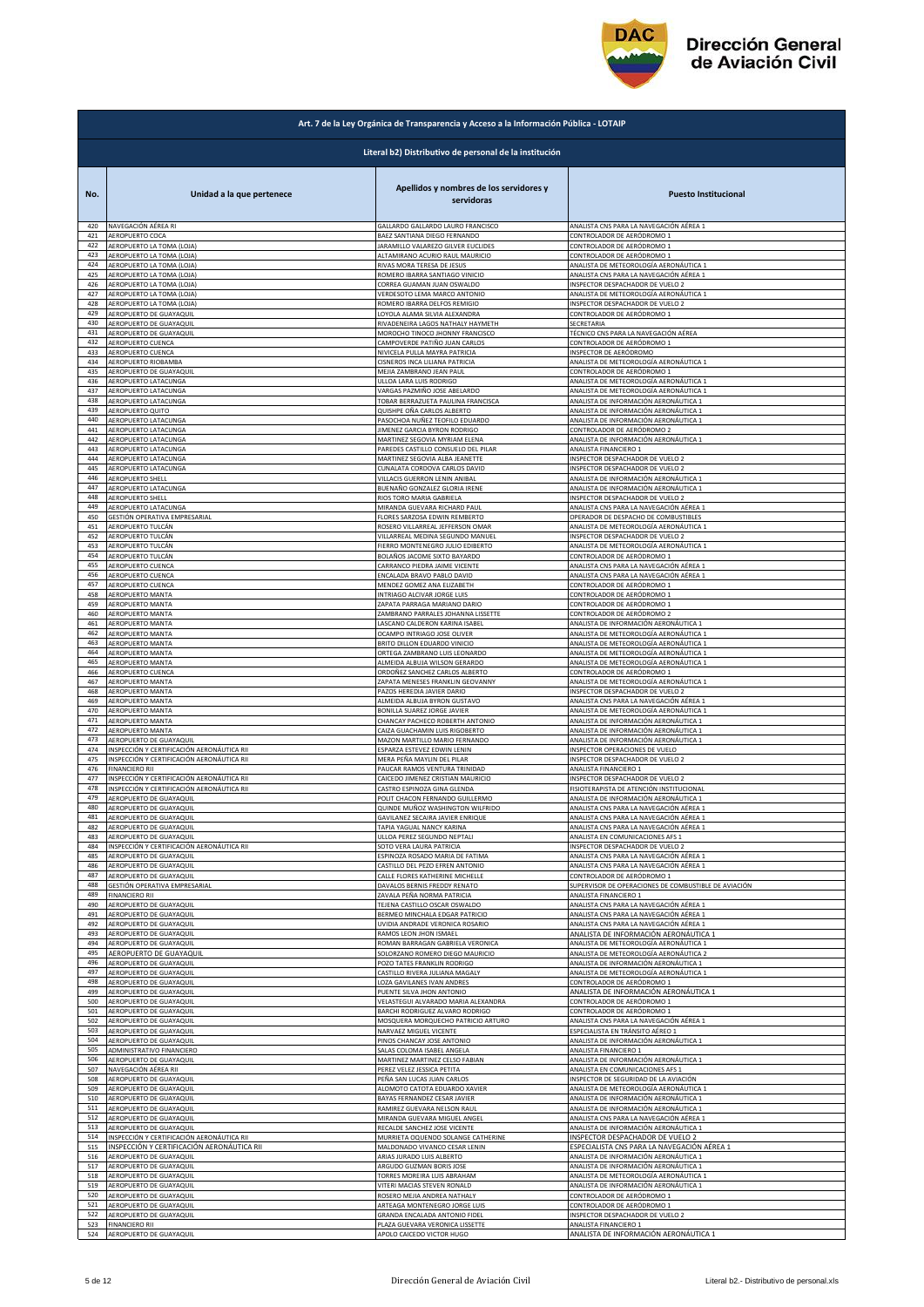

|            | Art. 7 de la Ley Orgánica de Transparencia y Acceso a la Información Pública - LOTAIP |                                                                 |                                                                        |  |
|------------|---------------------------------------------------------------------------------------|-----------------------------------------------------------------|------------------------------------------------------------------------|--|
|            |                                                                                       | Literal b2) Distributivo de personal de la institución          |                                                                        |  |
| No.        | Unidad a la que pertenece                                                             | Apellidos y nombres de los servidores y<br>servidoras           | <b>Puesto Institucional</b>                                            |  |
| 525        | INSPECCIÓN Y CERTIFICACIÓN AERONÁUTICA RII                                            | VALVERDE YEPEZ MYRIAM JEANNET                                   | ANALISTA DE SEGUROS AERONÁUTICOS 1                                     |  |
| 526        | AEROPUERTO DE GUAYAQUIL                                                               | CEDEÑO OVIEDO JORGE ADRIAN                                      | ANALISTA DE INFORMACIÓN AERONÁUTICA 1                                  |  |
| 527        | AEROPUERTO DE GUAYAQUIL                                                               | MORENO DELGADO MARCO GUILLERMO                                  | ANALISTA CNS PARA LA NAVEGACIÓN AÉREA 1                                |  |
| 528        | AEROPUERTO DE GUAYAQUIL                                                               | DUCHI SILVA WALTER EGIDIO                                       | ANALISTA CNS PARA LA NAVEGACIÓN AÉREA 1                                |  |
| 529        | AEROPUERTO DE GUAYAQUIL                                                               | JARAMILLO HEREDIA CHRISTIAN EDUARDO                             | ANALISTA DE INFORMACIÓN AERONÁUTICA 1                                  |  |
| 530        | AEROPUERTO DE GUAYAQUIL                                                               | VILLACRES VALAREZO ALISON ANDREA                                | CONTROLADOR DE AERÓDROMO 1                                             |  |
| 531        | AEROPUERTO DE GUAYAQUIL                                                               | ORTIZ CONTRERAS WILSON DANIEL                                   | CONTROLADOR DE AERÓDROMO 1                                             |  |
| 532        | AEROPUERTO MANTA                                                                      | CORONADO MARTINEZ MARIA FERNANDA                                | CONTROLADOR DE AERÓDROMO 1                                             |  |
| 533        | AEROPUERTO TACHINA (ESMERALDAS)                                                       | QUIÑONEZ CHANCAY CRISTIAN RENAN                                 | ANALISTA DE METEOROLOGÍA AERONÁUTICA 1                                 |  |
| 534        | AEROPUERTO TACHINA (ESMERALDAS)                                                       | EGAS GARCIA EDGAR EDUARDO                                       | ANALISTA DE METEOROLOGÍA AERONÁUTICA 1                                 |  |
| 535        | AEROPUERTO TULCÁN                                                                     | VENEGAS RECALDE EDWIN ULISES                                    | CONTROLADOR DE AERÓDROMO 1                                             |  |
| 536        | AEROPUERTO DE SANTA ROSA                                                              | JIMENEZ ORTIZ EDISON JOWAR                                      | INSPECTOR DESPACHADOR DE VUELO 2                                       |  |
| 537        | AEROPUERTO DE SANTA ROSA                                                              | ALMEIDA GUDIÑO CHRISTIAN GUSTAVO                                | ANALISTA DE METEOROLOGÍA AERONÁUTICA 1                                 |  |
| 538        | NAVEGACIÓN AÉREA RII                                                                  | ALARCON FAJARDO ROBERTO CARLOS                                  | ADMINISTRADOR AEROPORTUARIO 1                                          |  |
| 539        | AEROPUERTO DE GUAYAQUIL                                                               | MEJIA RICAURTE GABRIELA CAROLINA                                | CONTROLADOR DE AERÓDROMO 1                                             |  |
| 540        | NAVEGACIÓN AÉREA RI                                                                   | CONDOR SIMBAÑA EDGAR RAMIRO                                     | ANALISTA DE INFORMACIÓN AERONÁUTICA 1                                  |  |
| 541        | AEROPUERTO COCA                                                                       | GUALOTUÑA GUEVARA FREDDY ALBERTO                                | ANALISTA DE METEOROLOGÍA AERONÁUTICA 1                                 |  |
| 542        | NAVEGACIÓN AÉREA RI                                                                   | RIOS TORO OSCAR GABRIEL                                         | CONTROLADOR DE AERÓDROMO 1                                             |  |
| 543        | AEROPUERTO SHELL                                                                      | MASABANDA GUANCHA ALEXANDRA ELIZABETH                           | CONTROLADOR DE AERÓDROMO 1                                             |  |
| 544        | AEROPUERTO COCA                                                                       | PACHECO JARAMILLO OSCAR ALEXANDER                               | ANALISTA DE INFORMACIÓN AERONÁUTICA 1                                  |  |
| 545        | AEROPUERTO NUEVA LOJA                                                                 | CHUGA ENRIQUEZ MARCO ANTONIO                                    | ANALISTA DE METEOROLOGÍA AERONÁUTICA 1                                 |  |
| 546        | AEROPUERTO QUITO                                                                      | GALVEZ NICOLALDE DANIEL MAURICIO                                | ANALISTA DE METEOROLOGÍA AERONÁUTICA 1                                 |  |
| 547        | AEROPUERTO NUEVA LOJA                                                                 | PEREZ YEPEZ JOHNNY SILVERIO                                     | INSPECTOR DESPACHADOR DE VUELO 2                                       |  |
| 548        | AEROPUERTO NUEVA LOJA                                                                 | CAZA ZAGAL ANDREA SARAHI                                        | CONTROLADOR DE AERÓDROMO 1                                             |  |
| 549        | AEROPUERTO SHELL                                                                      | CUNALATA CORDOVA EDWIN SANTIAGO                                 | CONTROLADOR DE AERÓDROMO 1                                             |  |
| 550        | <b>AEROPUERTO SHELL</b>                                                               | FLORES RODRIGUEZ NELSON IVAN                                    | CONTROLADOR DE AERÓDROMO 1                                             |  |
| 551        | AEROPUERTO SHELL                                                                      | SALAN TORRES PAUL ISRAEL                                        | CONTROLADOR DE AERÓDROMO 1                                             |  |
| 552        | <b>AEROPUERTO SHELL</b>                                                               | SOLORZANO SOLORZANO MARIO GONZALO                               | ANALISTA DE METEOROLOGÍA AERONÁUTICA 1                                 |  |
| 553        | AEROPUERTO SHELL                                                                      | CABRERA VIVANCO FREDY BOLIVAR                                   | ANALISTA DE INFORMACIÓN AERONÁUTICA 1                                  |  |
| 554        | <b>AEROPUERTO SHELL</b>                                                               | CISNEROS FONSECA MIGUEL ANGEL                                   | ANALISTA CNS PARA LA NAVEGACIÓN AÉREA 1                                |  |
| 555        | AEROPUERTO SHELL                                                                      | ANDINO GAVIDIA JOHNNY FABRICIO                                  | INSPECTOR DESPACHADOR DE VUELO 2                                       |  |
| 556        | AEROPUERTO SHELL                                                                      | RAMOS NAVEDA EDISON GIOVANNY                                    | ANALISTA DE INFORMACIÓN AERONÁUTICA 1                                  |  |
| 557        | AEROPUERTO SHELL                                                                      | VEGA AGUILAR EVELYN PATRICIA                                    | CONTROLADOR DE AERÓDROMO 1                                             |  |
| 558        | AEROPUERTO SHELL                                                                      | TAMAYO ESCOBAR MAYRA ALEJANDRA                                  | CONTROLADOR DE AERÓDROMO 1                                             |  |
| 559        | AEROPUERTO SHELL                                                                      | ANDINO GAVIDIA PAOLA ODERAY                                     | ANALISTA DE INFORMACIÓN AERONÁUTICA 1                                  |  |
| 560        | AEROPUERTO SHELL                                                                      | ORTIZ JARA LENIN GUALBERTO                                      | ANALISTA DE METEOROLOGÍA AERONÁUTICA 1                                 |  |
| 561        | AEROPUERTO SHELL                                                                      | MONTENEGRO CAJAMARCA PATRICIO RAMIRO                            | CONTROLADOR DE AERÓDROMO 1                                             |  |
| 562        | <b>AEROPUERTO SHELL</b>                                                               | PACHECO ESPIN DANIELA FERNANDA                                  | ANALISTA DE METEOROLOGÍA AERONÁUTICA 1                                 |  |
| 563        | <b>AEROPUERTO SHELL</b>                                                               | NARANJO CABRERA JAIME PATRICIO                                  | BOMBERO AERONÁUTICO                                                    |  |
| 564        | <b>FINANCIERO RIII</b>                                                                | VALLADOLID NOA NANCY JAQUELINE                                  | ANALISTA FINANCIERO 1                                                  |  |
| 565        | AEROPUERTO SHELL                                                                      | OCAÑA CHUGA JOHANA PAOLA                                        | CONTROLADOR DE AERÓDROMO 1                                             |  |
| 566        | AEROPUERTO TENA                                                                       | QUIÑONEZ CEDILLO JAIME ANTONIO                                  | ANALISTA DE METEOROLOGÍA AERONÁUTICA 1                                 |  |
| 567        | AEROPUERTO TENA                                                                       | GOMEZ VALLEJO JONATHAN ANDRES                                   | ANALISTA FINANCIERO 1                                                  |  |
| 568        | AEROPUERTO SHELL                                                                      | QUISHPI ZISA JAIME FERNANDO                                     | BOMBERO AERONÁUTICO                                                    |  |
| 569        | <b>FINANCIERO RIII</b>                                                                | QUICHIMBO VINTIMILLA JOSE DIEGO                                 | ANALISTA FINANCIERO 1                                                  |  |
| 570        | AEROPUERTO TENA                                                                       | VARGAS COELLO HENRY JULIER                                      | CONTROLADOR DE AERÓDROMO 1                                             |  |
| 571        | AEROPUERTO MACAS                                                                      | DELGADO ROMERO MARCO VINICIO                                    | INSPECTOR DESPACHADOR DE VUELO 2                                       |  |
| 572        | AEROPUERTO LATACUNGA                                                                  | GUERRERO NARANJO PABLO ALEX                                     | ANALISTA DE METEOROLOGÍA AERONÁUTICA 1                                 |  |
| 573        | <b>AEROPUERTO SHELL</b>                                                               | BATALLAS ESCOBAR LORENA DEL PILAR                               | CONTROLADOR DE AERÓDROMO 1                                             |  |
| 574        | AEROPUERTO MACAS                                                                      | REVELO CESAR WLADIMIR                                           | INSPECTOR DESPACHADOR DE VUELO 2                                       |  |
| 575        | <b>AEROPUERTO MACAS</b>                                                               | NETO REINOSO RODRIGO GERARDO                                    | ANALISTA DE METEOROLOGÍA AERONÁUTICA 1                                 |  |
| 576        | AEROPUERTO MACAS                                                                      | VELASTEGUI PARRA MAURICIO JAVIER                                | ANALISTA CNS PARA LA NAVEGACIÓN AÉREA 1                                |  |
| 577        | AEROPUERTO SHELL                                                                      | CISNEROS GUZMAN FREDY ARMANDO                                   | CONTROLADOR DE AERÓDROMO 1                                             |  |
| 578        | AEROPUERTO MACAS                                                                      | MONTENEGRO MEJIA CARLOS EDUARDO                                 | ANALISTA DE METEOROLOGÍA AERONÁUTICA 1                                 |  |
| 579        | AEROPUERTO SHELL                                                                      | PAREDES CASTRO RAUL ISRAEL                                      | CONTROLADOR DE AERÓDROMO 1                                             |  |
| 580        | AEROPUERTO TAISHA                                                                     | PAVON JARAMILLO AIDA ELIZABETH                                  | CONTROLADOR DE AERÓDROMO 1                                             |  |
| 581        | AEROPUERTO SAN CRISTÓBAL                                                              | VALENCIA VEGA TANIA LORENA                                      | CONTROLADOR DE AERÓDROMO 1<br>CONTROLADOR DE AERÓDROMO 1               |  |
| 582        | AEROPUERTO SAN CRISTÓBAL                                                              | OCHOA BUSTOS CHARLIE JAVIER                                     | ANALISTA DE METEOROLOGÍA AERONÁUTICA 1                                 |  |
| 583        | AEROPUERTO SAN CRISTÓBAL                                                              | RAMIREZ VALLE JOSE ANGEL                                        |                                                                        |  |
| 584        | AEROPUERTO DE GUAYAQUIL                                                               | ROMERO IBARRA FELIPE PATRICIO                                   | CONTROLADOR RADAR APP                                                  |  |
| 585        | AEROPUERTO DE ISABELA                                                                 | JACOME CRUZ RAUL VICENTE                                        | NSPECTOR DESPACHADOR DE                                                |  |
| 586        | AEROPUERTO BALTRA                                                                     | CHANGO ALGUIAR ELSA MARINA                                      | ANALISTA DE INFORMACIÓN AERONÁUTICA 1                                  |  |
| 587        | AEROPUERTO BALTRA                                                                     | <b>GUERRERO CULQUICONDOR AMPARITO ELIZABETH</b>                 | ANALISTA DE INFORMACIÓN AERONÁUTICA 1                                  |  |
| 588        | AEROPUERTO BALTRA                                                                     | <b>AYALA ANDRADE CARLOS ANDRES</b>                              | CONTROLADOR DE AERÓDROMO 1                                             |  |
| 589        | AEROPUERTO BALTRA                                                                     | SALAZAR NEIRA ANDRES GABRIEL                                    | CONTROLADOR DE AERÓDROMO 1                                             |  |
| 590<br>591 | AEROPUERTO QUITO                                                                      | ABRIL MAYORGA HERNAN PATRICIO<br>VASQUEZ NAUPARI HECTOR ENRIQUE | TÉCNICO CNS PARA LA NAVEGACIÓN AÉREA                                   |  |
| 592        | AEROPUERTO QUITO<br>RECURSOS HUMANOS RII                                              | RAMBAY VARGAS MARIA ANTONIETA                                   | TÉCNICO CNS PARA LA NAVEGACIÓN AÉREA<br>ANALISTA DE RECURSOS HUMANOS 1 |  |
| 593        | INSPECCIÓN Y CERTIFICACIÓN AERONÁUTICA RI                                             | MAITA BARRERA AIDA PAULINA                                      | ENFERMERA DE ATENCIÓN INSTITUCIONAL                                    |  |
| 594        | AEROPUERTO LA TOMA (LOJA)                                                             | RIOS MAGALI GIENITT                                             | SUPERVISOR DE SEGURIDAD DE LA AVIACIÓN                                 |  |
| 595        | AEROPUERTO TULCÁN                                                                     | VIVAS BOLAÑOS EDWIN ALIRIO                                      | SUPERVISOR DE SEGURIDAD DE LA AVIACIÓN                                 |  |
| 596        | AEROPUERTO MANTA                                                                      | HOLGUIN BRIONES GONZALO PACATO                                  | SUPERVISOR DE SEGURIDAD DE LA AVIACIÓN                                 |  |
| 597        | AEROPUERTO DE GUAYAQUIL                                                               | HUERTA PINARGOTE ASTER GUSTAVO ENRIQUE                          | TÉCNICO CNS PARA LA NAVEGACIÓN AÉREA                                   |  |
| 598        | AEROPUERTO DE GUAYAQUIL                                                               | APOLO GARBOA SANDRA KATUSKA                                     | SUPERVISOR DE SEGURIDAD DE LA AVIACIÓN                                 |  |
| 599        | AEROPUERTO DE GUAYAQUIL                                                               | BURGOS LOPEZ MAURICIO DAVID                                     | TÉCNICO CNS PARA LA NAVEGACIÓN AÉREA                                   |  |
| 600        | NSPECCIÓN Y CERTIFICACIÓN AERONÁUTICA RII                                             | SALTOS DOMINGUEZ VILMA NARCISA                                  | INFERMERA DE ATENCIÓN INSTITUCIONAL                                    |  |
| 601        | AEROPUERTO TACHINA (ESMERALDAS)                                                       | ANDRADE CUESTA ANTONIO JOSE                                     | SUPERVISOR DE SEGURIDAD DE LA AVIACIÓN                                 |  |
| 602        | AEROPUERTO TACHINA (ESMERALDAS)                                                       | VILLAVICENCIO ARMIJOS ANGEL FABIAN                              | INSPECTOR DESPACHADOR DE VUELO 1                                       |  |
| 603        | AEROPUERTO DE SANTA ROSA                                                              | TENESACA ROMERO LIONEL ORLANDO                                  | SUPERVISOR DE SEGURIDAD DE LA AVIACIÓN                                 |  |
| 604        | AEROPUERTO DE SANTA ROSA                                                              | RIVERA ORDOÑEZ JUNIOR IVAN                                      | TÉCNICO CNS PARA LA NAVEGACIÓN AÉREA                                   |  |
| 605        | AEROPUERTO COCA                                                                       | SALAZAR CANDO HOLGUER VINICIO                                   | SUPERVISOR DE SEGURIDAD DE LA AVIACIÓN                                 |  |
| 606        | <b>AEROPUERTO SHELL</b>                                                               | VITERI NORIEGA MARIO FROILAN                                    | TÉCNICO CNS PARA LA NAVEGACIÓN AÉREA                                   |  |
| 607        | AEROPUERTO MACAS                                                                      | ALARCON JARAMILLO MANUEL FACUNDO                                | SUPERVISOR DE SEGURIDAD DE LA AVIACIÓN                                 |  |
| 608        | <b>FINANCIERO RI</b>                                                                  | JUMBO CUMBICOS MARIA FERNANDA                                   | ASISTENTE FINANCIERO                                                   |  |
| 609        | <b>FINANCIERO RI</b>                                                                  | CORONEL ROMO FANNY CECILIA                                      | ANALISTA FINANCIERO 2                                                  |  |
| 610        | COORDINACIÓN ADMINISTRATIVA                                                           | CABEZAS MENA AMPARITO DEL ROCIO                                 | ASISTENTE FINANCIERO                                                   |  |
| 611        | AEROPUERTO QUITO                                                                      | <b>TORRES SUAREZ PIEDAD SILVANA</b>                             | ASISTENTE DE TRANSPORTE AÉREO                                          |  |
| 612        | AEROPUERTO QUITO                                                                      | ABARCA ROSILLO MARIA PAULINA                                    | ASISTENTE DE TRANSPORTE AÉREO                                          |  |
| 613        | AEROPUERTO QUITO                                                                      | AMORES CASTRO HECTOR LEONARDO                                   | ANALISTA DE INFORMACIÓN AERONÁUTICA 1                                  |  |
| 614        | AEROPUERTO QUITO                                                                      | VITERI CORRALES ROCIO ALEJANDRA                                 | INSPECTOR DESPACHADOR DE VUELO 2                                       |  |
| 615        | AEROPUERTO DE GUAYAQUIL                                                               | ESTRELLA OCHOA KARLINA TATIANA                                  | ASISTENTE DE TRANSPORTE AÉREO                                          |  |
| 616        | <b>FINANCIERO RI</b>                                                                  | LARREA NAVARRETE ERIKA GERMANIA                                 | ASISTENTE FINANCIERO                                                   |  |
| 617        | <b>FINANCIERO RI</b>                                                                  | VILLALVA MARTINEZ LAURA DE LAS MERCEDES                         | ANALISTA FINANCIERO 1                                                  |  |
| 618        | <b>FINANCIERO RI</b>                                                                  | CORREA ORTIZ MARIA ELIZABETH                                    | ASISTENTE FINANCIERO                                                   |  |
| 619        | ADMINISTRATIVO R1                                                                     | ARIAS PEREZ HUGO HIPOLITO                                       | CHOFER                                                                 |  |
| 620        | <b>FINANCIERO RI</b>                                                                  | ULLOA RAMOS PAUL ANIBAL                                         | ASISTENTE FINANCIERO                                                   |  |
| 621        | COORDINACIÓN ADMINISTRATIVA                                                           | TERAN CEVALLOS MARCOS DAVID                                     | ASISTENTE DE TECNOLOGÍAS DE LA INFORMACIÓN                             |  |
| 622        | AEROPUERTO QUITO                                                                      | ROSAS VALENCIA ZAIDA JACQUELINE                                 | ASISTENTE DE TRANSPORTE AÉREO                                          |  |
| 623        | AEROPUERTO QUITO                                                                      | ERAZO CUASAPAZ MARISOL TAMARA                                   | ASISTENTE DE TRANSPORTE AÉREO                                          |  |
| 624        | AEROPUERTO DE GUAYAQUIL                                                               | CAZARES CEVALLOS JOSE DARIO                                     | AGENTE DE SEGURIDAD DE LA AVIACIÓN                                     |  |
| 625        | AEROPUERTO QUITO                                                                      | SANTANA RODRIGUEZ JORGE ANIBAL                                  | ASISTENTE DE TRANSPORTE AÉREO                                          |  |
| 626        | <b>FINANCIERO RI</b>                                                                  | <b>GUZMAN SALAZAR MIGUEL ANGEL</b>                              | ASISTENTE FINANCIERO                                                   |  |
| 627        | AEROPUERTO MACAS                                                                      | CHUQUI MERINO RICARDO MARIO                                     | AGENTE DE SEGURIDAD DE LA AVIACIÓN                                     |  |
| 628        | AEROPUERTO NUEVA LOJA                                                                 | MIHALACHE GUAITA CARLA                                          | AGENTE DE SEGURIDAD DE LA AVIACIÓN                                     |  |
| 629        | AEROPUERTO NUEVA LOJA                                                                 | PAREDES DURAN ROSARIO ALEJANDRA                                 | AGENTE DE SEGURIDAD DE LA AVIACIÓN                                     |  |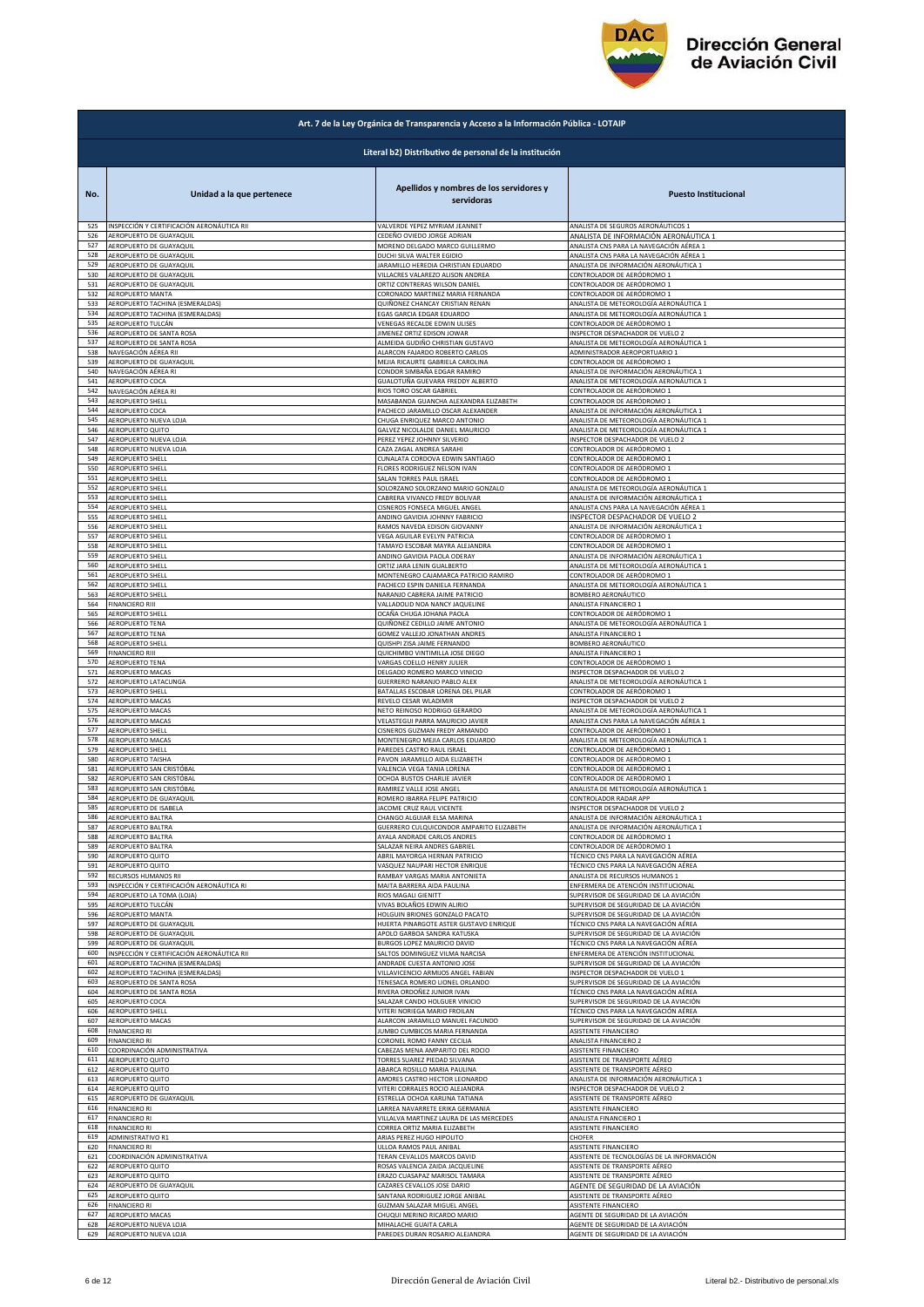

| Art. 7 de la Ley Orgánica de Transparencia y Acceso a la Información Pública - LOTAIP |                                                        |                                                       |                                                   |  |
|---------------------------------------------------------------------------------------|--------------------------------------------------------|-------------------------------------------------------|---------------------------------------------------|--|
|                                                                                       | Literal b2) Distributivo de personal de la institución |                                                       |                                                   |  |
| No.                                                                                   | Unidad a la que pertenece                              | Apellidos y nombres de los servidores y<br>servidoras | <b>Puesto Institucional</b>                       |  |
| 630                                                                                   | AEROPUERTO LA TOMA (LOJA)                              | JIMENEZ MOTOCHE MARIA EUGENIA                         | AGENTE DE SEGURIDAD DE LA AVIACIÓN                |  |
| 631                                                                                   | AEROPUERTO LA TOMA (LOJA)                              | CORREA PARDO OSCAR GEOVANY                            | AGENTE DE SEGURIDAD DE LA AVIACIÓN                |  |
| 632                                                                                   | AEROPUERTO LATACUNGA                                   | VARGAS CARRERA JOSE BAYRON                            | AGENTE DE SEGURIDAD DE LA AVIACIÓN                |  |
| 633                                                                                   | AEROPUERTO LATACUNGA                                   | SAMPEDRO VASQUEZ KARINA SOLEDAD                       | AGENTE DE SEGURIDAD DE LA AVIACIÓN                |  |
| 634                                                                                   | AEROPUERTO SHELL                                       | BALSECA TORRES DARWIN MEDARDO                         | AGENTE DE SEGURIDAD DE LA AVIACIÓN                |  |
| 635                                                                                   | AEROPUERTO TULCÁN                                      | <b>GUERRON GUERRON PATRICIA</b>                       | AGENTE DE SEGURIDAD DE LA AVIACIÓN                |  |
| 636                                                                                   | AEROPUERTO TULCÁN                                      | PALACIOS GUERRON FELIX OSWALDO                        | AGENTE DE SEGURIDAD DE LA AVIACIÓN                |  |
| 637                                                                                   | AEROPUERTO CUENCA                                      | TELLO CEDILLO MARIA JOSE                              | ASISTENTE DE TRANSPORTE AÉREO                     |  |
| 638                                                                                   | AEROPUERTO CUENCA                                      | BRITO VASQUEZ ALVARO MODESTO                          | INSPECTOR DESPACHADOR DE VUELO 1                  |  |
| 639                                                                                   | AEROPUERTO MANTA                                       | GAVILANEZ GRANIZO FAUSTO ALEXANDER                    | AGENTE DE SEGURIDAD DE LA AVIACIÓN                |  |
| 640                                                                                   | AEROPUERTO MANTA                                       | CORONEL CORONEL JULIO ALEJANDRO                       | INSPECTOR DESPACHADOR DE VUELO 1                  |  |
| 641                                                                                   | AEROPUERTO MANTA                                       | ALVEAR LOZANO VICTOR IVAN                             | AGENTE DE SEGURIDAD DE LA AVIACIÓN                |  |
| 642                                                                                   | AEROPUERTO MANTA                                       | MOREIRA MACIAS MARIA REBECA                           | AGENTE DE SEGURIDAD DE LA AVIACIÓN                |  |
| 643                                                                                   | AEROPUERTO MANTA                                       | BARCIA ALAVA JOSELO NOEL                              | AGENTE DE SEGURIDAD DE LA AVIACIÓN                |  |
| 644                                                                                   | AEROPUERTO MANTA                                       | BONILLA ESCUDERO RAQUEL ANTONIETA                     | ASISTENTE DE TRANSPORTE AÉREO                     |  |
| 645                                                                                   | AEROPUERTO MANTA                                       | BARCIA LEON ANGEL ENRIQUE                             | AGENTE DE SEGURIDAD DE LA AVIACIÓN                |  |
| 646                                                                                   | AEROPUERTO MANTA                                       | CEDEÑO VELEZ LEONARDO ALEXANDER                       | ANALISTA CNS PARA LA NAVEGACIÓN AÉREA 1           |  |
| 647                                                                                   | AEROPUERTO SAN VICENTE                                 | MUÑOZ RODRIGUEZ MARIA DEL ROCIO                       | AGENTE DE SEGURIDAD DE LA AVIACIÓN                |  |
| 648<br>649                                                                            | ADMINISTRATIVO FINANCIERO                              | ANDRADE BARBA HOMERO ANTONIO                          | ASISTENTE DE RECURSOS HUMANOS                     |  |
| 650                                                                                   | AEROPUERTO DE GUAYAQUIL                                | ECHEVERRIA CONTRERAS DIGNA AMALIA                     | ASISTENTE DE TRANSPORTE AÉREO                     |  |
|                                                                                       | <b>FINANCIERO RII</b>                                  | NAVAS NIEVES GLADYS LUISA                             | ASISTENTE FINANCIERO                              |  |
| 651                                                                                   | AEROPUERTO DE GUAYAQUIL                                | CEDEÑO PROAÑO LILIAN DEL ROCIO                        | ASISTENTE DE TRANSPORTE AÉREO                     |  |
| 652                                                                                   | <b>FINANCIERO RII</b>                                  | QUIMIS QUIMIS ROBERT FELIPE                           | ASISTENTE FINANCIERO                              |  |
| 653                                                                                   | ADMINISTRATIVO FINANCIERO                              | MEJIA GARCIA MARCOS ALFREDO                           | ASISTENTE FINANCIERO                              |  |
| 654                                                                                   | ADMINISTRATIVO FINANCIERO                              | CRUZ ALVEAR JUAN RAMON                                | ASISTENTE FINANCIERO                              |  |
| 655                                                                                   | <b>FINANCIERO RII</b>                                  | SANTAMARIA ZAVALA ALEXANDRA ELIZABETH                 | ASISTENTE FINANCIERO                              |  |
| 656<br>657                                                                            | AEROPUERTO DE GUAYAQUIL                                | FIGUEROA QUIMI MILTON CAYETANO                        | ASISTENTE DE TRANSPORTE AÉREO                     |  |
| 658                                                                                   | AEROPUERTO DE GUAYAQUIL                                | VELIZ ROSADO MAGNO GUSTAVO                            | ASISTENTE DE TRANSPORTE AÉREO                     |  |
|                                                                                       | TECNOLOGÍAS DE LA INFORMACIÓN Y COMUNICACIÓN RII       | SCHLOBOHM EGAS HANS DIETER                            | ANALISTA DE TECNOLOGÍAS DE LA INFORMACIÓN 1       |  |
| 659                                                                                   | TECNOLOGÍAS DE LA INFORMACIÓN Y COMUNICACIÓN           | CHIRIBOGA ANDRADE JORGE GONZALO                       | ANALISTA DE TECNOLOGÍAS DE LA INFORMACIÓN 1       |  |
| 660                                                                                   | TECNOLOGÍAS DE LA INFORMACIÓN Y COMUNICACIÓN RII       | INTRIAGO HENRIQUEZ DARWIN ERWIN                       | ASISTENTE DE TECNOLOGÍAS DE LA INFORMACIÓN        |  |
| 661                                                                                   | AEROPUERTO DE GUAYAQUIL                                | CARRILLO GUAMANQUISPE CLEVER MAURICIO                 | ASISTENTE DE TRANSPORTE AÉREO                     |  |
| 662                                                                                   | AEROPUERTO DE GUAYAQUIL                                | MORALES ARAUJO DENICE ANABELLE                        | ASISTENTE DE TRANSPORTE AÉREO                     |  |
| 663                                                                                   | <b>FINANCIERO RII</b>                                  | COBA ESPINOZA KATTY DEL ROCIO                         | ASISTENTE FINANCIERO                              |  |
| 664                                                                                   | AEROPUERTO DE GUAYAQUIL                                | CARRERA MOLINA GEOVANNY HUMBERTO                      | ASISTENTE DE TRANSPORTE AÉREO                     |  |
| 665                                                                                   | AEROPUERTO DE GUAYAQUIL                                | MURILLO VELASQUEZ MELBA ROXANA                        | ASISTENTE DE TRANSPORTE AÉREO                     |  |
| 666                                                                                   | AEROPUERTO QUITO                                       | RIVERA PAREDES JOSE ALBERTO                           | TÉCNICO EN SERVICIOS AERONÁUTICOS                 |  |
| 667                                                                                   | AEROPUERTO TACHINA (ESMERALDAS)                        | EGAS VILLACRES GIOVANNA DE LOS ANGELES                | AGENTE DE SEGURIDAD DE LA AVIACIÓN                |  |
| 668                                                                                   | AEROPUERTO TACHINA (ESMERALDAS)                        | RODRIGUEZ TOZCANO ROYER JESUS                         | AGENTE DE SEGURIDAD DE LA AVIACIÓN                |  |
| 669                                                                                   | AEROPUERTO TACHINA (ESMERALDAS)                        | BONE BOLAÑOS DIGNA MERCEDES                           | AGENTE DE SEGURIDAD DE LA AVIACIÓN                |  |
| 670                                                                                   | AEROPUERTO TACHINA (ESMERALDAS)                        | MOREIRA MOREIRA VICENTE SOCRATE                       | AGENTE DE SEGURIDAD DE LA AVIACIÓN                |  |
| 671                                                                                   | AEROPUERTO TACHINA (ESMERALDAS)                        | HURTADO ANGULO RAMON GENARO                           | AGENTE DE SEGURIDAD DE LA AVIACIÓN                |  |
| 672                                                                                   | AEROPUERTO TACHINA (ESMERALDAS)                        | PAZMIÑO CARRERA LUIS EDUARDO                          | INSPECTOR DESPACHADOR DE VUELO 1                  |  |
| 673                                                                                   | AEROPUERTO DE SANTA ROSA                               | CARVAJAL CEVALLOS JHONNY FABRICIO                     | AGENTE DE SEGURIDAD DE LA AVIACIÓN                |  |
| 674                                                                                   | AEROPUERTO DE SANTA ROSA                               | SERRANO MOSCOSO TANIA KARINA                          | AGENTE DE SEGURIDAD DE LA AVIACIÓN                |  |
| 675                                                                                   | AEROPUERTO DE SANTA ROSA                               | ASSO ALBAN MARIA DEL CARMEN                           | AGENTE DE SEGURIDAD DE LA AVIACIÓN                |  |
| 676                                                                                   | AEROPUERTO COCA                                        | SUAREZ RODRIGUEZ KARLA JANINA                         | AGENTE DE SEGURIDAD DE LA AVIACIÓN                |  |
| 677                                                                                   | AEROPUERTO COCA                                        | MOREIRA CHAUCA ANGEL EFREN                            | AGENTE DE SEGURIDAD DE LA AVIACIÓN                |  |
| 678                                                                                   | AEROPUERTO COCA                                        | LLORI LLORI OFELIA SILVIA                             | AGENTE DE SEGURIDAD DE LA AVIACIÓN                |  |
| 679                                                                                   | AEROPUERTO NUEVA LOJA                                  | BALSECA TORRES DARIO JAVIER                           | AGENTE DE SEGURIDAD DE LA AVIACIÓN                |  |
| 680                                                                                   | <b>AEROPUERTO SHELL</b>                                | BAEZ BAEZ LUIS FERNANDO                               | AGENTE DE SEGURIDAD DE LA AVIACIÓN                |  |
| 681                                                                                   | <b>AEROPUERTO SHELL</b>                                | CAICEDO SORIA SILVIO FRANCISCO                        | AGENTE DE SEGURIDAD DE LA AVIACIÓN                |  |
| 682                                                                                   | AEROPUERTO TENA                                        | IMBO GALLARDO JUAN GABRIEL                            | AGENTE DE SEGURIDAD DE LA AVIACIÓN                |  |
| 683                                                                                   | AEROPUERTO MACAS                                       | MANOSALVAS SANGURIMA ALFREDA REBECA                   | AGENTE DE SEGURIDAD DE LA AVIACIÓN                |  |
| 684                                                                                   | AEROPUERTO QUITO                                       | ROJAS LOZA ANDRES ALBERTO                             | INSPECTOR DESPACHADOR DE VUELO 2                  |  |
| 685<br>686                                                                            | AEROPUERTO NUEVA LOJA                                  | PAREDES DURAN PATRICIO RODRIGO                        | AGENTE DE SEGURIDAD DE LA AVIACIÓN                |  |
| 687                                                                                   | AEROPUERTO SAN CRISTÓBAL                               | LLERENA MARTILLO NATALY JOHANA                        | AGENTE DE SEGURIDAD DE LA AVIACIÓN                |  |
|                                                                                       | AEROPUERTO SAN CRISTÓBAL                               | CEVALLOS BAQUE NADIA ANDREA                           | AGENTE DE SEGURIDAD DE LA AVIACIÓN                |  |
| 688                                                                                   | AEROPUERTO SAN CRISTÓBAL                               | MALIZA ILLICACHI MARIO JAVIER                         | AGENTE DE SEGURIDAD DE LA AVIACIÓN                |  |
| 689                                                                                   | AEROPUERTO BALTRA                                      | HIDALGO ARMIJOS JAVIER ALEJANDRO                      | AGENTE DE SEGURIDAD DE LA AVIACIÓN                |  |
| 690                                                                                   | AEROPUERTO BALTRA                                      | MARGRABER CULQUICONDOR ERIK DAVID                     | AGENTE DE SEGURIDAD DE LA AVIACIÓN                |  |
| 691                                                                                   | <b>ADMINISTRATIVO R1</b>                               | RAMOS LOPEZ MENTOR RODOLFO                            | GUARDALMACÉN 1                                    |  |
| 692                                                                                   | INGENIERÍA AEROPORTUARIA RI                            | LEON NARVAEZ MARCO VINICIO                            | ASISTENTE DE INGENIERÍA AEROPORTUARIA             |  |
| 693                                                                                   | <b>ADMINISTRATIVO R1</b>                               | TIPAN CAILLAGUA MARIA MERCEDES                        | ASISTENTE DE PROVEEDURÍA                          |  |
| 694                                                                                   | <b>ADMINISTRATIVO R1</b>                               | BONE RUMBEA TEODORO RODOLFO                           | ASISTENTE DE ACTIVOS FIJOS                        |  |
| 695                                                                                   | <b>ADMINISTRATIVO R1</b>                               | <b>ACOSTA MONTIEL ANA LUCIA</b>                       | ASISTENTE DE PROVEEDURÍA                          |  |
| 696                                                                                   | ADMINISTRATIVO FINANCIERO                              | AGURTO CHANGO OSCAR ENRIQUE                           | ASISTENTE FINANCIERO                              |  |
| 697                                                                                   | <b>ADMINISTRATIVO RII</b>                              | LUNA JIMENEZ JAIME CARLOS                             | ASISTENTE DE PROVEEDURÍA                          |  |
| 698                                                                                   | CAPACITACIÓN NACIONAL                                  | SORIA VALENCIA PATRICIA VERONICA                      | TÉCNICO DEL CENTRO DE OPERACIONES DE EMERGENCIA   |  |
| 699                                                                                   | INSPECCIÓN Y CERTIFICACIÓN AERONÁUTICA RI              | BENITEZ ESPINOSA FAUSTO RODRIGO                       | TÉCNICO DEL CENTRO DE OPERACIONES DE EMERGENCIA   |  |
| 700                                                                                   | AEROPUERTO LA TOMA (LOJA)                              | PALADINES LARGO CONSUELO ESPERANZA                    | ASISTENTE DE ENFERMERÍA DE ATENCIÓN INSTITUCIONAL |  |
| 701                                                                                   | AEROPUERTO DE GUAYAQUIL                                | CELI PARADA NANCY ALEXANDRA                           | ASISTENTE DE ENFERMERÍA DE ATENCIÓN INSTITUCIONAL |  |
| 702                                                                                   | INSPECCIÓN Y CERTIFICACIÓN AERONÁUTICA RII             | DOMINGUEZ MESIAS ANGELA DE LA CRUZ                    | ASISTENTE DE ENFERMERÍA DE ATENCIÓN INSTITUCIONAL |  |
| 703                                                                                   | INSPECCIÓN Y CERTIFICACIÓN AERONÁUTICA RII             | VILLAVICENCIO GARCIA FLOR DE MARIA                    | SECRETARIA                                        |  |
| 704                                                                                   | ADMINISTRATIVO R1                                      | PAZOS MOREJON ELSA MARCELA                            | SECRETARIA                                        |  |
| 705                                                                                   | DIRECCIÓN ESCUELA TÉCNICA DE AVIACIÓN CIVIL            | ANDRADE DIAZ MARIA VICTORIA                           | SECRETARIA EJECUTIVA 2                            |  |
| 706                                                                                   | CAPACITACIÓN NACIONAL                                  | BECERRA MOLINEROS MIRIAN ELIZABETH                    | SECRETARIA                                        |  |
| 707                                                                                   | NAVEGACIÓN AÉREA RI                                    | CISNEROS MORALES MARIA DE LOURDES                     | SECRETARIA                                        |  |
| 708                                                                                   | AEROPUERTO QUITO                                       | REVELO CARVAJAL ALICIA JACQUELINE                     | SECRETARIA                                        |  |
| 709                                                                                   | AEROPUERTO QUITO                                       | VILLASMIL HERRMANN GABRIELA ELIZABETH                 | ASISTENTE DE TRANSPORTE AÉREO                     |  |
| 710                                                                                   | AEROPUERTO LATACUNGA                                   | GUTIERREZ RAMON MARIA ERCILIA                         | SECRETARIA                                        |  |
| 711                                                                                   | INSPECCIÓN Y CERTIFICACIÓN AERONÁUTICA RII             | DIAZ LEON GRETA PATRICIA                              | SECRETARIA                                        |  |
| 712                                                                                   | <b>ADMINISTRATIVO RII</b>                              | BARRETO ALVARADO VILMA GRACIELA                       | OFICINISTA                                        |  |
| 713                                                                                   | AEROPUERTO TULCÁN                                      | ARGOTI ORTIZ LIDIA FABIOLA                            | ASISTENTE DE ENFERMERÍA DE ATENCIÓN INSTITUCIONAL |  |
| 714                                                                                   | <b>FINANCIERO RII</b>                                  | CORONEL ALVARADO NELLY MARGARITA                      | <b>OFICINISTA</b>                                 |  |
| 715                                                                                   | INSPECCIÓN Y CERTIFICACIÓN AERONÁUTICA RII             | GUERRA CEDEÑO GINA LORENA                             | SECRETARIA                                        |  |
| 716                                                                                   | AEROPUERTO DE GUAYAQUIL                                | MAQUILON GOMEZ SILVANA EUNICE                         | SECRETARIA                                        |  |
| 717                                                                                   | <b>FINANCIERO RII</b>                                  | ORTEGA SIGUA MANUEL RODRIGO                           | OFICINISTA                                        |  |
| 718                                                                                   | <b>FINANCIERO RII</b>                                  | VERA LOOR LETTY PIERINA                               | ASISTENTE FINANCIERO                              |  |
| 719                                                                                   | ADMINISTRATIVO RII                                     | URBINA YAGUAL WALTER ANTONIO                          | OFICINISTA                                        |  |
| 720                                                                                   | INSPECCIÓN Y CERTIFICACIÓN AERONÁUTICA RII             | AVILES ROSADO MARIA DEL CARMEN                        | SECRETARIA                                        |  |
| 721                                                                                   | ADMINISTRATIVO RII                                     | LEON ZAMBRANO DILIA ELIZABETH                         | OFICINISTA                                        |  |
| 722                                                                                   | INGENIERÍA AEROPORTUARIA RII                           | ROMERO ROMAN EMERITA ESMERALDA                        | SECRETARIA                                        |  |
| 723                                                                                   | ADMINISTRATIVO FINANCIERO                              | VELEZ FAJARDO CECILIA MARIA                           | SECRETARIA                                        |  |
| 724                                                                                   | ASESORÍA JURÍDICA RII                                  | QUIÑONEZ GARCES MARJORIE FRANCISCA                    | SECRETARIA                                        |  |
| 725                                                                                   | ASESORÍA JURÍDICA RII                                  | HIDALGO MINDA BRENDA DEL PILAR                        | OFICINISTA                                        |  |
| 726                                                                                   | DIRECCIÓN REGIONAL II                                  | IDROVO GRANIZO YOLANDA VERONICA                       | SECRETARIA                                        |  |
| 727                                                                                   | INSPECCIÓN Y CERTIFICACIÓN AERONÁUTICA RII             | AGUILAR ORELLANA SANDRA GLORIA                        | SECRETARIA                                        |  |
| 728                                                                                   | <b>ADMINISTRATIVO RII</b>                              | MONTALVAN PARRAGA DORA                                | OFICINISTA                                        |  |
| 729                                                                                   | TECNOLOGÍAS DE LA INFORMACIÓN Y COMUNICACIÓN RII       | RUALES ESPINOZA JUANA ELIZABETH                       | SECRETARIA                                        |  |
| 730                                                                                   | RECURSOS HUMANOS RII                                   | <b>TORRES CANADAS ELSA LEONOR</b>                     | SECRETARIA                                        |  |
| 731                                                                                   | <b>FINANCIERO RII</b>                                  | MELENDREZ PEREZ DOLORES MERCEDES                      | ASISTENTE FINANCIERA                              |  |
| 732                                                                                   | AEROPUERTO TACHINA (ESMERALDAS)                        | MARTINEZ BRAVO IRMA DEL ROCIO                         | SECRETARIA                                        |  |
| 733                                                                                   | AEROPUERTO TACHINA (ESMERALDAS)                        | PALACIOS MONTESDEOCA EDDWIN GABRIEL                   | CHOFER                                            |  |
| 734                                                                                   | AEROPUERTO DE SANTA ROSA                               | BARZALLO MOROCHO NARCISA DEL ROCIO                    | SECRETARIA                                        |  |
|                                                                                       |                                                        |                                                       |                                                   |  |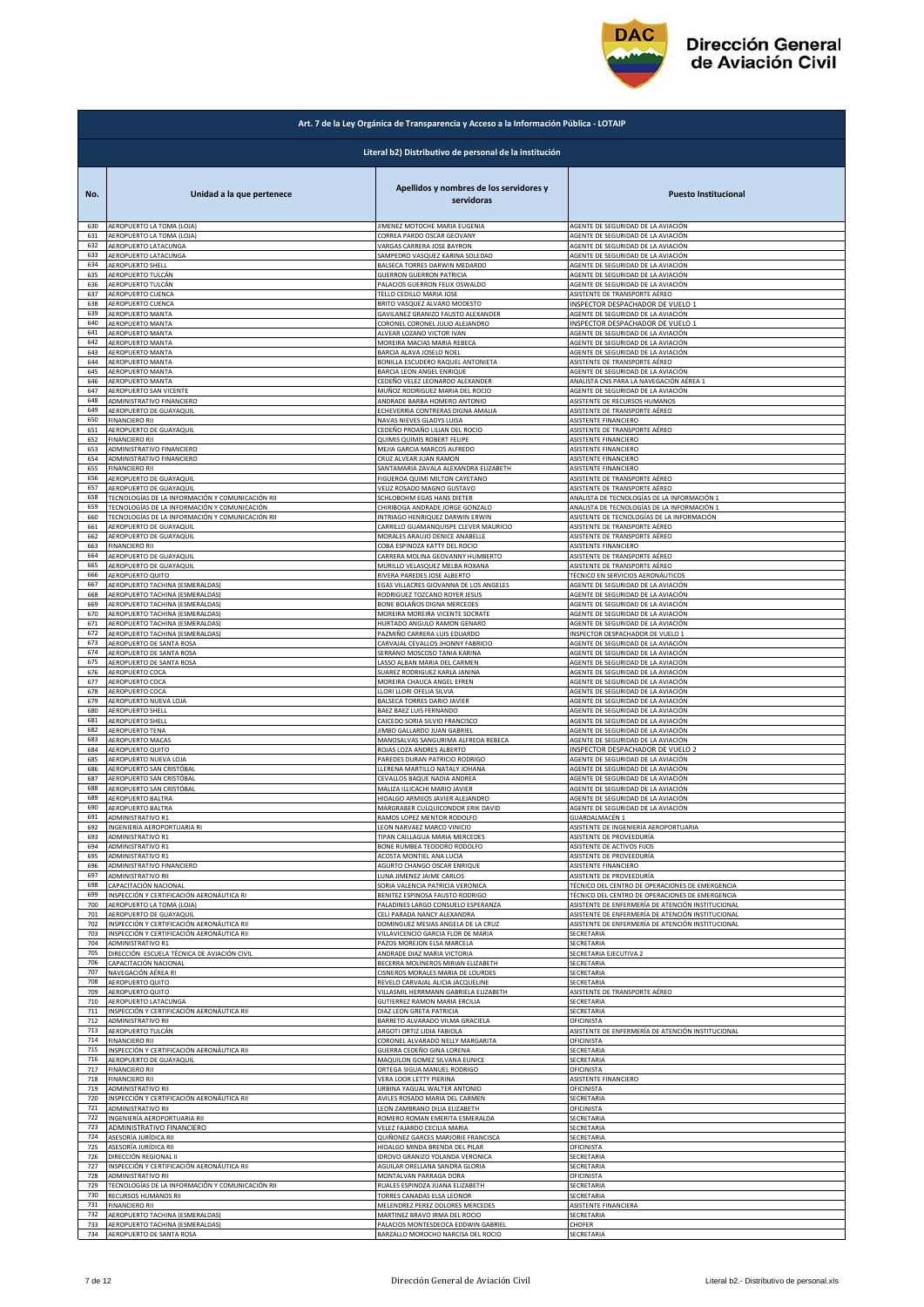

|            | Art. 7 de la Ley Orgánica de Transparencia y Acceso a la Información Pública - LOTAIP |                                                          |                                                                                           |  |
|------------|---------------------------------------------------------------------------------------|----------------------------------------------------------|-------------------------------------------------------------------------------------------|--|
|            | Literal b2) Distributivo de personal de la institución                                |                                                          |                                                                                           |  |
| No.        | Unidad a la que pertenece                                                             | Apellidos y nombres de los servidores y<br>servidoras    | <b>Puesto Institucional</b>                                                               |  |
| 735        | AEROPUERTO MACAS                                                                      | RODRIGUEZ NORIEGA GUADALUPE LUCINDA                      | SECRETARIA                                                                                |  |
| 736        | GESTIÓN OPERATIVA EMPRESARIAL                                                         | CADENA CASTILLO EDISON ALBERTO                           | <b>FÉCNICO DE MANTENIMIENTO</b>                                                           |  |
| 737        | ADMINISTRATIVO R1                                                                     | LOPEZ LAMA LUIS EFREN                                    | CHOFER                                                                                    |  |
| 738        | NAVEGACIÓN AÉREA RI                                                                   | LEVOYER RAMIREZ EDUARDO PATRICIO                         | CHOFER                                                                                    |  |
| 739        | NAVEGACIÓN AÉREA RI                                                                   | <b>BARRIGA CHICAIZA LUIS PAUL</b>                        | ANALISTA CNS PARA LA NAVEGACIÓN AÉREA 1                                                   |  |
| 740        | ADMINISTRATIVO R1                                                                     | BAHAMONDE TIPAN NELSON OSWALDO                           | CHOFER                                                                                    |  |
| 741        | ADMINISTRATIVO R1                                                                     | AYERVE TOBAR ARMANDO ALEXANDER                           | CHOFER                                                                                    |  |
| 742        | GESTIÓN OPERATIVA EMPRESARIAL                                                         | RAMIREZ TAPIA JORGE RAFAEL                               | TÉCNICO EN DESPACHO DE COMBUSTIBLE DE AVIACIÓN                                            |  |
| 743        | GESTIÓN OPERATIVA EMPRESARIAL                                                         | PACHECO CALDERON MIGUEL PATRICIO                         | TÉCNICO EN DESPACHO DE COMBUSTIBLE DE AVIACIÓN                                            |  |
| 744        | ADMINISTRATIVO R1                                                                     | CRUZ GOMEZ FREDDY JESUS                                  | CHOFER                                                                                    |  |
| 745        | AEROPUERTO SALINAS                                                                    | RODRIGUEZ ROMERO KATIUSCA SORAYA                         | CONSERJE                                                                                  |  |
| 746        | ADMINISTRATIVO R1                                                                     | VERA VINUEZA LUIS IVAN                                   | CHOFER                                                                                    |  |
| 747        | <b>ADMINISTRATIVO R1</b>                                                              | SAN PEDRO MALAGON LETICIA CECIBEL                        | CONSERJE                                                                                  |  |
| 748        | GESTIÓN OPERATIVA EMPRESARIAL                                                         | <b>GUZMAN QUIROZ LUIS ANDRES</b>                         | TÉCNICO EN DESPACHO DE COMBUSTIBLE DE AVIACIÓN                                            |  |
| 749        | AEROPUERTO DE GUAYAQUIL                                                               | TOAPANTA ARIAS MILTON JACINTO                            | TÉCNICO EN SERVICIOS DE MANTENIMIENTO 1                                                   |  |
| 750        | AEROPUERTO DE GUAYAQUIL                                                               | ACUÑA SALAZAR MELANY VALERIA                             | CONTROLADOR DE AERÓDROMO 1                                                                |  |
| 751        | ADMINISTRATIVO R1                                                                     | CHASILUISA ESCOBAR MARIO ROSENDO                         | TÉCNICO EN SERVICIOS DE MANTENIMIENTO 1                                                   |  |
| 752        | ADMINISTRATIVO R1                                                                     | LINCANGO ALVARO JOSE LUIS                                | <b>HOFER</b>                                                                              |  |
| 753        | ADMINISTRATIVO R1                                                                     | ANDRADE AGUIRRE FRANKLIN IVAN                            | TÉCNICO EN SERVICIOS DE MANTENIMIENTO 2                                                   |  |
| 754        | GESTIÓN OPERATIVA EMPRESARIAL                                                         | MEDINA VASQUEZ PAOLO CESAR                               | FÉCNICO EN DESPACHO DE COMBUSTIBLE DE AVIACIÓN                                            |  |
| 755        | GESTIÓN OPERATIVA EMPRESARIAL                                                         | ROMERO TOLEDO PATRICIO TRAJANO                           | TÉCNICO EN DESPACHO DE COMBUSTIBLE DE AVIACIÓN                                            |  |
| 756        | AEROPUERTO LA TOMA (LOJA)                                                             | NARVAEZ ROGELIO                                          | BOMBERO AERONÁUTICO                                                                       |  |
| 757        | AEROPUERTO LA TOMA (LOJA)                                                             | LOYOLA MORA LEONEL ALBERTO                               | BOMBERO AERONÁUTICO                                                                       |  |
| 758        | AEROPUERTO LA TOMA (LOJA)                                                             | CORDOVA LUZURIAGA JUAN CARLOS                            | BOMBERO AERONÁUTICO                                                                       |  |
| 759        | AEROPUERTO LA TOMA (LOJA)                                                             | CHAMBA RAMON EDUARDO BOLIVAR                             | BOMBERO AERONÁUTICO                                                                       |  |
| 760<br>761 | AEROPUERTO LATACUNGA                                                                  | ARMENDARIZ CAICEDO VICTOR HUGO                           | <b>BOMBERO AERONÁUTICO</b>                                                                |  |
| 762        | AEROPUERTO LATACUNGA                                                                  | HIDALGO MORENO HUGO FERNANDO                             | BOMBERO AERONÁUTICO                                                                       |  |
|            | AEROPUERTO LATACUNGA                                                                  | MORENO RIOS WALTER GUILLERMO                             | BOMBERO AERONÁUTICO                                                                       |  |
| 763        | AEROPUERTO LATACUNGA                                                                  | MARTINEZ BUSTILLOS WILLIAM PATRICIO                      | BOMBERO AERONÁUTICO                                                                       |  |
| 764        | AEROPUERTO LATACUNGA                                                                  | SEGOVIA PAZMIÑO FLAVIO FERNANDO                          | BOMBERO AERONÁUTICO                                                                       |  |
| 765        | AEROPUERTO LATACUNGA                                                                  | QUINALUISA SHULCA IVAN ESTUARDO                          | BOMBERO AERONÁUTICO                                                                       |  |
| 766        | AEROPUERTO LATACUNGA                                                                  | ALBAN TOVAR EDMUNDO MARCELO                              | BOMBERO AERONÁUTICO                                                                       |  |
| 767        | AEROPUERTO LATACUNGA                                                                  | GUACHO SALAZAR JHON KLEBER<br>LEON ARROYO ROGHER IGNACIO | BOMBERO AERONÁUTICO                                                                       |  |
| 768        | AEROPUERTO LATACUNGA                                                                  | GUANO TOAPANTA CARLOS PATRICIO                           | BOMBERO AERONÁUTICO                                                                       |  |
| 769        | AEROPUERTO LATACUNGA                                                                  |                                                          | TÉCNICO EN DESPACHO DE COMBUSTIBLE DE AVIACIÓN                                            |  |
| 770        | AEROPUERTO LATACUNGA                                                                  | CUNALATA ASQUI LUIS ARMANDO                              | GUARDIÁN                                                                                  |  |
| 771        | AEROPUERTO LATACUNGA                                                                  | TOAPANTA PILA ALVARO RODRIGO                             | ANALISTA CNS PARA LA NAVEGACIÓN AÉREA 1                                                   |  |
| 772        | GESTIÓN OPERATIVA EMPRESARIAL                                                         | PAREDES TAPIA GUIDO GIOVANI                              | TÉCNICO EN DESPACHO DE COMBUSTIBLE DE AVIACIÓN                                            |  |
| 773        | GESTIÓN OPERATIVA EMPRESARIAI                                                         | MOREIRA GARCIA MARIO VEYROT                              | TÉCNICO EN DESPACHO DE COMBUSTIBLE DE AVIACIÓN                                            |  |
| 774<br>775 | GESTIÓN OPERATIVA EMPRESARIAL                                                         | NAVEDA NARANJO FRANKLIN WLADIMIR                         | TÉCNICO EN DESPACHO DE COMBUSTIBLE DE AVIACIÓN                                            |  |
| 776        | <b>AEROPUERTO MANTA</b>                                                               | PAZMIÑO CONRADO MARCO VINICIO                            | BOMBERO AERONÁUTICO                                                                       |  |
|            | AEROPUERTO MANTA                                                                      | MOLINA CAICEDO FRANCISCO JAVIER                          | CONTROLADOR DE AERÓDROMO 1                                                                |  |
| 777        | AEROPUERTO MACAS                                                                      | FALCONY HIDALGO ROLANDO EUGENIO                          | BOMBERO AERONÁUTICO                                                                       |  |
| 778        | AEROPUERTO LATACUNGA                                                                  | DEFAZ CAJAS MARCO ANTONIO                                | <b>SOMBERO AERONÁUTICO</b>                                                                |  |
| 779        | AEROPUERTO LATACUNGA                                                                  | CAMPAÑA CAICEDO VICTOR HUGO                              | BOMBERO AERONÁUTICO                                                                       |  |
| 780        | AEROPUERTO LATACUNGA                                                                  | CAIZA VEINTIMILLA JOSE LUIS                              | BOMBERO AERONÁUTICO                                                                       |  |
| 781        | AEROPUERTO LATACUNGA                                                                  | LUGMANIA CALDERON MARCO ALCIDES                          | BOMBERO AERONÁUTICO                                                                       |  |
| 782        | AEROPUERTO LATACUNGA                                                                  | ANCHATIPAN NAVAS LUIS ARTURO                             | TÉCNICO EN SERVICIOS DE MANTENIMIENTO 2                                                   |  |
| 783        | AEROPUERTO LATACUNGA                                                                  | GUTIERREZ BONILLA HUGO PATRICIO                          | BOMBERO AERONÁUTICO                                                                       |  |
| 784        | <b>AEROPUERTO SHELL</b>                                                               | RUIZ SOSA MARIO VINICIO                                  | BOMBERO AERONÁUTICO                                                                       |  |
| 785        | AEROPUERTO TULCÁN                                                                     | VILLARREAL YANDUN JOSE LUIS                              | BOMBERO AERONÁUTICO                                                                       |  |
| 786        | AEROPUERTO TULCÁN                                                                     | MORILLO BOLAÑOS AMILCAR EUGENIO                          | BOMBERO AERONÁUTICO                                                                       |  |
| 787        | AEROPUERTO TULCÁN                                                                     | LIMA MEJIA SEGUNDO JOSE PEDRO                            | BOMBERO AERONÁUTICO                                                                       |  |
| 788        | AEROPUERTO TULCÁN                                                                     | DEL HIERRO ORTEGA GALO GERMAN                            | BOMBERO AERONÁUTICO                                                                       |  |
| 789        | AEROPUERTO TULCÁN                                                                     | MARTINEZ GUZMAN MANUEL MESIAS                            | CHOFER                                                                                    |  |
| 790        | AEROPUERTO TULCÁN                                                                     | CHUGA VILLARREAL WILSON ALFREDO                          | <b>CHOFER</b>                                                                             |  |
| 791        | AEROPUERTO TULCÁN                                                                     | JATIVA GARCIA XAVIER FERNANDO                            | BOMBERO AERONÁUTICO                                                                       |  |
| 792        | AEROPUERTO LA TOMA (LOJA)                                                             | SALTOS MOYANO BENJAMIN AURELIO                           | CHOFER                                                                                    |  |
| 793        | AEROPUERTO CUENCA                                                                     | CHIMBO GRANDA SERGIO ANTONIO                             | CHOFER                                                                                    |  |
| 794        | AEROPUERTO MANTA                                                                      | VIVANCO CALVA JORGE ALFREDO                              | BOMBERO AERONÁUTICO                                                                       |  |
| 795        | AEROPUERTO LA TOMA (LOJA)                                                             | UCHUARI CAJILIMA MARIO BALTAZAR                          | BOMBERO AERONÁUTICO                                                                       |  |
| 796        | AEROPUERTO MANTA                                                                      | SANDOVAL LOPEZ OSCAR ALFREDO                             | BOMBERO AERONÁUTICO                                                                       |  |
| 797        | AEROPUERTO QUITO                                                                      | IZA VIERA LEOPOLDO FERNANDO                              | BOMBERO AERONÁUTICO                                                                       |  |
| 798        | <b>AEROPUERTO MANTA</b>                                                               | CASTILLO RUEDA JUAN CARLOS                               | BOMBERO AFRONÁUTICO                                                                       |  |
| 799        | AEROPUERTO MANTA                                                                      | AGUILERA CARRILLO CARLOS MARCELO                         | BOMBERO AERONÁUTICO                                                                       |  |
| 800        | AEROPUERTO MANTA                                                                      | <b>GUZMAN FREIRE STALIN BLADIMIR</b>                     | <b>NSPECTOR DESPACHADOR DE VUELO 2</b>                                                    |  |
| 801        | GESTIÓN OPERATIVA EMPRESARIAL                                                         | VELIZ CASTRO JAIME JAVIER                                | TÉCNICO EN DESPACHO DE COMBUSTIBLE DE AVIACIÓN                                            |  |
| 802        | AEROPUERTO MANTA                                                                      | SALCEDO LEON JOB GUILLERMO                               | CHOFER                                                                                    |  |
| 803        | GESTIÓN OPERATIVA EMPRESARIAL                                                         | QUIÑONEZ CORTEZ JUAN CARLOS                              | TÉCNICO EN DESPACHO DE COMBUSTIBLE DE AVIACIÓN                                            |  |
| 804        | AEROPUERTO MANTA                                                                      | CHAVEZ NEVAREZ DINO RODOLFO AUGUSTO                      | BOMBERO AERONÁUTICO                                                                       |  |
| 805        | GESTIÓN OPERATIVA EMPRESARIAL                                                         | HERNANDEZ ZAMBRANO MARIO HONORIO                         | TÉCNICO EN DESPACHO DE COMBUSTIBLE DE AVIACIÓN                                            |  |
| 806        | AEROPUERTO MANTA                                                                      | INTRIAGO TORRES JUAN EFREN                               | BOMBERO AERONÁUTICO                                                                       |  |
| 807        | AEROPUERTO MANTA                                                                      | CHAVEZ VASQUEZ MANUEL ABELARDO                           | BOMBERO AERONÁUTICO                                                                       |  |
| 808<br>809 | AEROPUERTO SAN VICENTE                                                                | QUIROZ BARRETO JOSE ANTONIO<br>SALAZAR TELLO ANGEL JESUS | BOMBERO AERONÁUTICO                                                                       |  |
| 810        | AEROPUERTO MANTA<br>GESTIÓN OPERATIVA EMPRESARIAL                                     | LOPEZ MOREIRA JOSE SANTIAGO                              | TÉCNICO EN SERVICIOS DE MANTENIMIENTO 1<br>TÉCNICO EN DESPACHO DE COMBUSTIBLE DE AVIACIÓN |  |
| 811        | AEROPUERTO DE GUAYAQUIL                                                               | CAJAS SILVA GONZALO VINICIO                              | TÉCNICO EN SERVICIOS DE MANTENIMIENTO 1                                                   |  |
| 812        | NAVEGACIÓN AÉREA RII                                                                  | QUIMIS INDACOCHEA FREDDY NARCISO                         | CHOFER                                                                                    |  |
| 813        | AEROPUERTO DE GUAYAQUIL                                                               | ESPINOZA ROMERO JOSE BOLIVAR                             | CHOFER                                                                                    |  |
| 814        | AEROPUERTO DE GUAYAQUIL                                                               | CAICEDO DE LA CRUZ RIGOBERTO JAVIER                      | TÉCNICO EN SERVICIOS DE MANTENIMIENTO 2                                                   |  |
| 815        | AEROPUERTO DE GUAYAQUIL                                                               | VEGA PIGUAVE ENRIQUE YARI                                | TÉCNICO EN SERVICIOS DE MANTENIMIENTO 1                                                   |  |
| 816        | NSPECCIÓN Y CERTIFICACIÓN AERONÁUTICA RII                                             | ZUÑIGA ROSAS MANUEL EDUARDO                              | NTENDENTE INSPECTOR PILOTO DE CONTROL                                                     |  |
| 817        | NSPECCIÓN Y CERTIFICACIÓN AERONÁUTICA RII                                             | BASTIDAS CHAMORRO RICARDO SECUNDINO                      | <b>INTENDENTE INSPECTOR PILOTO DE CONTROL</b>                                             |  |
| 818        | COMERCIALIZACIÓN ESPACIOS AEROPORTUARIOS E INMUEBLES RII                              | SEGOVIA BONILLA CARLOS ALEJANDRO                         | ANALISTA DE COMERCIALIZACIÓN 1                                                            |  |
| 819        | COMERCIALIZACIÓN ESPACIOS AEROPORTUARIOS E INMUEBLES RII                              | JUNCO NOBOA MARIA CRISTINA                               | ASISTENTE DE INGENIERÍA AEROPORTUARIA                                                     |  |
| 820        | AEROPUERTO DE SANTA ROSA                                                              | CERVANTES ENGRACIA JULIO AUGUSTO                         | BOMBERO AERONÁUTICO                                                                       |  |
| 821        | AEROPUERTO DE GUAYAQUIL                                                               | AVILES SUAREZ JOHN WILLIAN                               | TÉCNICO EN SERVICIOS DE MANTENIMIENTO 1                                                   |  |
| 822        | AEROPUERTO DE GUAYAQUIL                                                               | FRANCO VICUÑA CESAR ERNESTO                              | TÉCNICO EN SERVICIOS DE MANTENIMIENTO 1                                                   |  |
| 823        | <b>FINANCIERO RII</b>                                                                 | RAMIREZ ALCIVAR IVAN GIOVANNI                            | <b>CONSERJE</b>                                                                           |  |
| 824        | NAVEGACIÓN AÉREA RI                                                                   | AYALA PUNIN LENIN MARCEL                                 | INSPECTOR DE NAVEGACIÓN AÉREA CNS                                                         |  |
| 825        | AEROPUERTO DE GUAYAQUIL                                                               | BARRENO PARRA RAMON EDELBERTO                            | GUARDIÁN                                                                                  |  |
| 826        | ADMINISTRATIVO RII                                                                    | PACHECO MOSQUERA COLON ELIAS                             | TÉCNICO EN SERVICIOS DE MANTENIMIENTO 1                                                   |  |
| 827        | AEROPUERTO DE GUAYAQUIL                                                               | VILLACIS MORA RODRIGO WILFRIDO                           | CHOFER                                                                                    |  |
| 828        | AEROPUERTO DE SANTA ROSA                                                              | VIVANCO ESPINOZA ALEXANDER EFREN                         | <b>3OMBERO AERONÁUTICO</b>                                                                |  |
| 829        | AEROPUERTO DE GUAYAQUIL                                                               | MEDINA YAGUAL WILSON GIOVANNI                            | <b>FÉCNICO EN SERVICIOS DE MANTENIMIENTO 2</b>                                            |  |
| 830        | AEROPUERTO DE GUAYAQUIL                                                               | RAMOS BARBA ROGELIO RAMIRO                               | TÉCNICO EN SERVICIOS DE MANTENIMIENTO 2                                                   |  |
| 831        | AEROPUERTO DE GUAYAQUIL                                                               | SALAZAR ANDACHI HEYDI ARIEL                              | ASISTENTE DE TRANSPORTE AÉREO                                                             |  |
| 832        | AEROPUERTO DE GUAYAQUIL                                                               | FRANCO FERRUZOLA GABRIEL FERNANDO                        | CONTROLADOR DE AERÓDROMO 1                                                                |  |
| 833        | DIRECCIÓN REGIONAL II                                                                 | COELLO CABRERA LUIS JOHN                                 | CONSERJE                                                                                  |  |
| 834        | RECURSOS HUMANOS RIII                                                                 | REYES RODAS MONICA BALBINA                               | ASISTENTE DE RECURSOS HUMANOS                                                             |  |
| 835        | SEGURIDAD Y PREVENCIÓN AERONÁUTICA RI                                                 | CARRERA CORO CRISTIAN JAVIER                             | TÉCNICO EN SERVICIO EN MANTENIMIENTO 1                                                    |  |
| 836        | INGENIERÍA AEROPORTUARIA RI                                                           | GARCIA CARRERA ANA GABRIELA                              | ANALISTA DE INGENIERIA AEROPORTUARIA 1                                                    |  |
| 837        | NAVEGACIÓN AÉREA RI                                                                   | CAÑADAS ORTIZ FRANKLIN XAVIER                            | ANALISTA CNS PARA LA NAVEGACIÓN AÉREA 1                                                   |  |
| 838        | AEROPUERTO LA TOMA (LOJA)                                                             | CASTILLO CARRION DARWIN ALBERTO                          | BOMBERO AERONÁUTICO                                                                       |  |
| 839        | AEROPUERTO DE GUAYAQUIL                                                               | ALMEIDA CASTRO JOFFRE ANTONIO                            | BOMBERO AERONÁUTICO                                                                       |  |
|            |                                                                                       |                                                          |                                                                                           |  |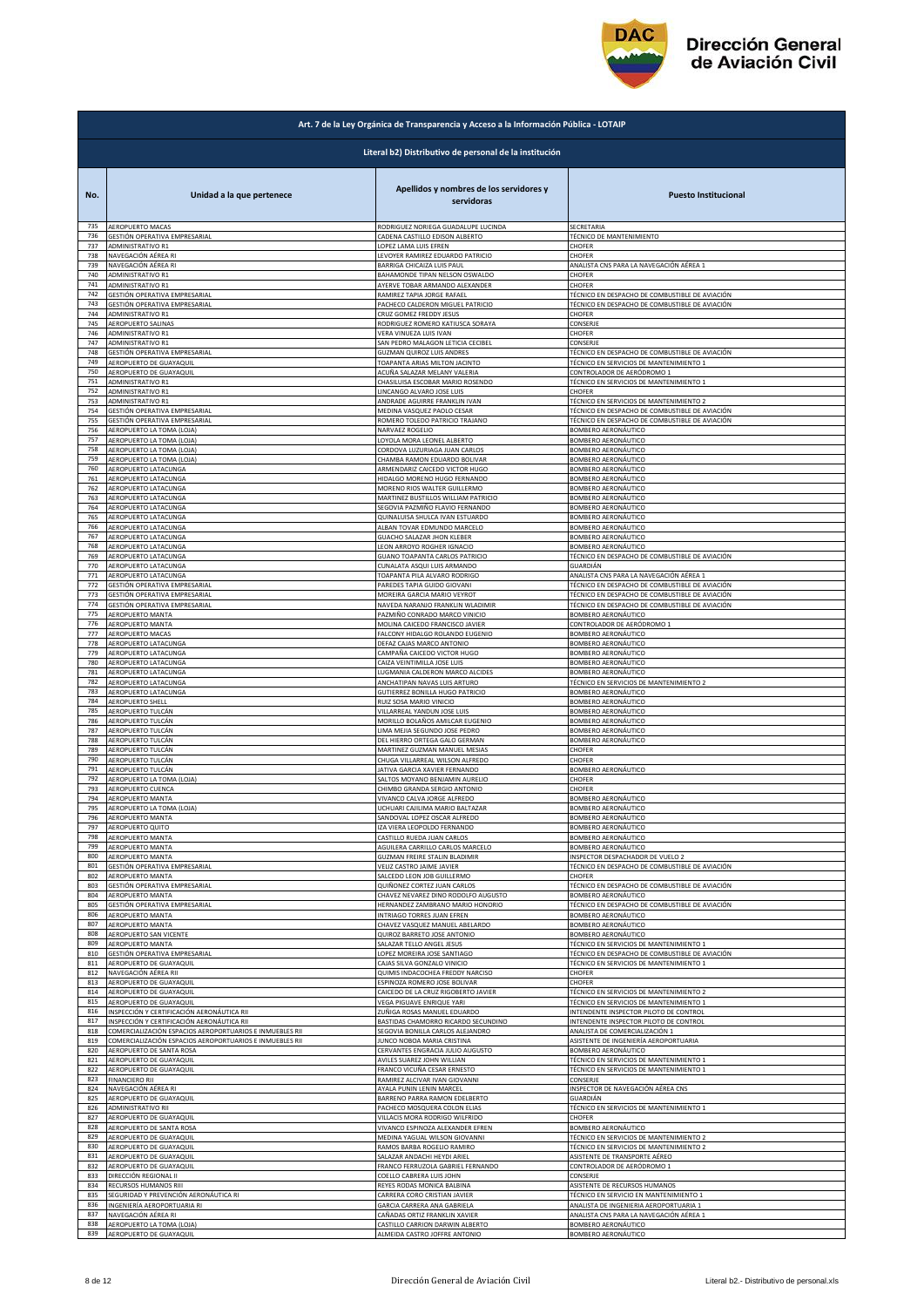

|            | Art. 7 de la Ley Orgánica de Transparencia y Acceso a la Información Pública - LOTAIP |                                                                  |                                                                       |  |
|------------|---------------------------------------------------------------------------------------|------------------------------------------------------------------|-----------------------------------------------------------------------|--|
|            | Literal b2) Distributivo de personal de la institución                                |                                                                  |                                                                       |  |
| No.        | Unidad a la que pertenece                                                             | Apellidos y nombres de los servidores y<br>servidoras            | <b>Puesto Institucional</b>                                           |  |
| 840        | AEROPUERTO TACHINA (ESMERALDAS)                                                       | BAUTISTA VELASCO CRISTHIAN YOVANY                                | GUARDIÁN                                                              |  |
| 841        | AEROPUERTO TACHINA (ESMERALDAS)                                                       | LASSO RODRIGUEZ JUAN JOSE                                        | BOMBERO AERONÁUTICO                                                   |  |
| 842        | AEROPUERTO TACHINA (ESMERALDAS)                                                       | GARZON POZO ERICK RITCHARI                                       | BOMBERO AERONÁUTICO                                                   |  |
| 843        | AEROPUERTO TACHINA (ESMERALDAS)                                                       | PARRA MORALES ALEX SANTIAGO                                      | BOMBERO AERONÁUTICO                                                   |  |
| 844        | AEROPUERTO TACHINA (ESMERALDAS)<br>GESTIÓN OPERATIVA EMPRESARIAL                      | SIMBA DE LA CRUZ JHONN JAIRO                                     | BOMBERO AERONÁUTICO                                                   |  |
| 845        | AEROPUERTO TACHINA (ESMERALDAS)                                                       | BUSTAMANTE YOR PAQUITO                                           | TÉCNICO EN DESPACHO DE COMBUSTIBLE DE AVIACIÓN                        |  |
| 846        |                                                                                       | CANCIO CHEME EXON CLARD                                          | GUARDIÁN                                                              |  |
| 847        | AEROPUERTO MACAS                                                                      | MATAMOROS ESPINOZA JOSE ALEXANDER                                | GUARDIÁN                                                              |  |
| 848        | AEROPUERTO COCA                                                                       | PALADINES ALAVA JOHN ALFREDO                                     | AGENTE DE SEGURIDAD DE LA AVIACIÓN                                    |  |
| 849        | AEROPUERTO COCA                                                                       | CHAMBA ALBERCA JAIRO JOSE                                        | CONTROLADOR DE AERÓDROMO 1                                            |  |
| 850        | AEROPUERTO DE SANTA ROSA                                                              | JIMENEZ BENITEZ SEGUNDO ALEJANDRO                                | BOMBERO AERONÁUTICO                                                   |  |
| 851        | AEROPUERTO DE SANTA ROSA                                                              | LEON LOZANO ANDERSON MAX                                         | BOMBERO AERONÁUTICO                                                   |  |
| 852        | AEROPUERTO DE SANTA ROSA                                                              | AJILA CHAPIN HUMBERTO STALIN                                     | BOMBERO AERONÁUTICO                                                   |  |
| 853        | AEROPUERTO DE SANTA ROSA                                                              | VASQUEZ LAINES WILSON JAVIER                                     | BOMBERO AERONÁUTICO                                                   |  |
| 854        | SEGURIDAD Y PREVENCIÓN AERONÁUTICA RI                                                 | ALOMOTO ANALUISA FREDY FABIAN                                    | SUPERVISOR DE SEGURIDAD DE LA AVIACIÓN                                |  |
| 855        | AEROPUERTO DE SANTA ROSA                                                              | RODAS ORELLANA ENRIQUE JONAS ALEJANDRO                           | BOMBERO AERONÁUTICO                                                   |  |
| 856        | AEROPUERTO DE SANTA ROSA                                                              | ARBOLEDA BRIONES LEOPOLDO ERNESTO                                | BOMBERO AERONÁUTICO                                                   |  |
| 857        | AEROPUERTO DE SANTA ROSA                                                              | URDIN SURIAGA ELDER ERMEL                                        | BOMBERO AERONÁUTICO                                                   |  |
| 858        | AEROPUERTO SHELL                                                                      | ROMERO CONSTANTE OSCAR RODRIGO                                   | BOMBERO AERONÁUTICO                                                   |  |
| 859        | AEROPUERTO COCA                                                                       | CONDO NOA CARLIN LIBERATO                                        | GUARDIÁN                                                              |  |
| 860        | AEROPUERTO COCA                                                                       | DUMAN LLIGUICHUZHCA JOSE CARLOS JULIO                            | BOMBERO AERONÁUTICO                                                   |  |
| 861        | AEROPUERTO COCA                                                                       | TOSCANO SANCHEZ JORGE ALEJANDRO                                  | BOMBERO AERONÁUTICO                                                   |  |
| 862        | AEROPUERTO COCA                                                                       | REYES VARGAS JOSE LUIS                                           | BOMBERO AERONÁUTICO                                                   |  |
| 863        | AEROPUERTO COCA                                                                       | DALGO UQUILLAS FAUSTO RUFINO                                     | BOMBERO AERONÁUTICO                                                   |  |
| 864        | AEROPUERTO COCA                                                                       | CASTRO GUERRERO SEGUNDO RENE                                     | BOMBERO AERONÁUTICO                                                   |  |
| 865        |                                                                                       | LINCANGO ALVARO NELSON RODRIGO                                   | BOMBERO AERONÁUTICO                                                   |  |
| 866        | AEROPUERTO COCA<br>AEROPUERTO COCA                                                    | ALEMAN CRIOLLO ALFREDO EFRAIN                                    | BOMBERO AERONÁUTICO                                                   |  |
| 867        | AEROPUERTO COCA                                                                       | <b>IIMENEZ PARDO JULIO CESAR</b>                                 | BOMBERO AERONÁUTICO                                                   |  |
| 868        | AEROPUERTO COCA                                                                       | CHASI MERA ANGEL EDUARDO                                         | AGENTE DE SEGURIDAD DE LA AVIACIÓN                                    |  |
| 869        | AEROPUERTO NUEVA LOJA                                                                 | GUERRERO JIMENEZ RAMIRO GUSTAVO                                  | BOMBERO AERONÁUTICO                                                   |  |
| 870        | AEROPUERTO NUEVA LOJA                                                                 | BONE CARVAJAL HERMINIO VLADIMIR                                  | BOMBERO AERONÁUTICO                                                   |  |
| 871        | AEROPUERTO NUEVA LOJA                                                                 | CALDERON CHIMBO MARCO FLORENTINO                                 | BOMBERO AERONÁUTICO                                                   |  |
| 872        | AEROPUERTO NUEVA LOJA                                                                 | GUAMAN PAGUAY ERALDO HOMERO                                      | BOMBERO AERONÁUTICO                                                   |  |
| 873        | AEROPUERTO NUEVA LOJA                                                                 | NUÑEZ SILVA DANILO AGAPITO                                       | BOMBERO AERONÁUTICO                                                   |  |
| 874        | AEROPUERTO NUEVA LOJA                                                                 | ALVARADO ALVARADO NORMAN OSWALDO                                 | BOMBERO AERONÁUTICO                                                   |  |
| 875        | AEROPUERTO NUEVA LOJA                                                                 | LOAYZA OCHOA JORGE VISMAR                                        | BOMBERO AERONÁUTICO                                                   |  |
| 876        | AEROPUERTO NUEVA LOJA                                                                 | OÑATE LAZO CARLOS ALFREDO                                        | ANALISTA CNS PARA LA NAVEGACIÓN AÉREA 1                               |  |
| 877        | <b>AEROPUERTO SHELL</b>                                                               | GAVIDIA ROBALINO MARCO VICENTE                                   | BOMBERO AERONÁUTICO                                                   |  |
| 878        | <b>AEROPUERTO SHELL</b>                                                               | LASSO HUGO MANUEI                                                | BOMBERO AERONÁUTICO                                                   |  |
| 879        | AEROPUERTO SHELL                                                                      | ORTIZ SUAREZ HECTOR GONZALO                                      | GUARDIÁN                                                              |  |
| 880        | AEROPUERTO TENA                                                                       | GUAMAN MENDOZA POLIVIO MESIAS                                    | BOMBERO AERONÁUTICO                                                   |  |
| 881        | <b>AEROPUERTO SHELL</b>                                                               | ARIAS VELASCO WILLIAN EDUARDO                                    | BOMBERO AERONÁUTICO                                                   |  |
| 882        | <b>AEROPUERTO SHELL</b>                                                               | CHANCUSIG CHANCUSIG MARIO FERNANDO                               | ANALISTA CNS PARA LA NAVEGACIÓN AÉREA 1                               |  |
| 883        | AEROPUERTO LATACUNGA                                                                  | ALVAREZ MOLINA CARLOS GILBERTO                                   | BOMBERO AERONÁUTICO                                                   |  |
| 884        | AEROPUERTO TENA                                                                       | MIRANDA CASTRO GALO FAVIAN                                       | BOMBERO AERONÁUTICO                                                   |  |
| 885        | AEROPUERTO TENA                                                                       | GREFA RIVADENEYRA HECTOR MARCELO                                 | GUARDIÁN                                                              |  |
| 886        | AEROPUERTO MACAS                                                                      | GRANDA ALARCON RODRIGO VINICIO                                   | BOMBERO AERONÁUTICO                                                   |  |
| 887        | AEROPUERTO MACAS                                                                      | PALACIOS JARAMILLO GONZALO WILLAN                                | BOMBERO AERONÁUTICO                                                   |  |
| 888        | AEROPUERTO MACAS                                                                      | MOLINA ESPINOZA JORGE WILFRIDO                                   | BOMBERO AERONÁUTICO                                                   |  |
| 889        | AEROPUERTO TENA                                                                       | GAVILANES ALTAMIRANO EDISON XAVIER                               | BOMBERO AERONÁUTICO                                                   |  |
| 890        | AEROPUERTO MACAS                                                                      | LASCANO FREIRE CARLOS RAUL                                       | BOMBERO AERONÁUTICO                                                   |  |
| 891        | AEROPUERTO MACAS                                                                      | COZAR AGUAYO GUILLERMO RAFAEL                                    | BOMBERO AERONÁUTICO                                                   |  |
| 892        | AEROPUERTO SAN CRISTÓBAL                                                              | ALVARADO CELI ANGEL BENIGNO                                      | BOMBERO AERONÁUTICO                                                   |  |
| 893        | AEROPUERTO SAN CRISTÓBAL                                                              | ORTEGA SANDOVAL JHONNY PAUL                                      | BOMBERO AERONÁUTICO                                                   |  |
| 894        | AEROPUERTO SAN CRISTÓBAL                                                              | PALATE SAILEMA SEGUNDO MANUEL                                    | BOMBERO AERONÁUTICO                                                   |  |
| 895        | AEROPUERTO SAN CRISTÓBAL                                                              | CHAUCA PALLO CARLOS MAURICIO                                     | <b>BOMBERO AERONÁUTICO</b>                                            |  |
| 896        | AEROPUERTO DE ISABELA                                                                 | CONTRERAS DELGADO PEDRO JAVIER                                   | BOMBERO AERONÁUTICO                                                   |  |
| 897        | ADMINISTRATIVO RIII                                                                   | LOMBEIDA VERGARA EDGAR HERNAN                                    | CHOFER                                                                |  |
| 898        | AEROPUERTO DE SANTA ROSA                                                              | STERLING HERNANDEZ ERWIN ULIANOV                                 | BOMBERO AERONÁUTICO                                                   |  |
| 899        | CALIDAD Y MEJORA CONTINUA                                                             | MALDONADO PAZMIÑO MARCIA SEMIRAMIS                               | ANALISTA DE PLANIFICACIÓN Y CALIDAD 2                                 |  |
| 900        | AEROPUERTO SAN CRISTÓBAL                                                              | YANGARE TORRES ABEL DARIO                                        | AGENTE DE SEGURIDAD DE LA AVIACIÓN                                    |  |
| 901        | <b>AEROPUERTO SALINAS</b>                                                             | MAYORGA BERMEO DAISY LORENA                                      | AGENTE DE SEGURIDAD DE LA AVIACIÓN                                    |  |
| 902        | AEROPUERTO SAN CRISTÓBAL                                                              | BUENAÑO ZAVALA HENRRY ANDRES                                     | BOMBERO AERONÁUTICO                                                   |  |
| 903        | AEROPUERTO NUEVA LOJA                                                                 | TOSCANO BORJA MARCELO ANDRES                                     | CONTROLADOR DE AERÓDROMO 1                                            |  |
| 904        | AEROPUERTO COCA                                                                       | MUÑOZ CERDA CARLOS ROBERTO                                       | CONTROLADOR DE AERÓDROMO 1                                            |  |
| 905        | AEROPUERTO MACAS                                                                      | ANDINO GAVIDIA KARLA SABRINA                                     | CONTROLADOR DE AERÓDROMO 1                                            |  |
| 906        | AEROPUERTO MACAS                                                                      | CANTOS BORJA DIEGO ALBERTO                                       | CONTROLADOR DE AERÓDROMO 1                                            |  |
| 907        | AEROPUERTO TENA                                                                       | HARO FLORES SLENDY VANESSA                                       | ANALISTA CNS PARA LA NAVEGACIÓN AÉREA 1                               |  |
| 908        | <b>AEROPUERTO TENA</b>                                                                | <b>TOAPANTA SANTOS SHOGO XAVIER</b>                              | ANALISTA CNS PARA LA NAVEGACIÓN AÉREA 1                               |  |
| 909        | AEROPUERTO TENA                                                                       | CALUCHO LOPEZ RONALD ALEXANDER                                   | CHOFER                                                                |  |
| 910        | TECNOLOGÍAS DE LA INFORMACIÓN Y COMUNICACIÓN RIII                                     | CARRILLO ROBALINO EULALIA XIMENA                                 | ANALISTA DE TECNOLOGÍAS DE LA INFORMACIÓN 1                           |  |
| 911        | AEROPUERTO TACHINA (ESMERALDAS)                                                       | ZUÑIGA TAMAYO MARLON MAURICIO                                    | ANALISTA CNS PARA LA NAVEGACIÓN AÉREA 1                               |  |
| 912        | COORDINACIÓN ADMINISTRATIVA                                                           | VALENCIA QUIROZ JENNY ADRIANA                                    | OFICINISTA                                                            |  |
| 913        | AEROPUERTO QUITO                                                                      | BONILLA CUADRADO ALEX JAVIER                                     | ANALISTA CNS PARA LA NAVEGACIÓN AÉREA 1                               |  |
| 914        | INSPECCIÓN Y CERTIFICACIÓN AERONÁUTICA RI                                             | SANCHEZ VALLEJO NELLY FERNANDA                                   | INSPECTOR AUXILIAR DE CABINA                                          |  |
| 915        | AEROPUERTO QUITO                                                                      | ZAPATA NARANJO SANDRA VERONICA                                   | ASISTENTE DE TRANSPORTE AÉREO                                         |  |
| 916<br>917 | AEROPUERTO QUITO                                                                      | JIMENEZ RIVAS EVELYN DAYANA<br>DARQUEA REVELO MARCOS ALEXANDER   | ASISTENTE DE TRANSPORTE AÉREO                                         |  |
| 918        | AEROPUERTO QUITO<br>AEROPUERTO QUITO                                                  | IPIALES BUNCI DARWIN ROLANDO                                     | CONTROLADOR DE AERÓDROMO 1<br>ANALISTA CNS PARA LA NAVEGACIÓN AÉREA 1 |  |
| 919        | <b>ADMINISTRATIVO R1</b>                                                              | TACO TAIPE JORGE ENRIQUE                                         | GUARDIÁN                                                              |  |
| 920        | GESTIÓN OPERATIVA EMPRESARIAL                                                         | CEPEDA CELA WASHINGTON FERNANDO                                  | TÉCNICO EN DESPACHO DE COMBUSTIBLE DE AVIACIÓN                        |  |
| 921        | GESTIÓN OPERATIVA EMPRESARIAL                                                         | MERO MERA PATRICIO ROBERTO                                       | TÉCNICO EN DESPACHO DE COMBUSTIBLE DE AVIACIÓN                        |  |
| 922        | GESTIÓN OPERATIVA EMPRESARIAL                                                         | ALVAREZ SOLORZANO JAIME JAVIER                                   | TÉCNICO EN DESPACHO DE COMBUSTIBLE DE AVIACIÓN                        |  |
| 923        | GESTIÓN OPERATIVA EMPRESARIAL                                                         | GARCIA SANCHEZ CARLOS DANIEL                                     | SUPERVISOR DE OPERACIONES DE COMBUSTIBLE DE AVIACIÓN                  |  |
| 924        | ADMINISTRATIVO FINANCIERO                                                             | ALVARADO ROSADO KATHERINE ELIZABETH                              | OFICINISTA                                                            |  |
| 925        | AEROPUERTO DE GUAYAQUIL                                                               | SEGURA ESPINOZA JANINA JUANA                                     | ANALISTA CNS PARA LA NAVEGACIÓN AÉREA 1                               |  |
| 926        | AEROPUERTO DE GUAYAQUIL                                                               | WBRASLERS ENDARA AARON DAMIAN                                    | ANALISTA CNS PARA LA NAVEGACIÓN AÉREA 1                               |  |
| 927        | AEROPUERTO DE GUAYAQUIL                                                               | RUGEL ANCHUNDIA MARIA MAGDALENA                                  | ANALISTA CNS PARA LA NAVEGACIÓN AÉREA 1                               |  |
| 928        | AEROPUERTO DE GUAYAQUIL                                                               | BARAHONA VEGA PLACIDO JESUS                                      | SUPERVISOR DE SEGURIDAD DE LA AVIACIÓN                                |  |
| 929        | AEROPUERTO DE GUAYAQUIL                                                               | ITURRALDE GARCIA PAULINA ANDREA<br>SALAZAR BEJEGUEN LUIS ENRIQUE | INSPECTOR DE AERÓDROMO<br>TÉCNICO EN SERVICIOS AERONÁUTICOS           |  |
| 930<br>931 | AEROPUERTO SALINAS<br>AEROPUERTO SALINAS                                              | TIPANTIZA PATIÑO ARMANDO ALIPIO                                  | TÉCNICO EN SERVICIOS AERONÁUTICOS                                     |  |
| 932        | ADMINISTRATIVO FINANCIERO                                                             | VILLON CASTRO PATRICIO ALFREDO                                   | ASISTENTE FINANCIERO                                                  |  |
| 933        | <b>FINANCIERO RII</b>                                                                 | VILLAVICENCIO PALMA JULIA DEL CARMEN                             | ANALISTA FINANCIERO 1                                                 |  |
| 934        | ADMINISTRATIVO RII                                                                    | ROSERO RUILOVA EYBEL PRISCILLA                                   | ABOGADO 2                                                             |  |
| 935        | AEROPUERTO SAN CRISTÓBAL                                                              | SANTANA SANCHEZ LUIS ARMANDO                                     | AGENTE DE SEGURIDAD DE LA AVIACIÓN                                    |  |
| 936        | NAVEGACIÓN AÉREA RI                                                                   | BUENAÑO OROZCO SANDRA CECILIA                                    | ANALISTA EN COMUNICACIONES AFS 1                                      |  |
| 937        | AEROPUERTO CUENCA                                                                     | GUILLEN IGLESIAS BYRON GUSTAVO                                   | SUPERVISOR DE SEGURIDAD DE LA AVIACIÓN                                |  |
| 938        | AEROPUERTO CUENCA                                                                     | BONILLA YUCAILLA DIEGO FERNANDO                                  | CONTROLADOR DE AERÓDROMO 1                                            |  |
| 939        | AEROPUERTO CUENCA                                                                     | ROMERO INGA MARIA FERNANDA                                       | ASISTENTE DE TRANSPORTE AÉREO                                         |  |
| 940        | AEROPUERTO CUENCA                                                                     | BERNAL PULLA VERONICA ALEXANDRA                                  | OFICINISTA                                                            |  |
| 941        | GESTIÓN OPERATIVA EMPRESARIAL                                                         | ZARUMA HEREDIA SEGUNDO                                           | TÉCNICO EN DESPACHO DE COMBUSTIBLE DE AVIACIÓN                        |  |
| 942<br>943 | AEROPUERTO LATACUNGA                                                                  | VILLALVA BARRIGA JAIME MIGUEL                                    | AGENTE DE SEGURIDAD DE LA AVIACIÓN                                    |  |
| 944        | RECURSOS HUMANOS RI                                                                   | CHICAIZA CHAUCA FELIX DE JESUS                                   | CHOFER                                                                |  |
|            | AEROPUERTO LATACUNGA                                                                  | CHANCUSIG CASA SEGUNDO DANIEL                                    | CHOFER                                                                |  |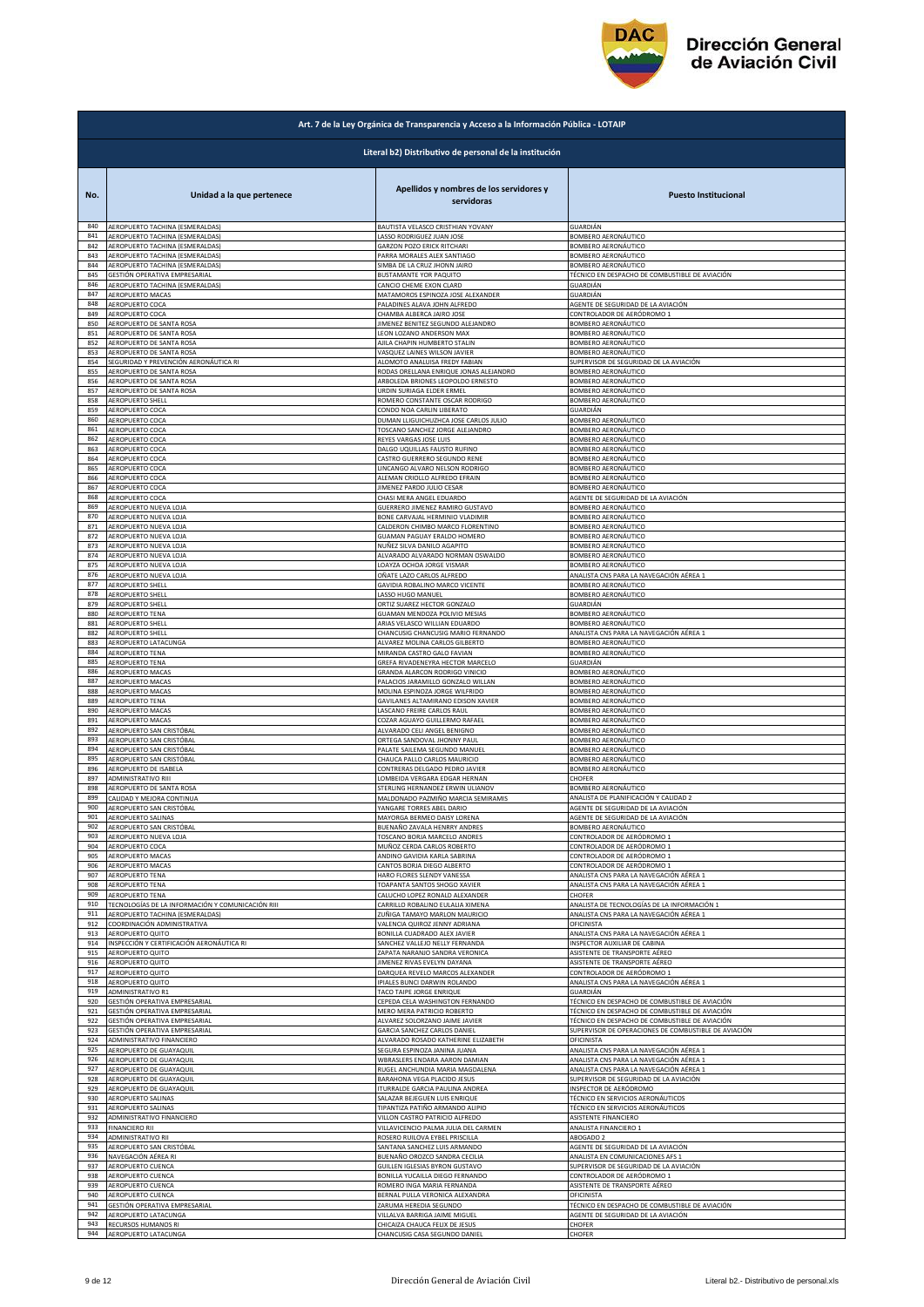

|              | Art. 7 de la Ley Orgánica de Transparencia y Acceso a la Información Pública - LOTAIP |                                                                                           |                                                |  |
|--------------|---------------------------------------------------------------------------------------|-------------------------------------------------------------------------------------------|------------------------------------------------|--|
|              | Literal b2) Distributivo de personal de la institución                                |                                                                                           |                                                |  |
| No.<br>945   | Unidad a la que pertenece<br>AEROPUERTO LATACUNGA                                     | Apellidos y nombres de los servidores y<br>servidoras<br>ALMEIDA PASTRANO DIEGO FRANCISCO | <b>Puesto Institucional</b><br>CHOFER          |  |
| 946          | AEROPUERTO LATACUNGA                                                                  | ORTIZ MENA DARWIN ISRAEL                                                                  | AGENTE DE SEGURIDAD DE LA AVIACIÓN             |  |
| 947          | AEROPUERTO SHELL                                                                      | HIDALGO MARQUEZ JOSE RAFAEL                                                               | CHOFER                                         |  |
| 948          | AEROPUERTO LA TOMA (LOJA)                                                             | PALADINES BRAVO CESAR AUGUSTO                                                             | ANALISTA CNS PARA LA NAVEGACIÓN AÉREA 1        |  |
| 949          | AEROPUERTO LA TOMA (LOJA)                                                             | CORDOVA CORDOVA JOSE LUIS                                                                 | AGENTE DE SEGURIDAD DE LA AVIACIÓN             |  |
| 950          | GESTIÓN OPERATIVA EMPRESARIAI                                                         | MOSQUERA ROMERO JOEL GUILLERMO                                                            | TÉCNICO EN DESPACHO DE COMBUSTIBLE DE AVIACIÓN |  |
| 951          | NAVEGACIÓN AÉREA RI                                                                   | ESTRELLA MENA JENNIFER PAULINA                                                            | CONTROLADOR DE AERÓDROMO 1                     |  |
| 952          | AEROPUERTO MANTA                                                                      | ECHEVERRIA LUCERO CARLOS FERNANDO                                                         | CONTROLADOR DE AERÓDROMO 1                     |  |
| 953          | AEROPUERTO MANTA                                                                      | NOLE CURIMILMA MANUEL ENRIQUE                                                             | CONTROLADOR DE AERÓDROMO 1                     |  |
| 954          | AEROPUERTO MANTA                                                                      | ESCALANTE CODENA MIREYA ELIZABETH                                                         | CONTROLADOR DE AERÓDROMO 1                     |  |
| 955          | AEROPUERTO MANTA                                                                      | MERA CAMACHO MARIA JOSE                                                                   | AGENTE DE SEGURIDAD DE LA AVIACIÓN             |  |
| 956          | AEROPUERTO MANTA                                                                      | ANDRADE LEON DAVID FERNANDO                                                               | CONTROLADOR DE AERÓDROMO 1                     |  |
| 957          | NAVEGACIÓN AÉREA RI                                                                   | CARDENAS AULESTIA LEONARDO ANDRES                                                         | CONTROLADOR DE AERÓDROMO 1                     |  |
| 958          | AEROPUERTO TACHINA (ESMERALDAS)                                                       | MACIAS MARIN LUIS EMILIO                                                                  | BOMBERO AERONÁUTICO                            |  |
| 959          | GESTIÓN OPERATIVA EMPRESARIAL                                                         | VANEGAS VALLE DARIO JAVIER                                                                | TÉCNICO EN DESPACHO DE COMBUSTIBLE DE AVIACIÓN |  |
| 960          | GESTIÓN OPERATIVA EMPRESARIAL                                                         | GRANDA VALAREZO MARLON HALAIN                                                             | TÉCNICO EN DESPACHO DE COMBUSTIBLE DE AVIACIÓN |  |
| 961          | AEROPUERTO DE SANTA ROSA                                                              | CARRION LAM ANTONY JOSUE                                                                  | BOMBERO AERONÁUTICO                            |  |
| 962          | AEROPUERTO SALINAS                                                                    | MANCHENO MUÑOZ JONATHAN OMAR                                                              | AGENTE DE SEGURIDAD DE LA AVIACIÓN             |  |
| 963          | AEROPUERTO DE GUAYAQUIL                                                               | PADILLA MORA GEOVANNI FRANCISCO                                                           | TÉCNICO CNS PARA LA NAVEGACIÓN AÉREA           |  |
| 964          | AEROPUERTO SALINAS                                                                    | ORRALA PITA KAREN TATIANA                                                                 | AGENTE DE SEGURIDAD DE LA AVIACIÓN             |  |
| 965          | AEROPUERTO COCA                                                                       | CABEZAS GUAYASAMIN LUIS DAVID                                                             | INSPECTOR DESPACHADOR DE VUELO 1               |  |
| 966          | AEROPUERTO LA TOMA (LOJA)                                                             | CORDOVA VILLAVICENCIO IVONE MARGOHT                                                       | AGENTE DE SEGURIDAD DE LA AVIACIÓN             |  |
| 967          | AEROPUERTO DE SANTA ROSA                                                              | CAISAGUANO USHIÑA MARCO ANTONIO                                                           | INSPECTOR DESPACHADOR DE VUELO 2               |  |
| 968          | AEROPUERTO DE SANTA ROSA                                                              | MARCA ALEX ELADIO                                                                         | CONSERJE                                       |  |
| 969          | AEROPUERTO COCA                                                                       | DULCE GRANDA EDMUNDO JAVIER                                                               | AGENTE DE SEGURIDAD DE LA AVIACIÓN             |  |
| 970          | AEROPUERTO MANTA                                                                      | MORA CURIPOMA EDER DANILO                                                                 | AGENTE DE SEGURIDAD DE LA AVIACIÓN             |  |
| 971          | ADMINISTRATIVO RII                                                                    | ORTIZ VILLACIS EDUARDO ALBERTO                                                            | CONSERJE                                       |  |
| 972          | AEROPUERTO DE SANTA ROSA                                                              | FEIJOO LOAYZA JAVIER MANRIQUE                                                             | BOMBERO AERONÁUTICO                            |  |
| 973          | AEROPUERTO DE SANTA ROSA                                                              | SUAREZ QUIMI ALEX PAOLO                                                                   | TÉCNICO CNS PARA LA NAVEGACIÓN AÉREA           |  |
| 974          | SEGURIDAD Y PREVENCIÓN AERONÁUTICA RIII                                               | PULLAS GUZMAN PAMELA MICHELLE                                                             | AGENTE DE SEGURIDAD DE LA AVIACIÓN             |  |
| 975          | AEROPUERTO LA TOMA (LOJA)                                                             | VERDESOTO RODRIGUEZ MIJAIL ALEJANDRO                                                      | BOMBERO AERONÁUTICO                            |  |
| 976          | AEROPUERTO LA TOMA (LOJA)                                                             | GRANDA OCAMPOS KLEVER FERNANDO                                                            | AGENTE DE SEGURIDAD DE LA AVIACIÓN             |  |
| 977          | AEROPUERTO MANTA                                                                      | SANTILLAN LARA WILLIAM FERNANDO                                                           | CONTROLADOR DE AERÓDROMO 1                     |  |
| 978          | NAVEGACIÓN AÉREA RI                                                                   | HIDALGO PROAÑO ORLANDO MARCELO                                                            | ANALISTA DE METEOROLOGÍA AERONÁUTICA 1         |  |
| 979          | CAPACITACIÓN NACIONAL                                                                 | RUIZ CHAVEZ VERONICA ALICIA                                                               | INSTRUCTOR TÉCNICO DE CAPACITACIÓN AERONÁUTICA |  |
| 980          | AEROPUERTO LA TOMA (LOJA)                                                             | CORDOVA LOAIZA CESAR AUGUSTO                                                              | BOMBERO AERONÁUTICO                            |  |
| 981          | GESTIÓN OPERATIVA EMPRESARIAL                                                         | PALACIOS ZABALA SAUL                                                                      | TÉCNICO EN DESPACHO DE COMBUSTIBLE DE AVIACIÓN |  |
| 982          | NAVEGACIÓN AÉREA RI                                                                   | QUINGA MEZA ANGELA ELIZABETH                                                              | ANALISTA CNS PARA LA NAVEGACIÓN AÉREA 1        |  |
| 983          | GESTIÓN OPERATIVA EMPRESARIAL                                                         | AREVALO GUARTATANGA JUAN EZEQUIEL                                                         | TÉCNICO EN DESPACHO DE COMBUSTIBLE DE AVIACIÓN |  |
| 984          | GESTIÓN OPERATIVA EMPRESARIAL                                                         | MENDOZA CASA LUIS WASHINGTON                                                              | TÉCNICO EN DESPACHO DE COMBUSTIBLE DE AVIACIÓN |  |
| 985          | GESTIÓN OPERATIVA EMPRESARIAL                                                         | CHICAIZA GUAYTA WALTER LUIS                                                               | TÉCNICO EN DESPACHO DE COMBUSTIBLE DE AVIACIÓN |  |
| 986          | AEROPUERTO MANTA                                                                      | CEVALLOS PONCE JOSE EPIMENIDES                                                            | AGENTE DE SEGURIDAD DE LA AVIACIÓN             |  |
| 987          | AEROPUERTO MANTA                                                                      | INTRIAGO CASANOVA RODY JOSE                                                               | AGENTE DE SEGURIDAD DE LA AVIACIÓN             |  |
| 988          | AEROPUERTO DE GUAYAQUIL                                                               | AGUIRRE FREIRE OSCAR RAUI                                                                 | CONTROLADOR DE AERÓDROMO 1                     |  |
| 989          | AEROPUERTO DE GUAYAQUIL                                                               | PINO SOLEDISPA MARLON JAVIER                                                              | ANALISTA DE METEOROLOGÍA AERONÁUTICA 1         |  |
| 990          | AEROPUERTO DE SANTA ROSA                                                              | ZAMBRANO SILVA JUAN FABRICIO                                                              | CONTROLADOR DE AERÓDROMO 1                     |  |
| 991          | AEROPUERTO BALTRA                                                                     | DIAZ TORRES ROSA BEATRIZ                                                                  | AGENTE DE SEGURIDAD DE LA AVIACIÓN             |  |
| 992          | GESTIÓN OPERATIVA EMPRESARIAL                                                         | ENCALADA SANCHEZ RICHARD PABLO                                                            | TÉCNICO EN DESPACHO DE COMBUSTIBLE DE AVIACIÓN |  |
| 993          | GESTIÓN OPERATIVA EMPRESARIAL                                                         | TOAPANTA ALMACHI VICTOR OCTAVIO                                                           | TÉCNICO EN DESPACHO DE COMBUSTIBLE DE AVIACIÓN |  |
| 994          | ADMINISTRATIVO RII                                                                    | DELGADO MUÑOZ RUBEN DARIO                                                                 | CHOFER                                         |  |
| 995          | GESTIÓN OPERATIVA EMPRESARIAL                                                         | MEJIA PARRA FRANKLIN JAVIER                                                               | TÉCNICO EN DESPACHO DE COMBUSTIBLE DE AVIACIÓN |  |
| 996          | GESTIÓN OPERATIVA EMPRESARIAL                                                         | RONQUILLO VARGAS DANNY COLON                                                              | TÉCNICO EN DESPACHO DE COMBUSTIBLE DE AVIACIÓN |  |
| 997          | AEROPUERTO LATACUNGA                                                                  | QUIJANO ERAZO CARLOS ROBERTO                                                              | AGENTE DE SEGURIDAD DE LA AVIACIÓN             |  |
| 998          | AEROPUERTO DE SANTA ROSA                                                              | ROSALES ALAÑA RONALD PATRICIO                                                             | CONTROLADOR DE APROXIMACIÓN NO RADAR           |  |
| 999          | ADMINISTRATIVO R1                                                                     | CATUCUAMBA NICOLALDE FAUSTO WILIAN                                                        | GUARDIÁN                                       |  |
| 1000         | FINANCIERO RI                                                                         | VIVAS SIMBAÑA JULIO CESAR                                                                 | ASISTENTE FINANCIERO                           |  |
| 1001         | <b>FINANCIERO RI</b>                                                                  | PROAÑO VALDOSPINOS MARIA FERNANDA                                                         | ANALISTA FINANCIERO 1                          |  |
| 1002         | <b>FINANCIERO RI</b>                                                                  | QUILUMBA SAMUEZA DANIEL ESTEBAN                                                           | ANALISTA FINANCIERO 2                          |  |
| 1003         | <b>FINANCIERO RI</b>                                                                  | ESTRELLA SILVA LUZ MARINA                                                                 | SECRETARIA                                     |  |
| 1004         | AEROPUERTO DE GUAYAQUIL                                                               | ORTIZ TAPIA ISMAEL FERNANDO                                                               | CONTROLADOR DE AERÓDROMO 1                     |  |
| 1005         | NAVEGACIÓN AÉREA RI                                                                   | QUEVEDO ESPINOZA NELSON MARCELO                                                           | ANALISTA DE INFORMACIÓN AERONÁUTICA 1          |  |
| 1006         | AEROPUERTO TACHINA (ESMERALDAS)                                                       | CANTOS VERA CESAR AUGUSTO                                                                 | ANALISTA CNS PARA LA NAVEGACIÓN AÉREA 1        |  |
| 1007         | AEROPUERTO TACHINA (ESMERALDAS)                                                       | PADILLA QUIÑONEZ LUIS GERARDO                                                             | BOMBERO AERONÁUTICO                            |  |
| 1008         | AEROPUERTO DE GUAYAQUIL                                                               | SANDOVAL PUGA DAISY MABEL                                                                 | ANALISTA DE METEOROLOGÍA AERONÁUTICA 1         |  |
| 1009<br>1010 | AEROPUERTO DE GUAYAQUIL                                                               | LLIGUISACA HIDALGO JORGE RICARDO<br>GARZON SANDOVAL EDISON FABIAN                         | ANALISTA DE METEOROLOGÍA AERONÁUTICA 1         |  |
| 1011         | <b>ADMINISTRATIVO R1</b><br>AEROPUERTO NUEVA LOJA                                     | OJEDA CANO HERNAN JORGE                                                                   | CHOFER<br>AGENTE DE SEGURIDAD DE LA AVIACIÓN   |  |
| 1012         | AEROPUERTO COCA                                                                       | MOYA QUINATOA ARTURO JAVIER                                                               | AGENTE DE SEGURIDAD DE LA AVIACIÓN             |  |
| 1013         | <b>FINANCIERO RI</b>                                                                  | TAPIA LUNA TANIA LORENA                                                                   | SECRETARIA EJECUTIVA 1                         |  |
| 1014         | AEROPUERTO SHELL                                                                      | CAMPOS NAULA MARITZA ELIZABETH                                                            | ANALISTA CNS PARA LA NAVEGACIÓN AÉREA 1        |  |
| 1015         | <b>AEROPUERTO SHELL</b>                                                               | VALLE SUAREZ ANGEL FERNANDO                                                               | AGENTE DE SEGURIDAD DE LA AVIACIÓN             |  |
| 1016         | AEROPUERTO COCA                                                                       | CABEZAS MANZANO RAUL VINICIO                                                              | ANALISTA CNS PARA LA NAVEGACIÓN AÉREA 1        |  |
| 1017         | <b>FINANCIERO RII</b>                                                                 | ROJAS PINCAY MARIA MAGDALENA                                                              | ASISTENTE FINANCIERA                           |  |
| 1018         | INGENIERÍA AEROPORTUARIA RII                                                          | OZANO SANTANA EDGAR XAVIER                                                                | ANALISTA DE INGENIERÍA AEROPORTUARIA 1         |  |
| 1019         | ADMINISTRATIVO RII                                                                    | VILLAGOMEZ ROCA FRANKLIN GERMAN                                                           | ASISTENTE DE PROVEEDURÍA                       |  |
| 1020         | RECURSOS HUMANOS RII                                                                  | NUÑEZ VACA MARLIN VANESA                                                                  | OFICINISTA                                     |  |
| 1021         | COORDINACIÓN ADMINISTRATIVA                                                           | TOSCANO POZO PAOLA ALEJANDRA                                                              | ANALISTA DE RECURSOS HUMANOS 2                 |  |
| 1022         | COORDINACIÓN ADMINISTRATIVA                                                           | ULLOA VILLAVICENCIO MERLE LILIANA                                                         | SECRETARIA                                     |  |
| 1023         | AEROPUERTO SAN CRISTÓBAL                                                              | ESPINOZA VERA JHOVANNY FARID                                                              | INSPECTOR DESPACHADOR DE VUELO 1               |  |
| 1024         | AEROPUERTO QUITO                                                                      | JARAMILLO MAFLA JAIME AUGUSTO                                                             | INSPECTOR DE TRANSPORTE AÉREO                  |  |
| 1025         | <b>AEROPUERTO QUITO</b>                                                               | CAICEDO MIRANDA VALERIA KATERINE                                                          | INSPECTOR OPERACIONES DE VUELO                 |  |
| 1026         | AEROPUERTO QUITO                                                                      | MELENDEZ SUAREZ MERCEDES CRISTINA                                                         | SECRETARIA                                     |  |
| 1027         | ADMINISTRATIVO R1                                                                     | MUÑOZ CHISAGUANO WILMAN PATRICIO                                                          | CONSERJE                                       |  |
| 1028         | ADMINISTRATIVO R1                                                                     | BARAHONA LOPEZ STALIN GERMAN                                                              | ASISTENTE DE PROVEEDURÍA                       |  |
| 1029         | ADMINISTRATIVO R1                                                                     | ANDRADE CARRION CARLOS ANDRES                                                             | CONSERJE                                       |  |
| 1030         | NAVEGACIÓN AÉREA RI                                                                   | PAREDES ATIENCIA ROBERTO CARLOS                                                           | ANALISTA CNS PARA LA NAVEGACIÓN AÉREA 1        |  |
| 1031         | AEROPUERTO DE GUAYAQUIL                                                               | SEGURA LAMOTA HJALMAR PAUL                                                                | CONTROLADOR DE AERÓDROMO 1                     |  |
| 1032         |                                                                                       | VASQUEZ CEVALLOS EDGAR WILMER                                                             | INSPECTOR DE AERÓDROMO                         |  |
| 1033         | AEROPUERTO DE GUAYAQUII<br>CAPACITACIÓN NACIONAL                                      | NOBOA MALDONADO MARIA GABRIELA                                                            | INSTRUCTOR TÉCNICO DE CAPACITACIÓN AERONÁUTICA |  |
| 1034         | <b>FINANCIERO RII</b>                                                                 | VANONI SANTOS MARIA SOL                                                                   | ANALISTA FINANCIERO 2                          |  |
| 1035         | <b>FINANCIERO RI</b>                                                                  | ALMEIDA RUIZ ANA LUCIA                                                                    | ANALISTA FINANCIERO 2                          |  |
| 1036         | <b>FINANCIERO RI</b>                                                                  | ANDRADE MENA XAVIER WALTER                                                                | ASISTENTE FINANCIERO                           |  |
| 1037         | INGENIERÍA AEROPORTUARIA RII                                                          | MARIN MURILLO WASHINGTON LEONARDO                                                         | ANALISTA DE INGENIERÍA AEROPORTUARIA 1         |  |
| 1038         | INGENIERÍA AEROPORTUARIA RIII                                                         | PALACIOS OBANDO MARIA ELIZABETH                                                           | ANALISTA DE INGENIERÍA AEROPORTUARIA 1         |  |
| 1039         | AEROPUERTO LATACUNGA                                                                  | <b>FOBAR ATIAGA MARTIN GUSTAVO DE JESUS</b>                                               | INSPECTOR DESPACHADOR DE VUELO 2               |  |
| 1040         | AEROPUERTO LATACUNGA                                                                  | VASQUEZ CASTRO DARIO XAVIER                                                               | ANALISTA CNS PARA LA NAVEGACIÓN AÉREA 1        |  |
| 1041         | AEROPUERTO MANTA                                                                      | VILLACRES PINCAY ANGEL MARCELO                                                            | ANALISTA DE INFORMACIÓN AERONÁUTICA 1          |  |
| 1042         | AEROPUERTO MANTA                                                                      | LIMA TORRES DEMETRIO WLADIMIR                                                             | INSPECTOR DESPACHADOR DE VUELO 2               |  |
| 1043         | AEROPUERTO MANTA                                                                      | AVEIGA VERA MARIA GABRIELA                                                                | ASISTENTE DE TRANSPORTE AÉREO                  |  |
| 1044         | AEROPUERTO MANTA                                                                      | LOPEZ MUÑOZ DAVID FABRICIO                                                                | CONTROLADOR DE AERÓDROMO 1                     |  |
| 1045         | AEROPUERTO MANTA                                                                      | POMA COSTA JUAN PABLO                                                                     | CONTROLADOR DE AERÓDROMO 1                     |  |
| 1046         | AEROPUERTO MANTA                                                                      | ROLDAN FARFAN GENNY JASMIN                                                                | AGENTE DE SEGURIDAD DE LA AVIACIÓN             |  |
| 1047         | AEROPUERTO DE SANTA ROSA                                                              | SARMIENTO CABANILLA RONALD JAVIER                                                         | ANALISTA DE METEOROLOGÍA AERONÁUTICA 1         |  |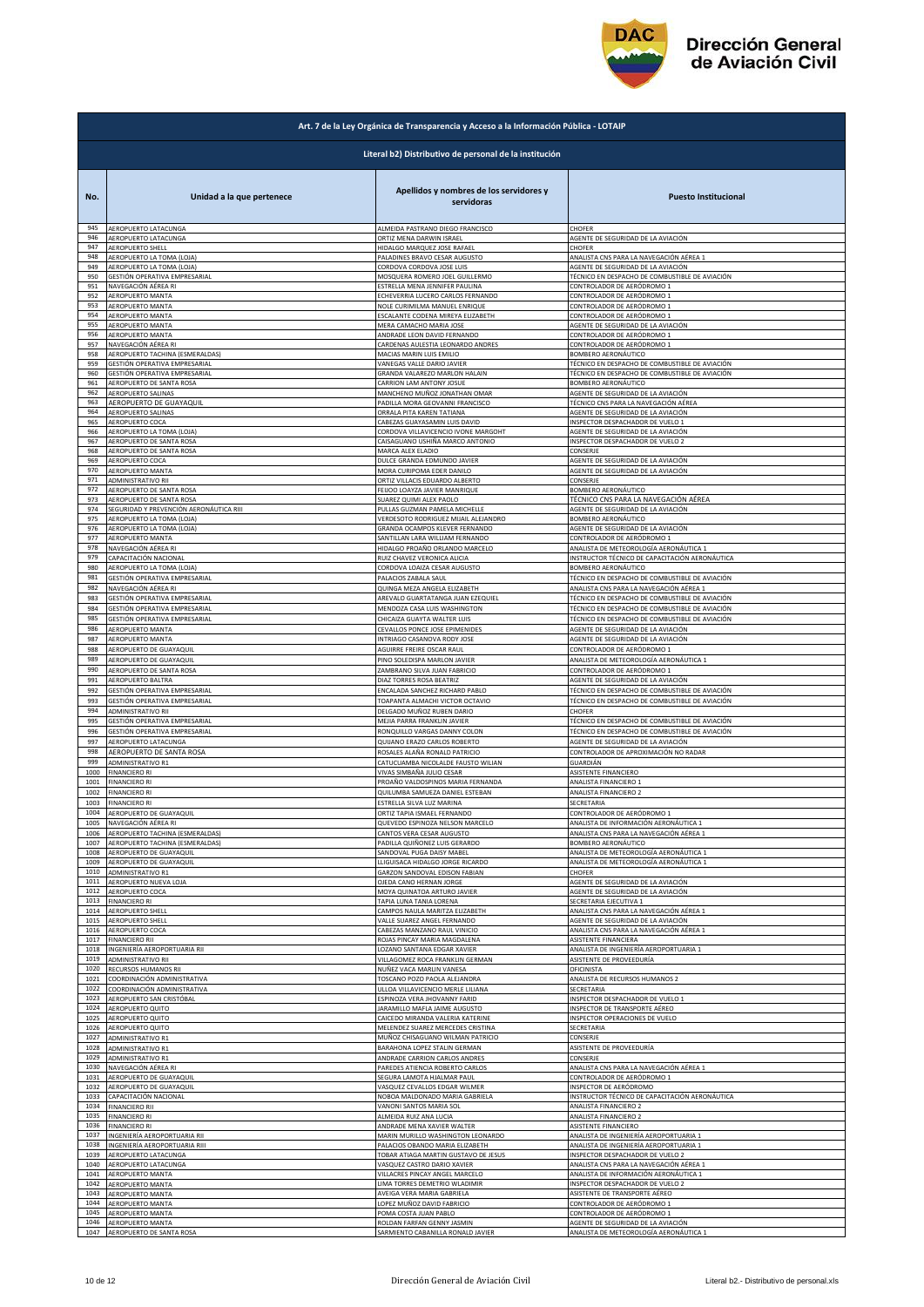

|              | Art. 7 de la Ley Orgánica de Transparencia y Acceso a la Información Pública - LOTAIP |                                                                                              |                                                                          |  |
|--------------|---------------------------------------------------------------------------------------|----------------------------------------------------------------------------------------------|--------------------------------------------------------------------------|--|
|              | Literal b2) Distributivo de personal de la institución                                |                                                                                              |                                                                          |  |
| No.          | Unidad a la que pertenece                                                             | Apellidos y nombres de los servidores y<br>servidoras                                        | <b>Puesto Institucional</b>                                              |  |
| 1048         | AEROPUERTO LATACUNGA                                                                  | MALDONADO ORTIZ MARCO VINICIO                                                                | ANALISTA CNS PARA LA NAVEGACIÓN AÉREA 1                                  |  |
| 1049         | RECURSOS HUMANOS RII                                                                  | GARCIA MONTESDEOCA MARIA PILAR                                                               | PARVULARIO DE CENTRO INFANTIL                                            |  |
| 1050         | RECURSOS HUMANOS RII                                                                  | GUEVARA MENA JORGE FABRICIO                                                                  | ANALISTA DE RECURSOS HUMANOS 2                                           |  |
| 1051         | AEROPUERTO TENA                                                                       | GUZMAN GUZMAN EDWIN                                                                          | ANALISTA DE COMERCIALIZACIÓN 1                                           |  |
| 1052         | ASESORÍA JURÍDICA RIII                                                                | CAICEDO OLIVO FAUSTO ISRAEL                                                                  | ABOGADO 2                                                                |  |
| 1053         | ASESORÍA JURÍDICA RII                                                                 | QUINDE PAREJA XIMENA CRISTINA                                                                | ABOGADO 3                                                                |  |
| 1054         | INSPECCIÓN Y CERTIFICACIÓN AERONÁUTICA RII                                            | ANCHUNDIA GARCIA CARLOS LUIS                                                                 | ASISTENTE DE TRANSPORTE AÉREO                                            |  |
| 1055<br>1056 | INSPECCIÓN Y CERTIFICACIÓN AERONÁUTICA RII                                            | GONZALEZ MORALES CHARLES EMIGDIO                                                             | INTENDENTE INSPECTOR PILOTO DE CONTROL<br>ASISTENTE FINANCIERO           |  |
| 1057<br>1058 | COORDINACIÓN ADMINISTRATIVA<br>COORDINACIÓN ADMINISTRATIVA<br>AEROPUERTO TENA         | SALGADO LOMAS JUANA JEANNETH<br>MANJARRES NUÑEZ FAUSTO ALFONSO<br>RIOS CASTRO ERIKA KATERINE | ASISTENTE DE TECNOLOGÍAS DE LA INFORMACIÓN<br>ASISTENTE DE ACTIVOS FIJOS |  |
| 1059         | RECURSOS HUMANOS RI                                                                   | CALVOPIÑA ANDRADE ANDREA ALEJANDRA                                                           | ANALISTA DE RECURSOS HUMANOS 2                                           |  |
| 1060         | RECURSOS HUMANOS RI                                                                   | CARDOSO AVALOS MERY ELIZABETH                                                                | ANALISTA DE RECURSOS HUMANOS 1                                           |  |
| 1061         | RECURSOS HUMANOS RI                                                                   | RODRIGUEZ AMORES CARLOS FERNANDO                                                             | ASISTENTE DE RECURSOS HUMANOS                                            |  |
| 1062         | RECURSOS HUMANOS RIII                                                                 | ERAZO VALLEJO SORAYA ELIZABETH                                                               | ANALISTA DE RECURSOS HUMANOS 1                                           |  |
| 1063         | ADMINISTRATIVO RII                                                                    | ZAMBRANO MERCHAN PAMELA MILENA                                                               | GUARDALMACÉN 1                                                           |  |
| 1064         | RECURSOS HUMANOS RII                                                                  | BRIONES JARAMILLO TANIA CONSUELO                                                             | OFICINISTA                                                               |  |
| 1065         | AEROPUERTO QUITO                                                                      | PEREZ TAPIA VICTOR ANDRES                                                                    | CONTROLADOR DE AERÓDROMO 1                                               |  |
| 1066         | RECURSOS HUMANOS RI                                                                   | HERRERA ONTANEDA FRANCO ASDRUBAL                                                             | ASISTENTE DE RECURSOS HUMANOS                                            |  |
| 1067         | <b>ADMINISTRATIVO R1</b>                                                              | FLORES LARA EDGAR ANDRES                                                                     | ANALISTA DE SEGUROS AERONÁUTICOS 3                                       |  |
| 1068         | AEROPUERTO QUITO                                                                      | ACARO LEON EDGAR PATRICIO<br><b>ASESORIAS/NIVEL DE APOYO</b>                                 | TÉCNICO EN SERVICIOS EN MANTENIMIENTO 1                                  |  |
| 1069         | COORDINACIÓN GENERAL ADMINISTRATIVA FINANCIERA                                        | ALMEIDA MORENO VIVIANA DEL CARMEN                                                            | COORDINADOR GENERAL ADMINISTRATIVO FINANCIERO                            |  |
| 1070         | DIRECCIÓN DE CERTIFICACIÓN DOCUMENTACIÓN Y ARCHIVO                                    | CASTRO GALVEZ SYLVIA ALEXANDRA                                                               | DIRECTOR DE SECRETARIA GENERAL                                           |  |
| 1071         | DIRECCIÓN DE ASUNTOS REGULATORIOS DEL TRANSPORTE AÉREO                                | VINUEZA ARMIJOS MARLON ROBERTO                                                               | DIRECTOR/A ASUNTOS REGULATORIOS DEL TRANSPORTE AÉREO                     |  |
| 1072         | DIRECCIÓN FINANCIERA                                                                  | CARRERA SALVADOR SANTIAGO ANDRES                                                             | DIRECTOR FINANCIERO                                                      |  |
| 1073         | DIRECCIÓN DE ASESORÍA JURÍDICA                                                        | MORETA POZO FERNANDO MAURICIO                                                                | DIRECTOR DE ASESORÍA JURÍDICA                                            |  |
| 1074         | DIRECCIÓN DE ADMINISTRACIÓN DE TALENTO HUMANO                                         | RON ARIAS DIEGO JAVIER                                                                       | DIRECTOR/A DE ADMINISTRACIÓN DEL TALENTO HUMANO                          |  |
| 1075         | DIRECCIÓN ADMINISTRATIVA                                                              | ANDRADE SALGADO ENRIQUE                                                                      | DIRECTOR ADMINISTRATIVO                                                  |  |
| 1076         | DIRECCIÓN DE PLANIFICACIÓN Y CALIDAD                                                  | SANCHEZ SANCHEZ BETY MARIBEL                                                                 | DIRECTOR/A DE PLANIFICACIÓN Y GESTIÓN ESTRATÉGICA                        |  |
| 1077         | DIRECCIÓN DE COMUNICACIÓN SOCIAL                                                      | CHAVEZ BENAVIDES JULIA EDITH                                                                 | DIRECTOR DE COMUNICACIÓN SOCIAL                                          |  |
| 1078         | DIRECCIÓN DE TECNOLOGÍAS DE LA INFORMACIÓN Y COMUNICACIÓN                             | CASTRO QUINDE CARLOS OSWALDO                                                                 | DIRECTOR DE TECNOLOGÍAS DE INFORMACIÓN Y COMUNICACIÓN                    |  |
| 1079         | DIRECCIÓN ESCUELA TÉCNICA DE AVIACIÓN CIVIL                                           | DAVILA REYES ALFONSO XAVIER                                                                  | DIRECTOR DE LA ESCUELA TÉCNICA DE AVIACIÓN CIVIL                         |  |
| 1080         | DIRECCIÓN DE ASESORÍA JURÍDICA                                                        | HUILCA COBOS RITA MILA                                                                       | ABOGADO 2                                                                |  |
| 1081         | DIRECCIÓN DE ASESORÍA JURÍDICA                                                        | VALLE TORO RUTH ELIZABETH                                                                    | ABOGADO 2                                                                |  |
| 1082         | DIRECCIÓN DE ASESORÍA JURÍDICA                                                        | QUIMBITA PELAEZ MAYRA ALEJANDRA                                                              | ABOGADO 2                                                                |  |
| 1083         | DIRECCIÓN DE ASESORÍA JURÍDICA                                                        | AGUILA BARRAGAN TELMO ITALO                                                                  | ABOGADO 2                                                                |  |
| 1084         | DIRECCIÓN DE ASESORÍA JURÍDICA                                                        | CARRION HARO LAURA MARGARITA                                                                 | SECRETARIA                                                               |  |
| 1085         | DIRECCIÓN DE ASESORÍA JURÍDICA                                                        | OÑATE CUNALATA DORIS ARIANA                                                                  | ABOGADO 3                                                                |  |
| 1086         | DIRECCIÓN DE ASESORÍA JURÍDICA                                                        | LARREA VERGARA MELINA NATHALIA                                                               | ABOGADO 2                                                                |  |
| 1087         | DIRECCIÓN DE ASESORÍA JURÍDICA                                                        | LANDAZURI MORALES GUILLERMO XAVIER                                                           | ABOGADO 2                                                                |  |
| 1088         | DIRECCIÓN DE ASESORÍA JURÍDICA                                                        | NIETO PALACIOS JIMENA LUCIA                                                                  | SECRETARIA                                                               |  |
| 1089         | DIRECCIÓN DE ASESORÍA JURÍDICA                                                        | HIDALGO BARQUET PRISCILLA FRANCHESKA                                                         | ABOGADO 3                                                                |  |
| 1090         | REGISTRO AERONÁUTICO                                                                  | VELOZ JIMENEZ JAIME OSWALDO                                                                  | REGISTRADOR AERONÁUTICO                                                  |  |
| 1091         | REGISTRO AERONÁUTICO                                                                  | VALENCIA GONZALEZ CECILIA JANNETH                                                            | ABOGADO 2                                                                |  |
| 1092         | DIRECCIÓN DE COMUNICACIÓN SOCIAL                                                      | ROMERO PINOS MERCY MARIA                                                                     | PERIODISTA                                                               |  |
| 1093         | DIRECCIÓN DE COMUNICACIÓN SOCIAL                                                      | JURADO VEGA JAVIER ALEJANDRO                                                                 | ASISTENTE DE PERIODISMO                                                  |  |
| 1094         | DIRECCIÓN DE COMUNICACIÓN SOCIAL                                                      | TOAPANTA TAPIA LIDIA MARGOT                                                                  | SECRETARIA                                                               |  |
| 1095         | DIRECCIÓN DE COMUNICACIÓN SOCIAL                                                      | PABON GORDON ALEJANDRO FITZGERALD                                                            | PERIODISTA 2                                                             |  |
| 1096         | DIRECCIÓN DE COMUNICACIÓN SOCIAL                                                      | PALACIOS GUEVARA JOHANNA MALENA                                                              | PERIODISTA 2                                                             |  |
| 1097         | GESTIÓN DE TRÁNSITO AÉREO                                                             | QUIJANO GUERRERO GINA JUDITH                                                                 | SECRETARIA EJECUTIVA 2                                                   |  |
| 1098         | PRESUPUESTO                                                                           | SANDOVAL HILER JORGE HERNAN                                                                  | ANALISTA DE PRESUPUESTO 3                                                |  |
| 1099         | DIRECCIÓN FINANCIERA                                                                  | RUALES VILLACRESES SANDRA EDITH                                                              | <b>TESORERO GENERAL</b>                                                  |  |
| 1100         | SEGURIDAD, BIENESTAR Y SALUD OCUPACIONAL                                              | VALLEJO CABADIANA YOLANDA DEL ROCIO                                                          | TRABAJADORA SOCIAL                                                       |  |
| 1101         | DIRECCIÓN DE TECNOLOGÍAS DE LA INFORMACIÓN Y COMUNICACIÓN                             | BASANTES MEJIA ALDO FABIO                                                                    | ANALISTA DE TECNOLOGÍAS DE LA INFORMACIÓN 3                              |  |
| 1102         | DIRECCIÓN DE TECNOLOGÍAS DE LA INFORMACIÓN Y COMUNICACIÓN                             | CARDENAS QUENGUAN JUAN CARLOS                                                                | ANALISTA DE TECNOLOGÍAS DE LA INFORMACIÓN 1                              |  |
| 1103         | DIRECCIÓN ADMINISTRATIVA                                                              | VILLARRUEL PONCE EDISON DANILO                                                               | ANALISTA ADMINISTRATIVO 3                                                |  |
| 1104         | CONTABILIDAD                                                                          | RUBIO MERIZALDE SANDRA DEL CARMEN                                                            | ANALISTA DE ACTIVOS FIJOS 2                                              |  |
| 1105         | ABASTECIMIENTOS                                                                       | MORENO MACIAS RENZO MARCELO                                                                  | GUARDALMACÉN 1                                                           |  |
| 1106         | ABASTECIMIENTOS                                                                       | VIARTINEZ VILLAGOMEZ GRACE MARGOTF                                                           | JFILINISTA                                                               |  |
| 1107         | ABASTECIMIENTOS                                                                       | GARZON CARDENAS GEOVANNY JAVIER                                                              | ANALISTA DE PROVEEDURIA 2                                                |  |
| 1108         | DIRECCIÓN DE CERTIFICACIÓN DOCUMENTACIÓN Y ARCHIVO                                    | ALMACHE SOLIS ANGELICA DEL ROCIO                                                             | OFICINISTA                                                               |  |
| 1109         | DIRECCIÓN DE CERTIFICACIÓN DOCUMENTACIÓN Y ARCHIVO                                    | BORJA ARAUJO ANDREA ESTEFANIA                                                                | SECRETARIA                                                               |  |
| 1110         | DIRECCIÓN DE ASESORÍA JURÍDICA                                                        | ZAMBRANO CAMPOVERDE VICENTE YOBANI                                                           | ABOGADO 2                                                                |  |
| 1111         | SEGURIDAD, BIENESTAR Y SALUD OCUPACIONAL                                              | VARGAS JARAMILLO FREDDY ALEJANDRO                                                            | ANALISTA DE RECURSOS HUMANOS 2                                           |  |
| 1112         | SEGURIDAD, BIENESTAR Y SALUD OCUPACIONAL                                              | DUARTE CEDEÑO DORA PATRICIA FERNANDA                                                         | ODONTÓLOGO DE ATENCIÓN INSTITUCIONAL                                     |  |
| 1113         | SEGURIDAD, BIENESTAR Y SALUD OCUPACIONAL                                              | SALAZAR CERDA GERMAN ALBERTO                                                                 | MÉDICO ESPECIALISTA DE ATENCIÓN INSTITUCIONAL                            |  |
| 1114         | ADMINISTRACIÓN DEL TALENTO HUMANO                                                     | ALMEIDA HERRERA TANIA ALEJANDRA                                                              | ANALISTA DE RECURSOS HUMANOS 2                                           |  |
| 1115         | DIRECCIÓN DE TECNOLOGÍAS DE LA INFORMACIÓN Y COMUNICACIÓN                             | CHICAIZA CHAUCA EDISON XAVIER                                                                | ANALISTA DE TECNOLOGÍAS DE LA INFORMACIÓN 2                              |  |
| 1116         | ADMINISTRACIÓN DEL TALENTO HUMANO                                                     | JIJON SANCHEZ HUGO ERNESTO                                                                   | ANALISTA DE RECURSOS HUMANOS 3                                           |  |
| 1117         | DIRECCIÓN DE ASESORÍA JURÍDICA                                                        | DAVALOS MOSCOSO ISABEL DE LOURDES                                                            | ABOGADO 3                                                                |  |
| 1118         | ADMINISTRACIÓN DEL TALENTO HUMANO                                                     | ESPINOZA ROMAN CARLOS MARCELO                                                                | ANALISTA DE RECURSOS HUMANOS 1                                           |  |
| 1119         | DIRECCIÓN DE ASESORÍA JURÍDICA                                                        | FUENTES LUCERO JAIME ERNESTO                                                                 | ABOGADO 1                                                                |  |
| 1120         | DIRECCIÓN DE PLANIFICACIÓN Y CALIDAD                                                  | PADILLA JIMENEZ SILVIA ELIZABETH                                                             | ANALISTA DE PLANIFICACIÓN Y CALIDAD 2                                    |  |
| 1121         | COORDINACIÓN ADMINISTRATIVA                                                           | MARTINEZ LEON CARLOS RODRIGO                                                                 | ANALISTA FINANCIERO 1                                                    |  |
| 1122         | DIRECCIÓN DE ASESORÍA JURÍDICA                                                        | RODRIGUEZ BERMEO MIRIAM PATRICIA                                                             | ABOGADO 2                                                                |  |
| 1123         | DIRECCIÓN DE ASESORÍA JURÍDICA                                                        | SALVADOR JARAMILLO MARGIE IVONNE                                                             | ASISTENTE DE ABOGACÍA                                                    |  |
| 1124         | DIRECCIÓN DE ASESORÍA JURÍDICA                                                        | EGAS DE LA TORRE MONICA ELIZABETH                                                            | ASISTENTE                                                                |  |
| 1125         | ADMINISTRACIÓN DEL TALENTO HUMANO                                                     | DELGADO GUDIÑO FERNANDO XAVIER                                                               | ANALISTA DE RECURSOS HUMANOS 3                                           |  |
| 1126         | DIRECCIÓN DE CERTIFICACIÓN DOCUMENTACIÓN Y ARCHIVO                                    | RODRIGUEZ EGUEZ PABLO HERNANDO                                                               | ANALISTA DOCUMENTACIÓN Y ARCHIVO 2                                       |  |
| 1127         | DIRECCIÓN DE CERTIFICACIÓN DOCUMENTACIÓN Y ARCHIVO                                    | LEON SALAZAR SILVIA VERONICA                                                                 | ANALISTA DOCUMENTACIÓN Y ARCHIVO 2                                       |  |
| 1128         | DIRECCIÓN DE CERTIFICACIÓN DOCUMENTACIÓN Y ARCHIVO                                    | BENALCAZAR VIZCAINO KARLA STEFANIA                                                           | <b>OFICINISTA</b>                                                        |  |
| 1129         | DIRECCIÓN DE PLANIFICACIÓN Y CALIDAD                                                  | ALBUJA DELGADO HELENA ALEXANDRA                                                              | ANALISTA DE PLANIFICACIÓN Y CALIDAD 2                                    |  |
| 1130         | DIRECCIÓN DE TECNOLOGÍAS DE LA INFORMACIÓN Y COMUNICACIÓN                             | VASCONEZ GRANJA LUIS IVAN                                                                    | ASISTENTE DE TECNOLOGÍAS DE LA INFORMACIÓN                               |  |
| 1131         | DIRECCIÓN DE INSPECCIÓN Y CERTIFICACIÓN AERONÁUTICA                                   | VALENCIA GUERRON MIREYA CECIBEL                                                              | OFICINISTA                                                               |  |
| 1132         | DESARROLLO TÉCNICO DE RECURSOS HUMANOS                                                | TAPIA GALEAS MARCELA SOLEDAD                                                                 | ANALISTA DE PLANIFICACIÓN Y CALIDAD 2                                    |  |
| 1133         | ADMINISTRACIÓN DEL TALENTO HUMANO                                                     | BASTIDAS MORALES YUSETH DE LOS ANGELES                                                       | <b>SECRETARIA</b>                                                        |  |
| 1134         | DIRECCIÓN DE ADMINISTRACIÓN DE TALENTO HUMANO                                         | MORALES CEVALLOS JUAN CARLOS                                                                 | ASISTENTE DE RECURSOS HUMANOS                                            |  |
| 1135         | SEGURIDAD, BIENESTAR Y SALUD OCUPACIONAL                                              | CASTILLO BALDEON STELLA DEL ROCIO                                                            | ENFERMERA DE ATENCIÓN INSTITUCIONAL                                      |  |
| 1136         | DIRECCIÓN FINANCIERA                                                                  | CORREA LOPEZ MISHEL VERONICA                                                                 | ASISTENTE FINANCIERO                                                     |  |
| 1137         | DIRECCIÓN FINANCIERA                                                                  | COLOMA GALLO JOHANA ROSALIA                                                                  | OFICINISTA                                                               |  |
| 1138         | DIRECCIÓN DE ADMINISTRACIÓN DE TALENTO HUMANO                                         | MONTEROS VIZCAINO ERIKA ELIZABETH                                                            | ANALISTA FINANCIERO 2                                                    |  |
| 1139         | PRESUPUESTO                                                                           | CORTEZ CORTEZ NANCY PATRICIA                                                                 | ESPECIALISTA DE TRANSPORTE AÉREO 1                                       |  |
| 1140         | PRESUPUESTO                                                                           | PABON ANDRADE JOHANA GABRIELA                                                                | ASISTENTE FINANCIERO                                                     |  |
| 1141         | TESORERÍA                                                                             | ESTRELLA CAMPAÑA CRISTOBAL PATRICIO                                                          | RECAUDADOR                                                               |  |
| 1142         | TESORERÍA                                                                             | ORTIZ MOSQUERA MONICA CATALINA                                                               | ANALISTA FINANCIERO 2                                                    |  |
| 1143         | DIRECCIÓN DE ASESORÍA JURÍDICA                                                        | PALACIOS ZUMBA LUZ MARINA                                                                    | ASISTENTE DE ABOGACÍA                                                    |  |
| 1144         | DIRECCIÓN FINANCIERA                                                                  | MARTINEZ BARONA XIMENA MARIA                                                                 | ASISTENTE FINANCIERO                                                     |  |
| 1145         | DIRECCIÓN DE PLANIFICACIÓN Y CALIDAD                                                  | FONSECA VILLACIS FAUSTO PATRICIO                                                             | ANALISTA DE PLANIFICACIÓN Y CALIDAD 2                                    |  |
| 1146         | DIRECCIÓN DE PLANIFICACIÓN Y CALIDAD                                                  | GUZMAN MIÑO VERONICA DE LOURDES                                                              | ASISTENTE DE PLANIFICACIÓN Y CALIDAD                                     |  |
| 1147         | DIRECCIÓN FINANCIERA                                                                  | BALAREZO POZO TARSICIO RAFAEL                                                                | ASISTENTE DE ACTIVOS FIJOS                                               |  |
| 1148         | DIRECCIÓN DE ADMINISTRACIÓN DE TALENTO HUMANO                                         | MEDRANO EZEQUIAS HERMOGENES                                                                  | TÉCNICO EN ARCHIVO                                                       |  |
| 1149         | DIRECCIÓN DE CERTIFICACIÓN DOCUMENTACIÓN Y ARCHIVO                                    | SANCHEZ SANCHEZ MARY ALEXANDRA                                                               | SECRETARIA                                                               |  |
| 1150         | DIRECCIÓN DE CERTIFICACIÓN DOCUMENTACIÓN Y ARCHIVO                                    | AYALA CORONEL MARIANELA DEL ROSARIO                                                          | <b>OFICINISTA</b>                                                        |  |